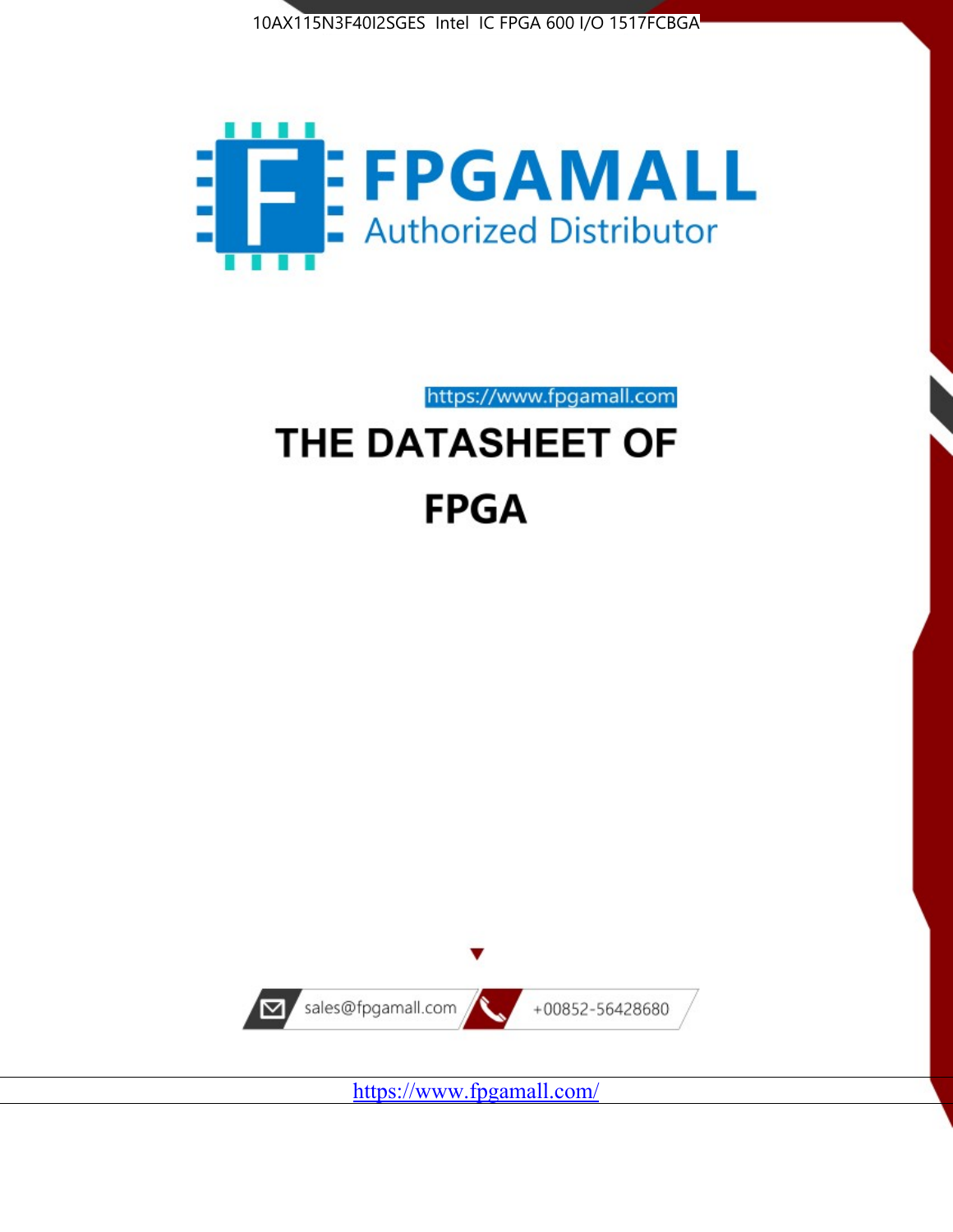10AX115N3F40I2SGES Intel IC FPGA 600 I/O 1517FCBGA



# **Intel® Arria® 10 Device Overview**



**A10-OVERVIEW | 2018.12.06** Latest document on the web: **[PDF](https://www.intel.com/content/dam/www/programmable/us/en/pdfs/literature/hb/arria-10/a10_overview.pdf)** | **[HTML](https://www.intel.com/content/www/us/en/programmable/documentation/sam1403480274650.html)**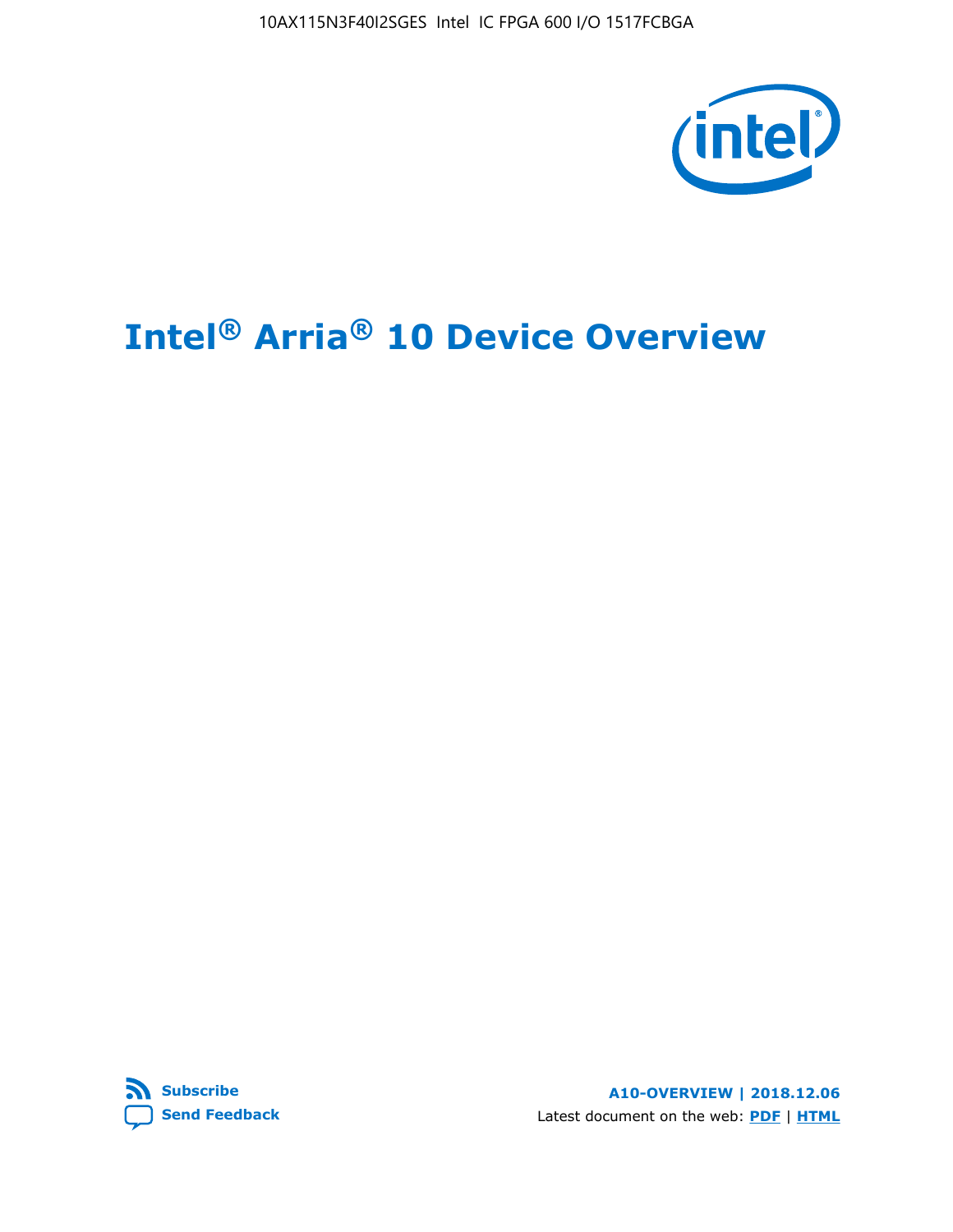

**Contents** 

# **Contents**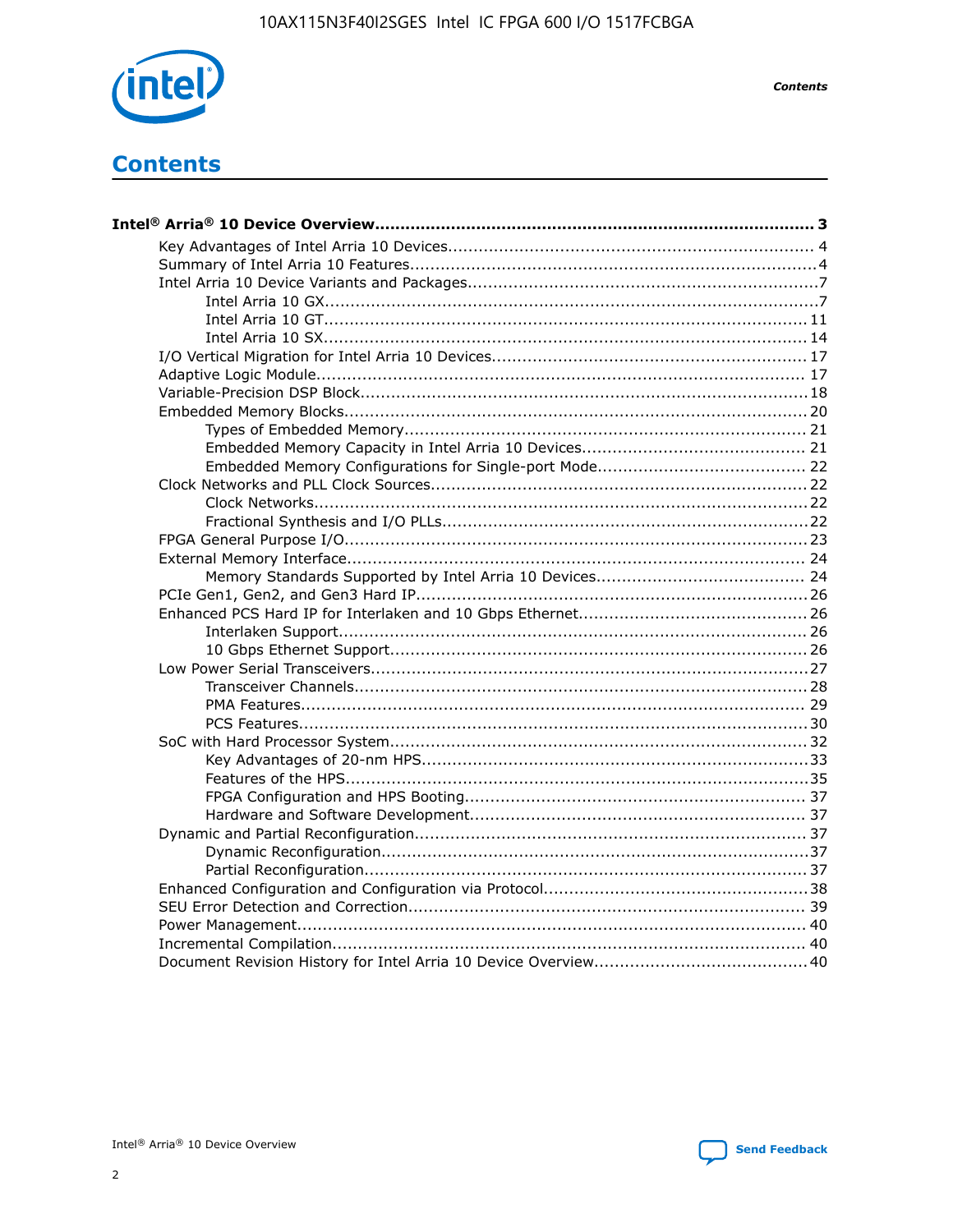**A10-OVERVIEW | 2018.12.06**

**[Send Feedback](mailto:FPGAtechdocfeedback@intel.com?subject=Feedback%20on%20Intel%20Arria%2010%20Device%20Overview%20(A10-OVERVIEW%202018.12.06)&body=We%20appreciate%20your%20feedback.%20In%20your%20comments,%20also%20specify%20the%20page%20number%20or%20paragraph.%20Thank%20you.)**



# **Intel® Arria® 10 Device Overview**

The Intel<sup>®</sup> Arria<sup>®</sup> 10 device family consists of high-performance and power-efficient 20 nm mid-range FPGAs and SoCs.

Intel Arria 10 device family delivers:

- Higher performance than the previous generation of mid-range and high-end FPGAs.
- Power efficiency attained through a comprehensive set of power-saving technologies.

The Intel Arria 10 devices are ideal for high performance, power-sensitive, midrange applications in diverse markets.

| <b>Market</b>         | <b>Applications</b>                                                                                               |
|-----------------------|-------------------------------------------------------------------------------------------------------------------|
| Wireless              | Channel and switch cards in remote radio heads<br>٠<br>Mobile backhaul<br>٠                                       |
| Wireline              | 40G/100G muxponders and transponders<br>٠<br>100G line cards<br>٠<br><b>Bridging</b><br>٠<br>Aggregation<br>٠     |
| <b>Broadcast</b>      | Studio switches<br>٠<br>Servers and transport<br>٠<br>Videoconferencing<br>٠<br>Professional audio and video<br>٠ |
| Computing and Storage | Flash cache<br>٠<br>Cloud computing servers<br>٠<br>Server acceleration<br>٠                                      |
| Medical               | Diagnostic scanners<br>٠<br>Diagnostic imaging<br>٠                                                               |
| Military              | Missile guidance and control<br>٠<br>Radar<br>٠<br>Electronic warfare<br>٠<br>Secure communications<br>٠          |

#### **Table 1. Sample Markets and Ideal Applications for Intel Arria 10 Devices**

#### **Related Information**

- [Intel Arria 10 Device Handbook: Known Issues](http://www.altera.com/support/kdb/solutions/rd07302013_646.html) Lists the planned updates to the *Intel Arria 10 Device Handbook* chapters.
- [Intel Arria 10 GX/GT Device Errata and Design Recommendations](https://www.intel.com/content/www/us/en/programmable/documentation/agz1493851706374.html#yqz1494433888646)
- [Intel Arria 10 SX Device Errata and Design Recommendations](https://www.intel.com/content/www/us/en/programmable/documentation/cru1462832385668.html#cru1462832558642)

Intel Corporation. All rights reserved. Intel, the Intel logo, Altera, Arria, Cyclone, Enpirion, MAX, Nios, Quartus and Stratix words and logos are trademarks of Intel Corporation or its subsidiaries in the U.S. and/or other countries. Intel warrants performance of its FPGA and semiconductor products to current specifications in accordance with Intel's standard warranty, but reserves the right to make changes to any products and services at any time without notice. Intel assumes no responsibility or liability arising out of the application or use of any information, product, or service described herein except as expressly agreed to in writing by Intel. Intel customers are advised to obtain the latest version of device specifications before relying on any published information and before placing orders for products or services. \*Other names and brands may be claimed as the property of others.

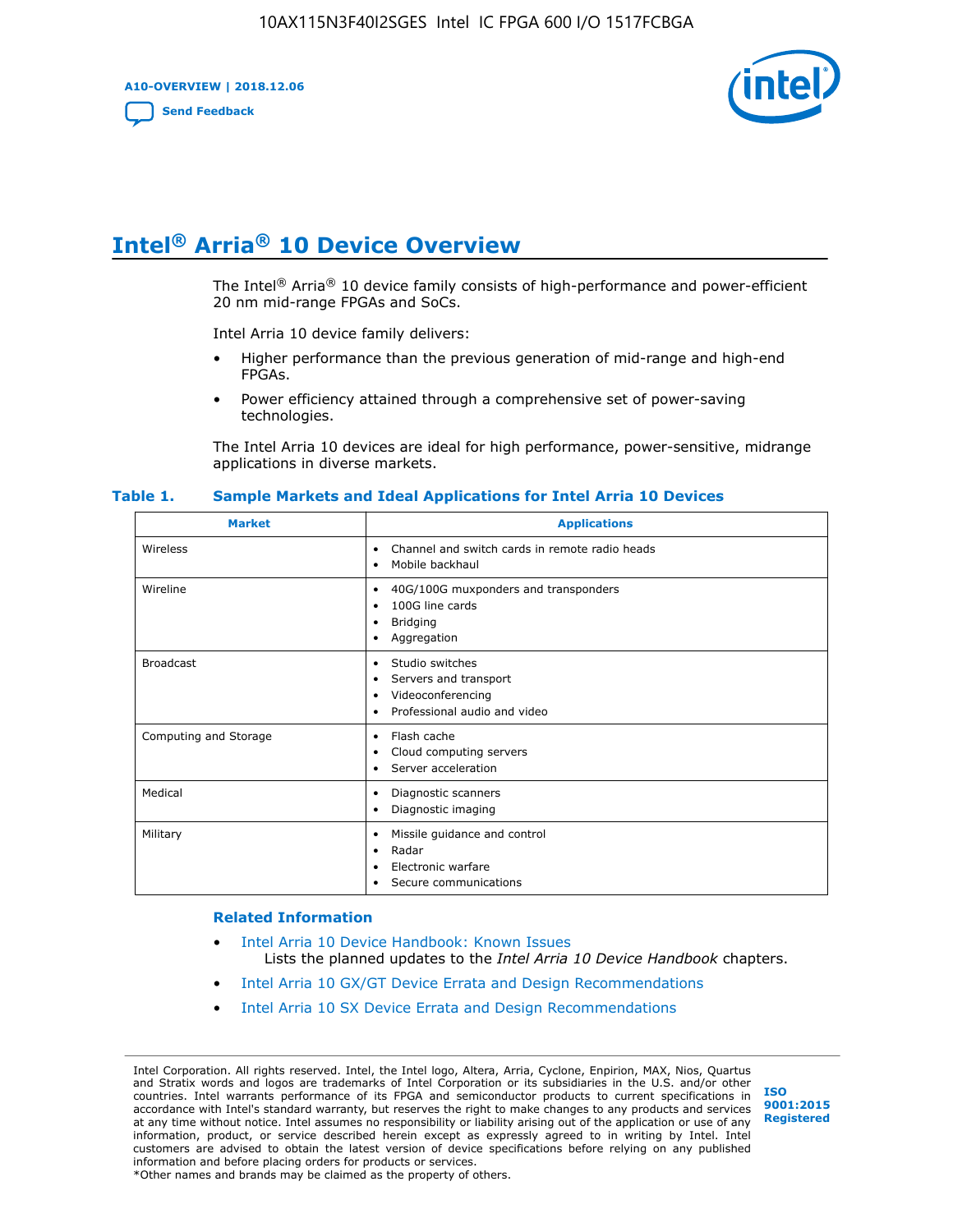

# **Key Advantages of Intel Arria 10 Devices**

# **Table 2. Key Advantages of the Intel Arria 10 Device Family**

| <b>Advantage</b>                                                                                          | <b>Supporting Feature</b>                                                                                                                                                                                                                                                                                                |
|-----------------------------------------------------------------------------------------------------------|--------------------------------------------------------------------------------------------------------------------------------------------------------------------------------------------------------------------------------------------------------------------------------------------------------------------------|
| Enhanced core architecture                                                                                | Built on TSMC's 20 nm process technology<br>٠<br>60% higher performance than the previous generation of mid-range FPGAs<br>٠<br>15% higher performance than the fastest previous-generation FPGA<br>٠                                                                                                                    |
| High-bandwidth integrated<br>transceivers                                                                 | Short-reach rates up to 25.8 Gigabits per second (Gbps)<br>٠<br>Backplane capability up to 12.5 Gbps<br>٠<br>Integrated 10GBASE-KR and 40GBASE-KR4 Forward Error Correction (FEC)<br>٠                                                                                                                                   |
| Improved logic integration and<br>hard IP blocks                                                          | 8-input adaptive logic module (ALM)<br>٠<br>Up to 65.6 megabits (Mb) of embedded memory<br>٠<br>Variable-precision digital signal processing (DSP) blocks<br>Fractional synthesis phase-locked loops (PLLs)<br>Hard PCI Express Gen3 IP blocks<br>Hard memory controllers and PHY up to 2,400 Megabits per second (Mbps) |
| Second generation hard<br>processor system (HPS) with<br>integrated ARM* Cortex*-A9*<br>MPCore* processor | Tight integration of a dual-core ARM Cortex-A9 MPCore processor, hard IP, and an<br>٠<br>FPGA in a single Intel Arria 10 system-on-a-chip (SoC)<br>Supports over 128 Gbps peak bandwidth with integrated data coherency between<br>$\bullet$<br>the processor and the FPGA fabric                                        |
| Advanced power savings                                                                                    | Comprehensive set of advanced power saving features<br>٠<br>Power-optimized MultiTrack routing and core architecture<br>٠<br>Up to 40% lower power compared to previous generation of mid-range FPGAs<br>٠<br>Up to 60% lower power compared to previous generation of high-end FPGAs<br>٠                               |

# **Summary of Intel Arria 10 Features**

## **Table 3. Summary of Features for Intel Arria 10 Devices**

| <b>Feature</b>                  | <b>Description</b>                                                                                                                                                                                                                                                                                                                                                                                 |
|---------------------------------|----------------------------------------------------------------------------------------------------------------------------------------------------------------------------------------------------------------------------------------------------------------------------------------------------------------------------------------------------------------------------------------------------|
| Technology                      | TSMC's 20-nm SoC process technology<br>Allows operation at a lower $V_{\text{CC}}$ level of 0.82 V instead of the 0.9 V standard $V_{\text{CC}}$ core voltage                                                                                                                                                                                                                                      |
| Packaging                       | 1.0 mm ball-pitch Fineline BGA packaging<br>٠<br>0.8 mm ball-pitch Ultra Fineline BGA packaging<br>Multiple devices with identical package footprints for seamless migration between different<br><b>FPGA</b> densities<br>Devices with compatible package footprints allow migration to next generation high-end<br>Stratix $@10$ devices<br>RoHS, leaded $(1)$ , and lead-free (Pb-free) options |
| High-performance<br>FPGA fabric | Enhanced 8-input ALM with four registers<br>Improved multi-track routing architecture to reduce congestion and improve compilation time<br>Hierarchical core clocking architecture<br>Fine-grained partial reconfiguration                                                                                                                                                                         |
| Internal memory<br>blocks       | M20K-20-Kb memory blocks with hard error correction code (ECC)<br>Memory logic array block (MLAB)-640-bit memory                                                                                                                                                                                                                                                                                   |
|                                 | continued                                                                                                                                                                                                                                                                                                                                                                                          |



<sup>(1)</sup> Contact Intel for availability.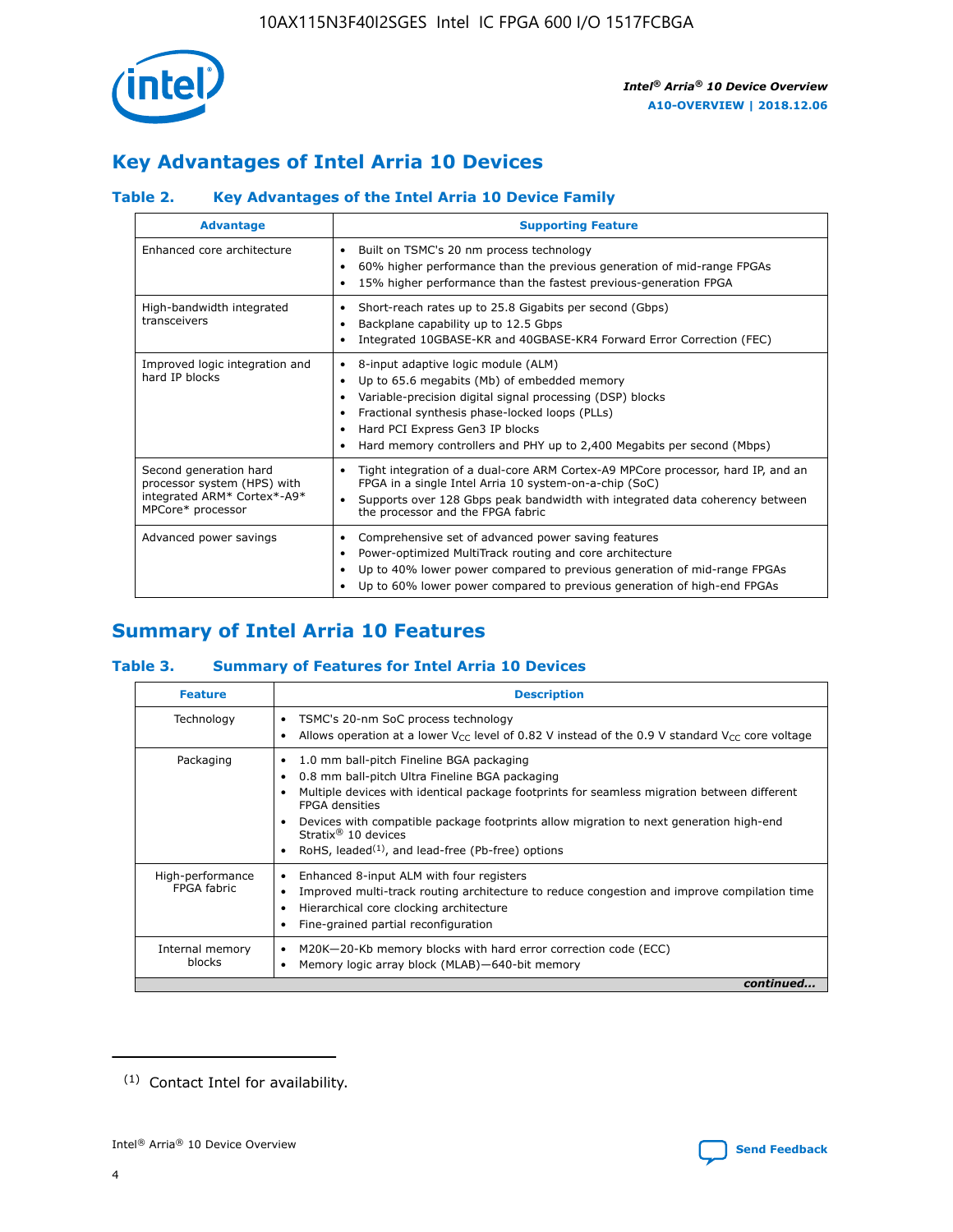r



| <b>Feature</b>                         |                                                                                                                | <b>Description</b>                                                                                                                                                                                                                                                                                                                                                                                                                                                                                                                                                                                                                                                                                                                                                                                                                                               |
|----------------------------------------|----------------------------------------------------------------------------------------------------------------|------------------------------------------------------------------------------------------------------------------------------------------------------------------------------------------------------------------------------------------------------------------------------------------------------------------------------------------------------------------------------------------------------------------------------------------------------------------------------------------------------------------------------------------------------------------------------------------------------------------------------------------------------------------------------------------------------------------------------------------------------------------------------------------------------------------------------------------------------------------|
| Embedded Hard IP<br>blocks             | Variable-precision DSP                                                                                         | Native support for signal processing precision levels from $18 \times 19$ to<br>$\bullet$<br>54 x 54<br>Native support for 27 x 27 multiplier mode<br>$\bullet$<br>64-bit accumulator and cascade for systolic finite impulse responses<br>(FIRs)<br>Internal coefficient memory banks<br>$\bullet$<br>Preadder/subtractor for improved efficiency<br>Additional pipeline register to increase performance and reduce<br>power<br>Supports floating point arithmetic:<br>- Perform multiplication, addition, subtraction, multiply-add,<br>multiply-subtract, and complex multiplication.<br>- Supports multiplication with accumulation capability, cascade<br>summation, and cascade subtraction capability.<br>- Dynamic accumulator reset control.<br>- Support direct vector dot and complex multiplication chaining<br>multiply floating point DSP blocks. |
|                                        | Memory controller                                                                                              | DDR4, DDR3, and DDR3L                                                                                                                                                                                                                                                                                                                                                                                                                                                                                                                                                                                                                                                                                                                                                                                                                                            |
|                                        | PCI Express*                                                                                                   | PCI Express (PCIe*) Gen3 (x1, x2, x4, or x8), Gen2 (x1, x2, x4, or x8)<br>and Gen1 (x1, x2, x4, or x8) hard IP with complete protocol stack,<br>endpoint, and root port                                                                                                                                                                                                                                                                                                                                                                                                                                                                                                                                                                                                                                                                                          |
|                                        | Transceiver I/O                                                                                                | 10GBASE-KR/40GBASE-KR4 Forward Error Correction (FEC)<br>PCS hard IPs that support:<br>- 10-Gbps Ethernet (10GbE)<br>- PCIe PIPE interface<br>- Interlaken<br>- Gbps Ethernet (GbE)<br>- Common Public Radio Interface (CPRI) with deterministic latency<br>support<br>- Gigabit-capable passive optical network (GPON) with fast lock-<br>time support<br>13.5G JESD204b<br>$\bullet$<br>8B/10B, 64B/66B, 64B/67B encoders and decoders<br>Custom mode support for proprietary protocols                                                                                                                                                                                                                                                                                                                                                                        |
| Core clock networks                    | $\bullet$                                                                                                      | Up to 800 MHz fabric clocking, depending on the application:<br>- 667 MHz external memory interface clocking with 2,400 Mbps DDR4 interface<br>- 800 MHz LVDS interface clocking with 1,600 Mbps LVDS interface<br>Global, regional, and peripheral clock networks<br>Clock networks that are not used can be gated to reduce dynamic power                                                                                                                                                                                                                                                                                                                                                                                                                                                                                                                      |
| Phase-locked loops<br>(PLLs)           | High-resolution fractional synthesis PLLs:<br>$\bullet$<br>Integer PLLs:<br>- Adjacent to general purpose I/Os | - Precision clock synthesis, clock delay compensation, and zero delay buffering (ZDB)<br>- Support integer mode and fractional mode<br>- Fractional mode support with third-order delta-sigma modulation<br>- Support external memory and LVDS interfaces                                                                                                                                                                                                                                                                                                                                                                                                                                                                                                                                                                                                        |
| FPGA General-purpose<br>$I/Os$ (GPIOs) | On-chip termination (OCT)<br>٠<br>$\bullet$                                                                    | 1.6 Gbps LVDS-every pair can be configured as receiver or transmitter<br>1.2 V to 3.0 V single-ended LVTTL/LVCMOS interfacing                                                                                                                                                                                                                                                                                                                                                                                                                                                                                                                                                                                                                                                                                                                                    |
| <b>External Memory</b><br>Interface    | $\bullet$                                                                                                      | Hard memory controller- DDR4, DDR3, and DDR3L support<br>$-$ DDR4-speeds up to 1,200 MHz/2,400 Mbps<br>- DDR3-speeds up to 1,067 MHz/2,133 Mbps<br>Soft memory controller—provides support for RLDRAM $3^{(2)}$ , QDR IV $^{(2)}$ , and QDR II+<br>continued                                                                                                                                                                                                                                                                                                                                                                                                                                                                                                                                                                                                     |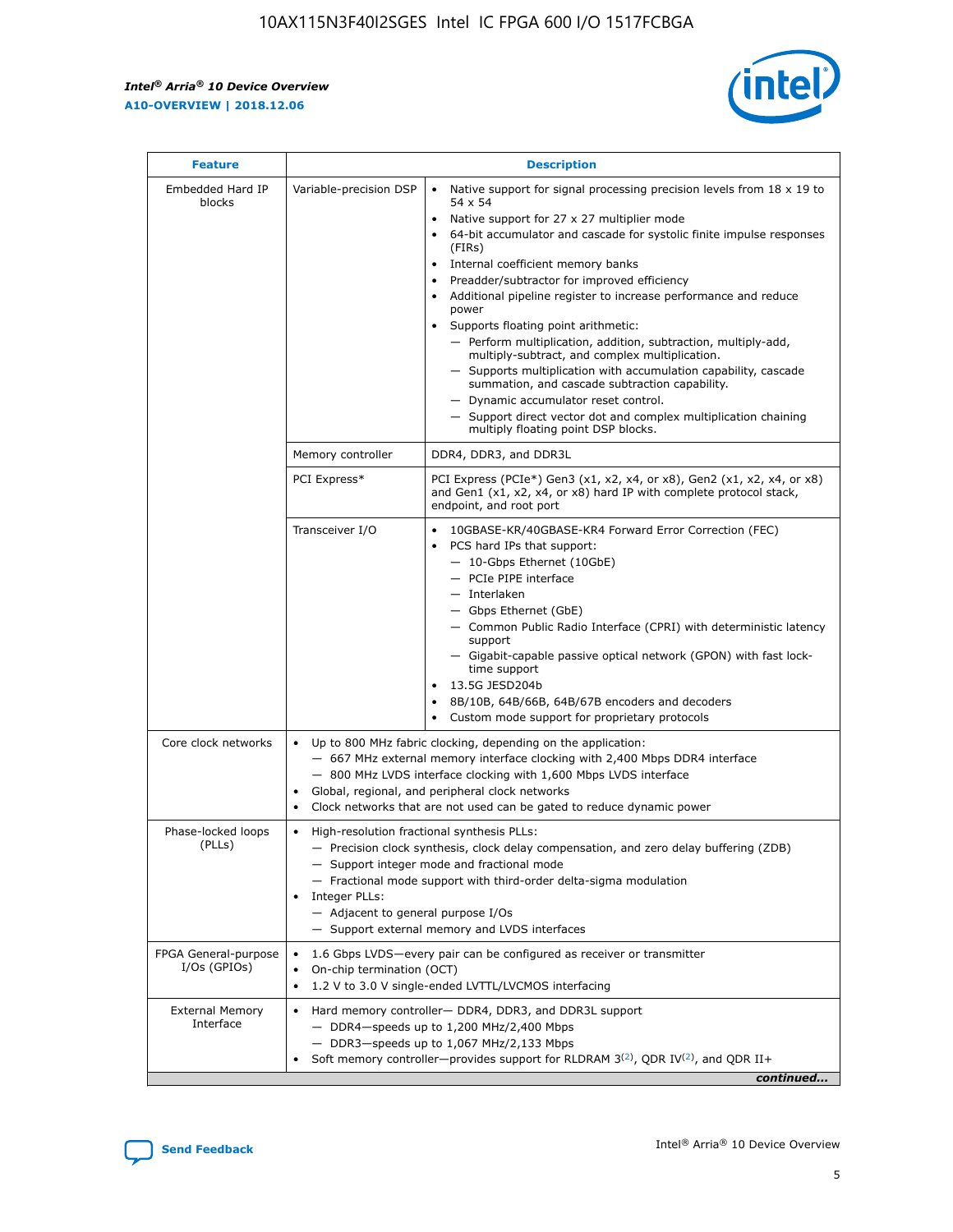

| <b>Feature</b>                                    | <b>Description</b>                                                                                                                                                                                                                                                                                                                                                                                                                                                                                                                                                                                                                                                        |
|---------------------------------------------------|---------------------------------------------------------------------------------------------------------------------------------------------------------------------------------------------------------------------------------------------------------------------------------------------------------------------------------------------------------------------------------------------------------------------------------------------------------------------------------------------------------------------------------------------------------------------------------------------------------------------------------------------------------------------------|
| Low-power serial<br>transceivers                  | • Continuous operating range:<br>- Intel Arria 10 GX-1 Gbps to 17.4 Gbps<br>$-$ Intel Arria 10 GT $-1$ Gbps to 25.8 Gbps<br>Backplane support:<br>$\bullet$<br>$-$ Intel Arria 10 GX-up to 12.5<br>$-$ Intel Arria 10 GT-up to 12.5<br>Extended range down to 125 Mbps with oversampling<br>ATX transmit PLLs with user-configurable fractional synthesis capability<br>Electronic Dispersion Compensation (EDC) support for XFP, SFP+, OSFP, and CFP optical<br>module<br>Adaptive linear and decision feedback equalization<br>$\bullet$<br>Transmitter pre-emphasis and de-emphasis<br>$\bullet$<br>Dynamic partial reconfiguration of individual transceiver channels |
| <b>HPS</b><br>(Intel Arria 10 SX<br>devices only) | Dual-core ARM Cortex-A9 MPCore processor-1.2 GHz CPU with<br>Processor and system<br>$\bullet$<br>1.5 GHz overdrive capability<br>256 KB on-chip RAM and 64 KB on-chip ROM<br>System peripherals-general-purpose timers, watchdog timers, direct<br>memory access (DMA) controller, FPGA configuration manager, and<br>clock and reset managers<br>• Security features—anti-tamper, secure boot, Advanced Encryption<br>Standard (AES) and authentication (SHA)<br>ARM CoreSight* JTAG debug access port, trace port, and on-chip<br>$\bullet$<br>trace storage                                                                                                           |
|                                                   | <b>External interfaces</b><br>Hard memory interface—Hard memory controller (2,400 Mbps DDR4,<br>and 2,133 Mbps DDR3), Quad serial peripheral interface (QSPI) flash<br>controller, NAND flash controller, direct memory access (DMA)<br>controller, Secure Digital/MultiMediaCard (SD/MMC) controller<br>Communication interface-10/100/1000 Ethernet media access<br>$\bullet$<br>control (MAC), USB On-The-GO (OTG) controllers, I <sup>2</sup> C controllers,<br>UART 16550, serial peripheral interface (SPI), and up to 62<br>HPS GPIO interfaces (48 direct-share I/Os)                                                                                             |
|                                                   | Interconnects to core<br>• High-performance ARM AMBA* AXI bus bridges that support<br>simultaneous read and write<br>HPS-FPGA bridges-include the FPGA-to-HPS, HPS-to-FPGA, and<br>$\bullet$<br>lightweight HPS-to-FPGA bridges that allow the FPGA fabric to issue<br>transactions to slaves in the HPS, and vice versa<br>Configuration bridge that allows HPS configuration manager to<br>configure the core logic via dedicated 32-bit configuration port<br>FPGA-to-HPS SDRAM controller bridge-provides configuration<br>interfaces for the multiport front end (MPFE) of the HPS SDRAM<br>controller                                                               |
| Configuration                                     | Tamper protection—comprehensive design protection to protect your valuable IP investments<br>Enhanced 256-bit advanced encryption standard (AES) design security with authentication<br>$\bullet$<br>Configuration via protocol (CvP) using PCIe Gen1, Gen2, or Gen3<br>continued                                                                                                                                                                                                                                                                                                                                                                                         |

<sup>(2)</sup> Intel Arria 10 devices support this external memory interface using hard PHY with soft memory controller.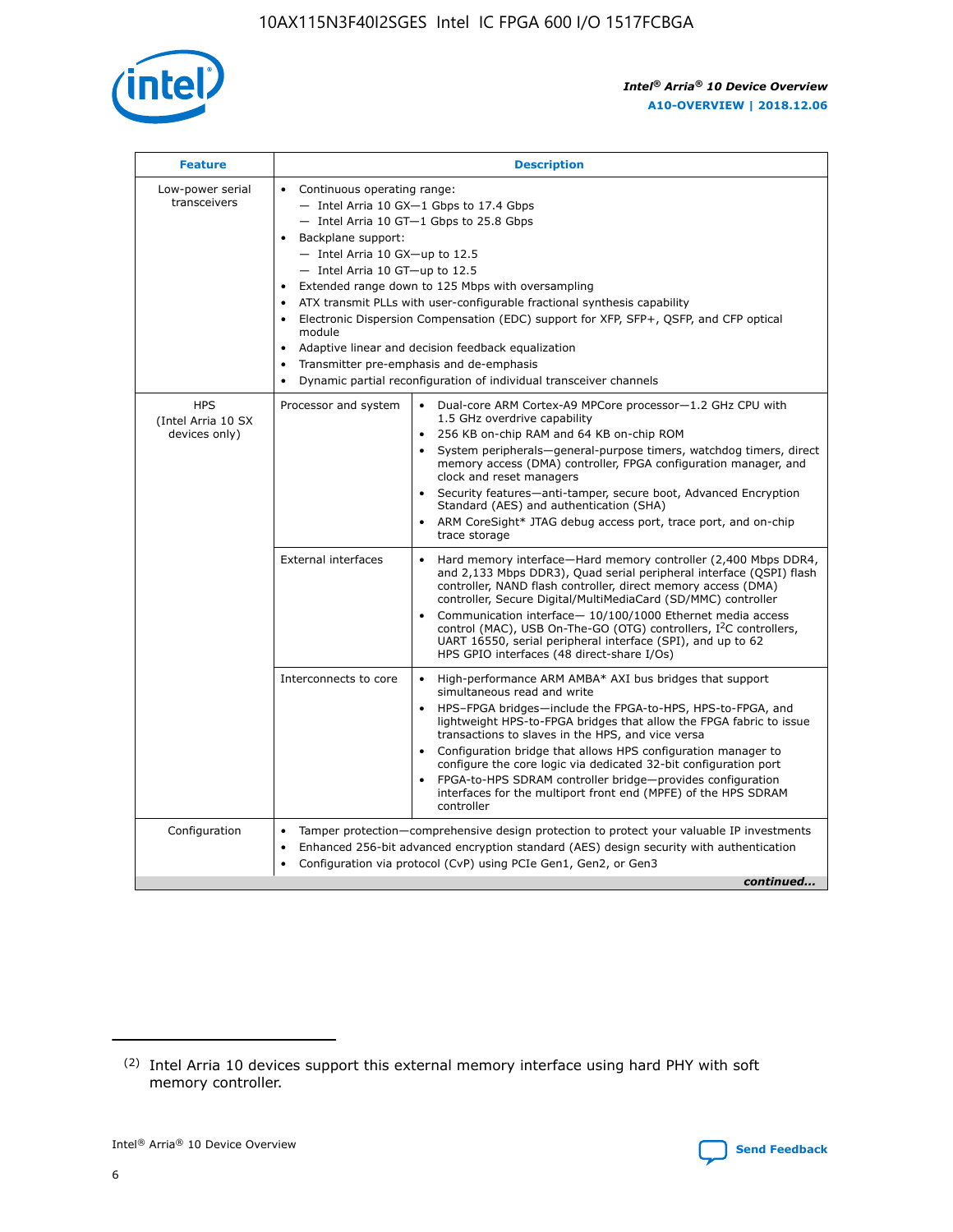

| <b>Feature</b>     | <b>Description</b>                                                                                                                                                                                               |
|--------------------|------------------------------------------------------------------------------------------------------------------------------------------------------------------------------------------------------------------|
|                    | Dynamic reconfiguration of the transceivers and PLLs<br>Fine-grained partial reconfiguration of the core fabric<br>Active Serial x4 Interface<br>$\bullet$                                                       |
| Power management   | SmartVID<br>Low static power device options<br>Programmable Power Technology<br>Intel Quartus <sup>®</sup> Prime integrated power analysis                                                                       |
| Software and tools | Intel Quartus Prime design suite<br>Transceiver toolkit<br>Platform Designer system integration tool<br>DSP Builder for Intel FPGAs<br>OpenCL <sup>™</sup> support<br>Intel SoC FPGA Embedded Design Suite (EDS) |

## **Related Information**

[Intel Arria 10 Transceiver PHY Overview](https://www.intel.com/content/www/us/en/programmable/documentation/nik1398707230472.html#nik1398706768037) Provides details on Intel Arria 10 transceivers.

# **Intel Arria 10 Device Variants and Packages**

#### **Table 4. Device Variants for the Intel Arria 10 Device Family**

| <b>Variant</b>    | <b>Description</b>                                                                                                                                                                                                     |
|-------------------|------------------------------------------------------------------------------------------------------------------------------------------------------------------------------------------------------------------------|
| Intel Arria 10 GX | FPGA featuring 17.4 Gbps transceivers for short reach applications with 12.5 backplane driving<br>capability.                                                                                                          |
| Intel Arria 10 GT | FPGA featuring:<br>17.4 Gbps transceivers for short reach applications with 12.5 backplane driving capability.<br>25.8 Gbps transceivers for supporting CAUI-4 and CEI-25G applications with CFP2 and CFP4<br>modules. |
| Intel Arria 10 SX | SoC integrating ARM-based HPS and FPGA featuring 17.4 Gbps transceivers for short reach<br>applications with 12.5 backplane driving capability.                                                                        |

# **Intel Arria 10 GX**

This section provides the available options, maximum resource counts, and package plan for the Intel Arria 10 GX devices.

The information in this section is correct at the time of publication. For the latest information and to get more details, refer to the Intel FPGA Product Selector.

#### **Related Information**

#### [Intel FPGA Product Selector](http://www.altera.com/products/selector/psg-selector.html) Provides the latest information on Intel products.

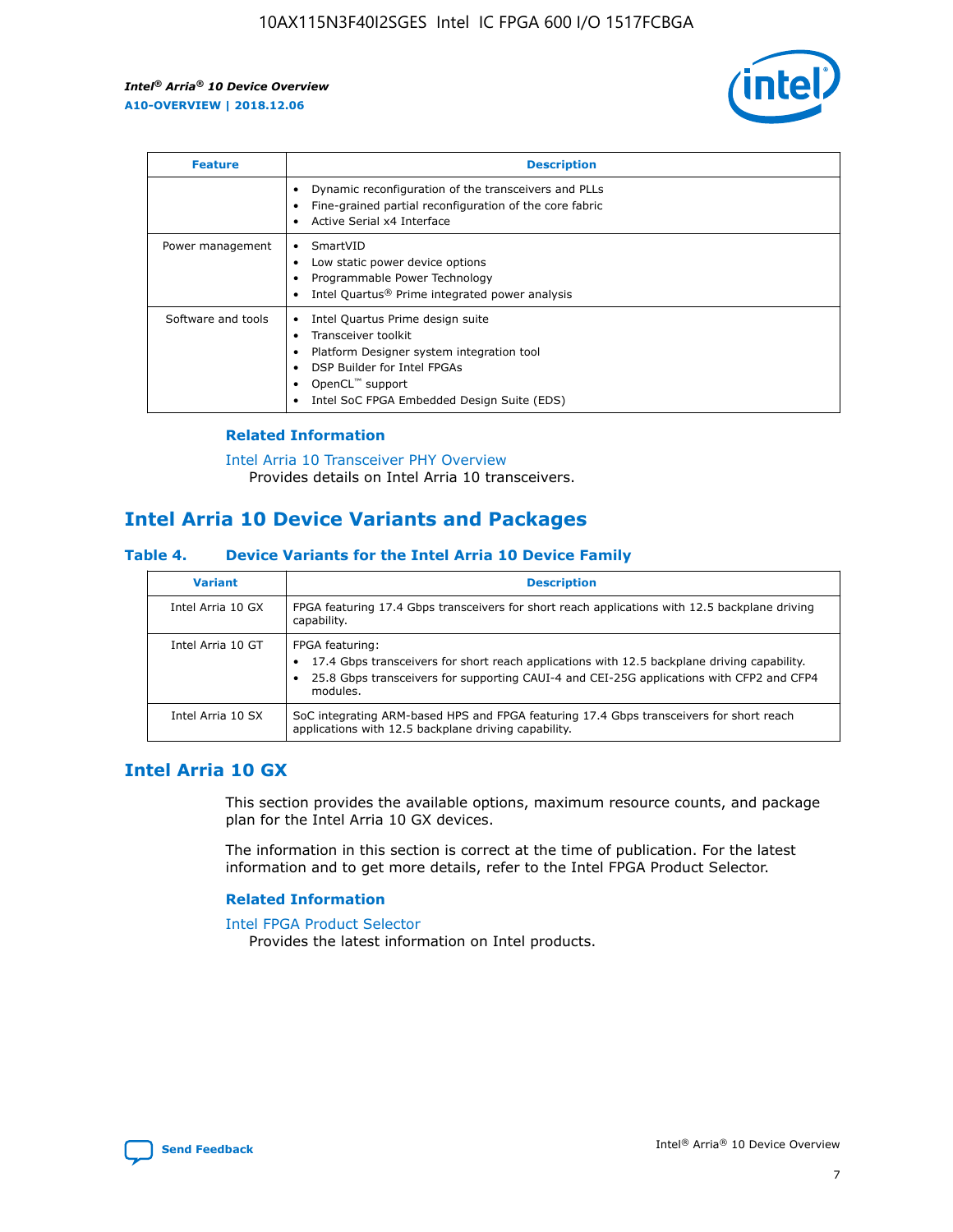

# **Available Options**





#### **Related Information**

[Transceiver Performance for Intel Arria 10 GX/SX Devices](https://www.intel.com/content/www/us/en/programmable/documentation/mcn1413182292568.html#mcn1413213965502) Provides more information about the transceiver speed grade.

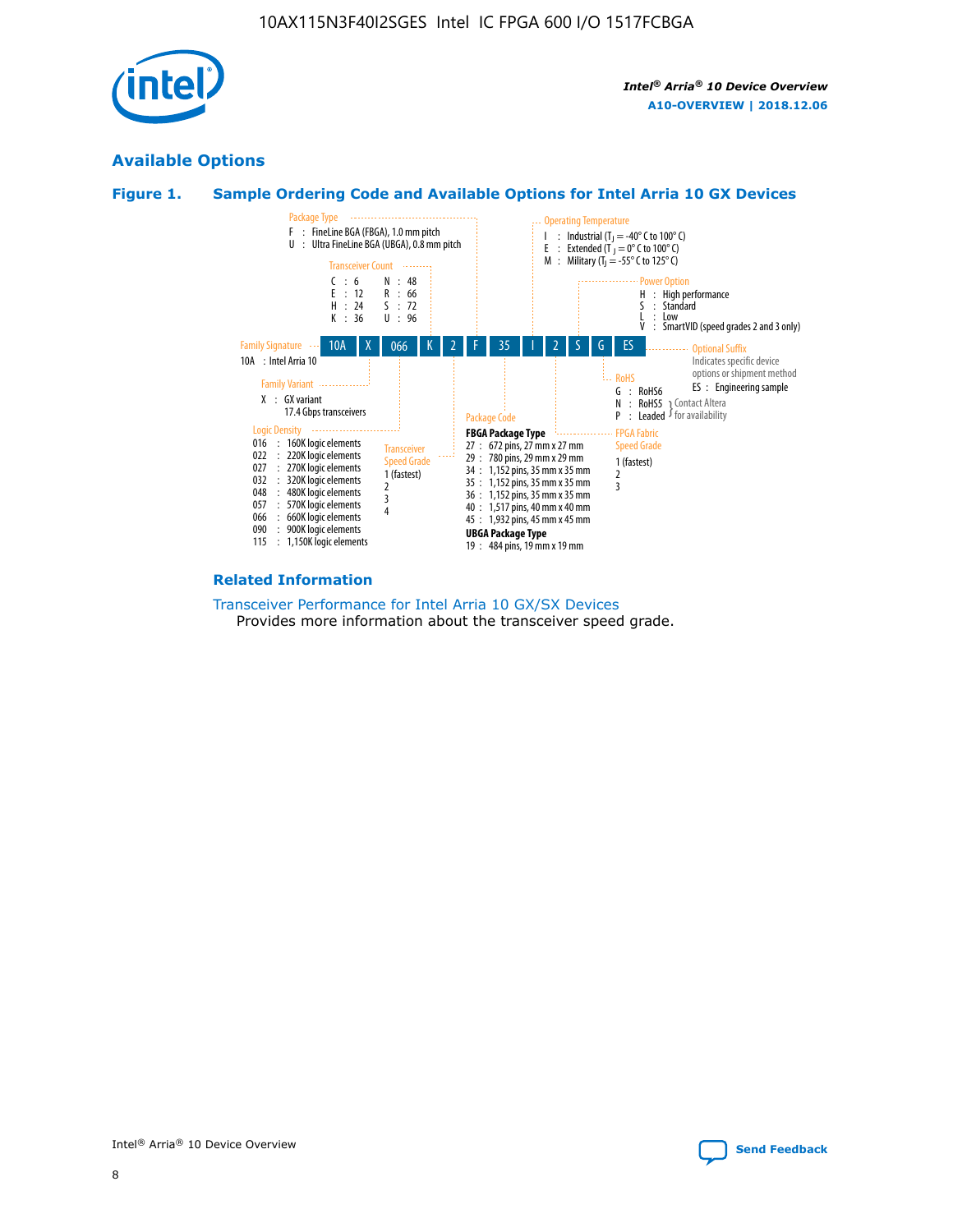

# **Maximum Resources**

#### **Table 5. Maximum Resource Counts for Intel Arria 10 GX Devices (GX 160, GX 220, GX 270, GX 320, and GX 480)**

| <b>Resource</b>              |                         | <b>Product Line</b> |                                                 |                    |                |                |  |  |  |
|------------------------------|-------------------------|---------------------|-------------------------------------------------|--------------------|----------------|----------------|--|--|--|
|                              |                         | <b>GX 160</b>       | <b>GX 220</b><br><b>GX 270</b><br><b>GX 320</b> |                    |                | <b>GX 480</b>  |  |  |  |
| Logic Elements (LE) (K)      |                         | 160                 | 220                                             | 270                | 320            | 480            |  |  |  |
| <b>ALM</b>                   |                         | 61,510              | 80,330                                          | 101,620            | 119,900        | 183,590        |  |  |  |
| Register                     |                         | 246,040             | 321,320                                         | 406,480<br>479,600 |                | 734,360        |  |  |  |
| Memory (Kb)                  | M <sub>20</sub> K       | 8,800               | 11,740                                          | 15,000<br>17,820   |                | 28,620         |  |  |  |
| <b>MLAB</b>                  |                         | 1,050               | 1,690                                           | 2,452              | 2,727          | 4,164          |  |  |  |
| Variable-precision DSP Block |                         | 156                 | 985<br>192<br>830                               |                    |                | 1,368          |  |  |  |
| 18 x 19 Multiplier           |                         | 312                 | 384                                             | 1,660<br>1,970     |                | 2,736          |  |  |  |
| PLL                          | Fractional<br>Synthesis | 6                   | 6                                               | 8                  | 8              | 12             |  |  |  |
|                              | I/O                     | 6                   | 6                                               | 8                  | 8              | 12             |  |  |  |
| 17.4 Gbps Transceiver        |                         | 12                  | 12                                              | 24                 | 24             |                |  |  |  |
| GPIO <sup>(3)</sup>          |                         | 288                 | 288                                             | 384<br>384         |                | 492            |  |  |  |
| LVDS Pair $(4)$              |                         | 120                 | 120                                             | 168                | 168            | 222            |  |  |  |
| PCIe Hard IP Block           |                         | $\mathbf{1}$        | 1                                               | $\overline{2}$     | $\overline{2}$ | $\overline{2}$ |  |  |  |
| Hard Memory Controller       |                         | 6                   | 6                                               | 8                  | 8              | 12             |  |  |  |

<sup>(4)</sup> Each LVDS I/O pair can be used as differential input or output.



<sup>(3)</sup> The number of GPIOs does not include transceiver I/Os. In the Intel Quartus Prime software, the number of user I/Os includes transceiver I/Os.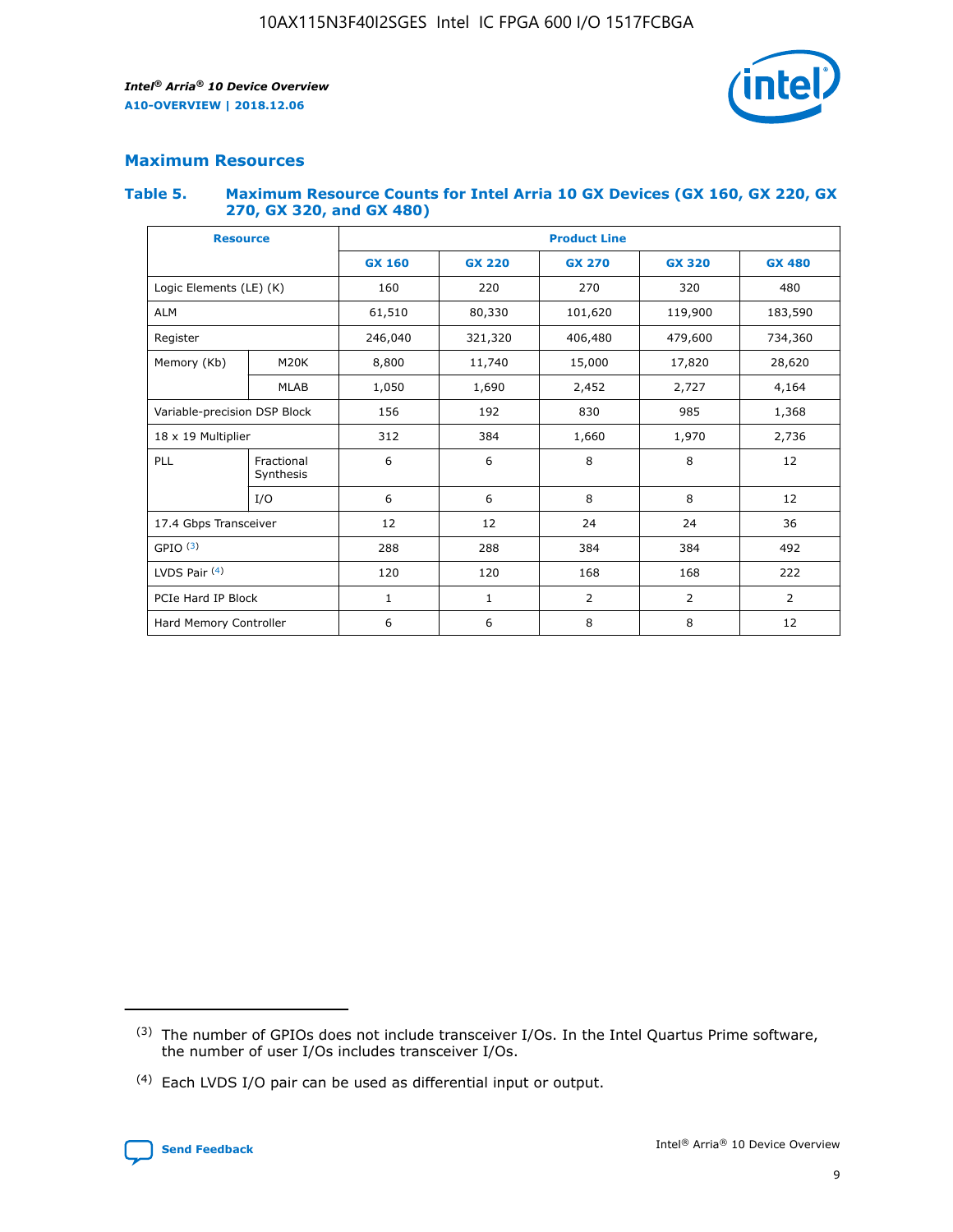

## **Table 6. Maximum Resource Counts for Intel Arria 10 GX Devices (GX 570, GX 660, GX 900, and GX 1150)**

|                              | <b>Resource</b>         | <b>Product Line</b> |                |                |                |  |  |  |
|------------------------------|-------------------------|---------------------|----------------|----------------|----------------|--|--|--|
|                              |                         | <b>GX 570</b>       | <b>GX 660</b>  | <b>GX 900</b>  | <b>GX 1150</b> |  |  |  |
| Logic Elements (LE) (K)      |                         | 570                 | 660            | 900            | 1,150          |  |  |  |
| <b>ALM</b>                   |                         | 217,080             | 251,680        | 339,620        | 427,200        |  |  |  |
| Register                     |                         | 868,320             | 1,006,720      | 1,358,480      | 1,708,800      |  |  |  |
| Memory (Kb)                  | <b>M20K</b>             | 36,000              | 42,620         | 48,460         | 54,260         |  |  |  |
|                              | <b>MLAB</b>             | 5,096               | 5,788          | 9,386          | 12,984         |  |  |  |
| Variable-precision DSP Block |                         | 1,523               | 1,687          | 1,518          | 1,518          |  |  |  |
|                              | 18 x 19 Multiplier      |                     | 3,374          | 3,036          | 3,036          |  |  |  |
| PLL                          | Fractional<br>Synthesis | 16                  | 16             | 32             | 32             |  |  |  |
|                              | I/O                     | 16                  | 16             | 16             | 16             |  |  |  |
| 17.4 Gbps Transceiver        |                         | 48                  | 48             | 96             | 96             |  |  |  |
| GPIO <sup>(3)</sup>          |                         | 696                 | 696            | 768            | 768            |  |  |  |
| LVDS Pair $(4)$              |                         | 324                 | 324            | 384            | 384            |  |  |  |
| PCIe Hard IP Block           |                         | 2                   | $\overline{2}$ | $\overline{4}$ | $\overline{4}$ |  |  |  |
| Hard Memory Controller       |                         | 16                  | 16             | 16             | 16             |  |  |  |

# **Package Plan**

# **Table 7. Package Plan for Intel Arria 10 GX Devices (U19, F27, and F29)**

Refer to I/O and High Speed I/O in Intel Arria 10 Devices chapter for the number of 3 V I/O, LVDS I/O, and LVDS channels in each device package.

| <b>Product Line</b> | U <sub>19</sub><br>$(19 \text{ mm} \times 19 \text{ mm})$<br>484-pin UBGA) |          |             |         | <b>F27</b><br>(27 mm × 27 mm,<br>672-pin FBGA) |             | <b>F29</b><br>(29 mm × 29 mm,<br>780-pin FBGA) |          |             |  |
|---------------------|----------------------------------------------------------------------------|----------|-------------|---------|------------------------------------------------|-------------|------------------------------------------------|----------|-------------|--|
|                     | 3 V I/O                                                                    | LVDS I/O | <b>XCVR</b> | 3 V I/O | <b>LVDS I/O</b>                                | <b>XCVR</b> | 3 V I/O                                        | LVDS I/O | <b>XCVR</b> |  |
| GX 160              | 48                                                                         | 192      | 6           | 48      | 192                                            | 12          | 48                                             | 240      | 12          |  |
| GX 220              | 48                                                                         | 192      | 6           | 48      | 192                                            | 12          | 48                                             | 240      | 12          |  |
| GX 270              |                                                                            |          |             | 48      | 192                                            | 12          | 48                                             | 312      | 12          |  |
| GX 320              |                                                                            |          |             | 48      | 192                                            | 12          | 48                                             | 312      | 12          |  |
| GX 480              |                                                                            |          |             |         |                                                |             | 48                                             | 312      | 12          |  |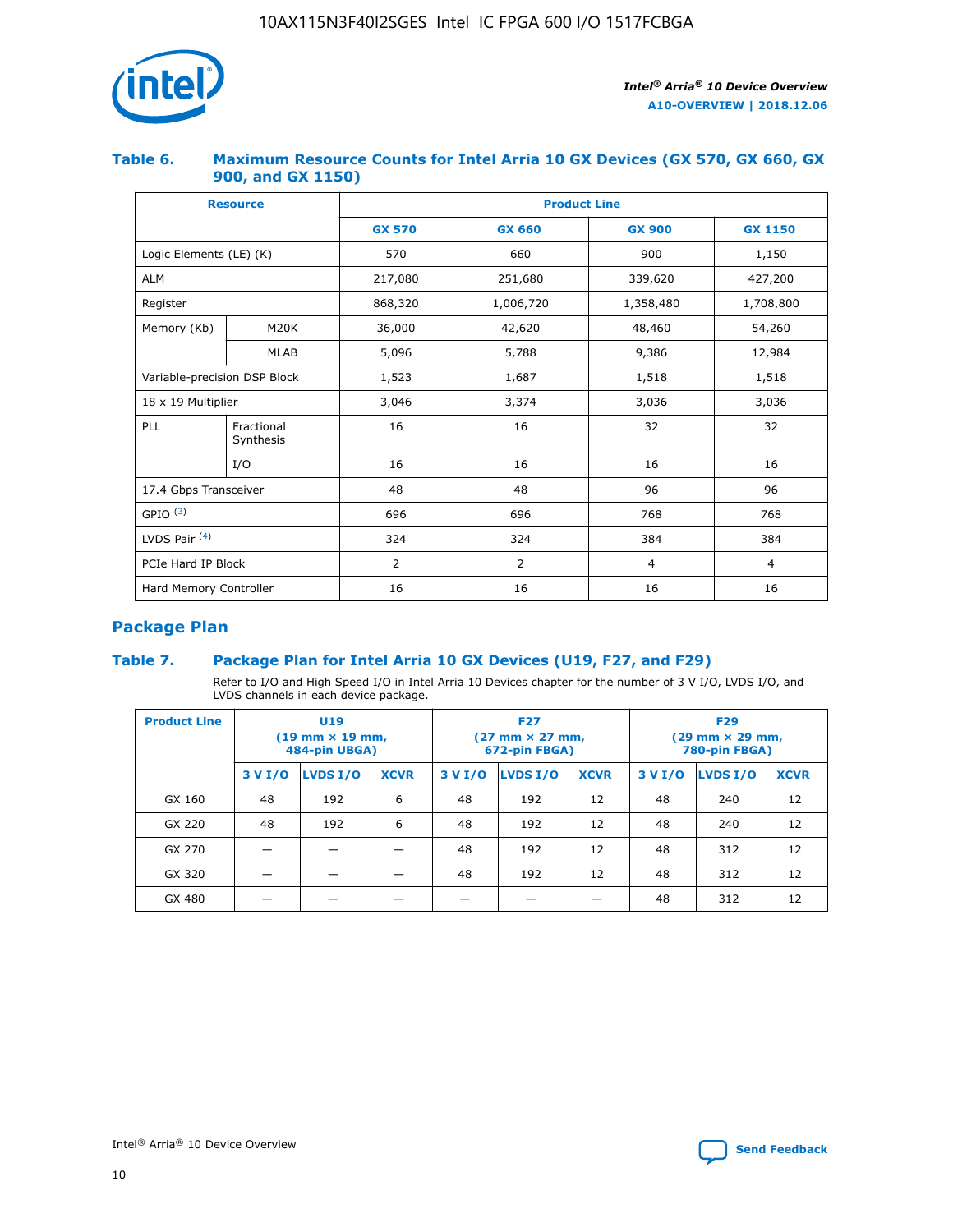

#### **Table 8. Package Plan for Intel Arria 10 GX Devices (F34, F35, NF40, and KF40)**

Refer to I/O and High Speed I/O in Intel Arria 10 Devices chapter for the number of 3 V I/O, LVDS I/O, and LVDS channels in each device package.

| <b>Product Line</b> | <b>F34</b><br>$(35 \text{ mm} \times 35 \text{ mm})$<br>1152-pin FBGA) |                    | <b>F35</b><br>$(35$ mm $\times$ 35 mm,<br><b>1152-pin FBGA)</b> |           | <b>KF40</b><br>$(40 \text{ mm} \times 40 \text{ mm})$<br>1517-pin FBGA) |             |           | <b>NF40</b><br>$(40 \text{ mm} \times 40 \text{ mm})$<br><b>1517-pin FBGA)</b> |             |            |                    |             |
|---------------------|------------------------------------------------------------------------|--------------------|-----------------------------------------------------------------|-----------|-------------------------------------------------------------------------|-------------|-----------|--------------------------------------------------------------------------------|-------------|------------|--------------------|-------------|
|                     | 3V<br>I/O                                                              | <b>LVDS</b><br>I/O | <b>XCVR</b>                                                     | 3V<br>I/O | <b>LVDS</b><br>I/O                                                      | <b>XCVR</b> | 3V<br>I/O | <b>LVDS</b><br>I/O                                                             | <b>XCVR</b> | 3 V<br>I/O | <b>LVDS</b><br>I/O | <b>XCVR</b> |
| GX 270              | 48                                                                     | 336                | 24                                                              | 48        | 336                                                                     | 24          |           |                                                                                |             |            |                    |             |
| GX 320              | 48                                                                     | 336                | 24                                                              | 48        | 336                                                                     | 24          |           |                                                                                |             |            |                    |             |
| GX 480              | 48                                                                     | 444                | 24                                                              | 48        | 348                                                                     | 36          |           |                                                                                |             |            |                    |             |
| GX 570              | 48                                                                     | 444                | 24                                                              | 48        | 348                                                                     | 36          | 96        | 600                                                                            | 36          | 48         | 540                | 48          |
| GX 660              | 48                                                                     | 444                | 24                                                              | 48        | 348                                                                     | 36          | 96        | 600                                                                            | 36          | 48         | 540                | 48          |
| GX 900              |                                                                        | 504                | 24                                                              | –         |                                                                         |             |           |                                                                                |             |            | 600                | 48          |
| GX 1150             |                                                                        | 504                | 24                                                              |           |                                                                         |             |           |                                                                                |             |            | 600                | 48          |

#### **Table 9. Package Plan for Intel Arria 10 GX Devices (RF40, NF45, SF45, and UF45)**

Refer to I/O and High Speed I/O in Intel Arria 10 Devices chapter for the number of 3 V I/O, LVDS I/O, and LVDS channels in each device package.

| <b>Product Line</b> | <b>RF40</b><br>$(40 \text{ mm} \times 40 \text{ mm})$<br>1517-pin FBGA) |                    |             | <b>NF45</b><br>$(45 \text{ mm} \times 45 \text{ mm})$<br><b>1932-pin FBGA)</b> |                    |             | <b>SF45</b><br>$(45 \text{ mm} \times 45 \text{ mm})$<br><b>1932-pin FBGA)</b> |                    |             | <b>UF45</b><br>$(45 \text{ mm} \times 45 \text{ mm})$<br><b>1932-pin FBGA)</b> |                    |             |
|---------------------|-------------------------------------------------------------------------|--------------------|-------------|--------------------------------------------------------------------------------|--------------------|-------------|--------------------------------------------------------------------------------|--------------------|-------------|--------------------------------------------------------------------------------|--------------------|-------------|
|                     | 3V<br>I/O                                                               | <b>LVDS</b><br>I/O | <b>XCVR</b> | 3V<br>I/O                                                                      | <b>LVDS</b><br>I/O | <b>XCVR</b> | 3V<br>I/O                                                                      | <b>LVDS</b><br>I/O | <b>XCVR</b> | 3V<br>I/O                                                                      | <b>LVDS</b><br>I/O | <b>XCVR</b> |
| GX 900              |                                                                         | 342                | 66          | -                                                                              | 768                | 48          | _                                                                              | 624                | 72          |                                                                                | 480                | 96          |
| GX 1150             |                                                                         | 342                | 66          | -                                                                              | 768                | 48          | -                                                                              | 624                | 72          |                                                                                | 480                | 96          |

#### **Related Information**

[I/O and High-Speed Differential I/O Interfaces in Intel Arria 10 Devices chapter, Intel](https://www.intel.com/content/www/us/en/programmable/documentation/sam1403482614086.html#sam1403482030321) [Arria 10 Device Handbook](https://www.intel.com/content/www/us/en/programmable/documentation/sam1403482614086.html#sam1403482030321)

Provides the number of 3 V and LVDS I/Os, and LVDS channels for each Intel Arria 10 device package.

# **Intel Arria 10 GT**

This section provides the available options, maximum resource counts, and package plan for the Intel Arria 10 GT devices.

The information in this section is correct at the time of publication. For the latest information and to get more details, refer to the Intel FPGA Product Selector.

#### **Related Information**

#### [Intel FPGA Product Selector](http://www.altera.com/products/selector/psg-selector.html)

Provides the latest information on Intel products.

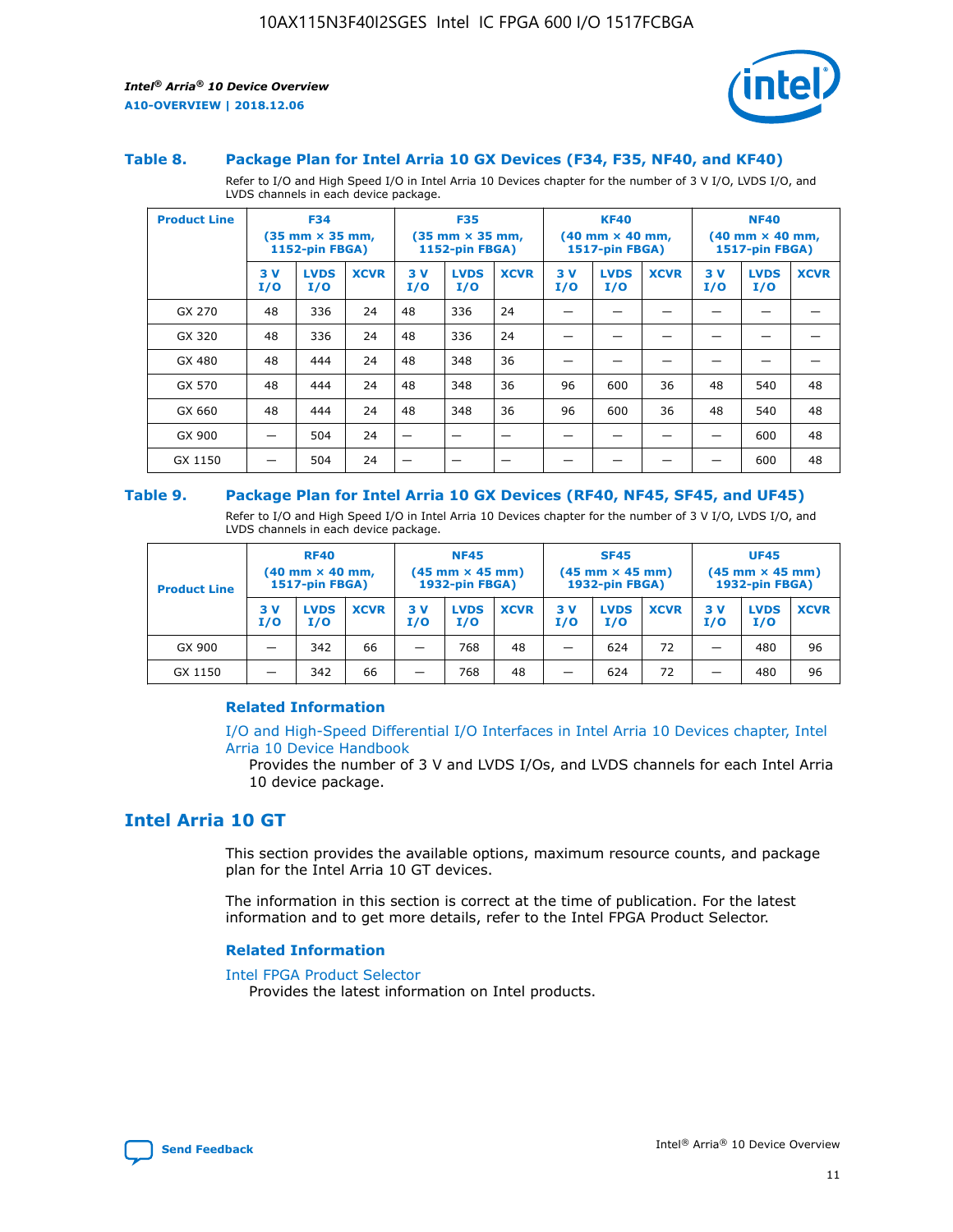

# **Available Options**

# **Figure 2. Sample Ordering Code and Available Options for Intel Arria 10 GT Devices**

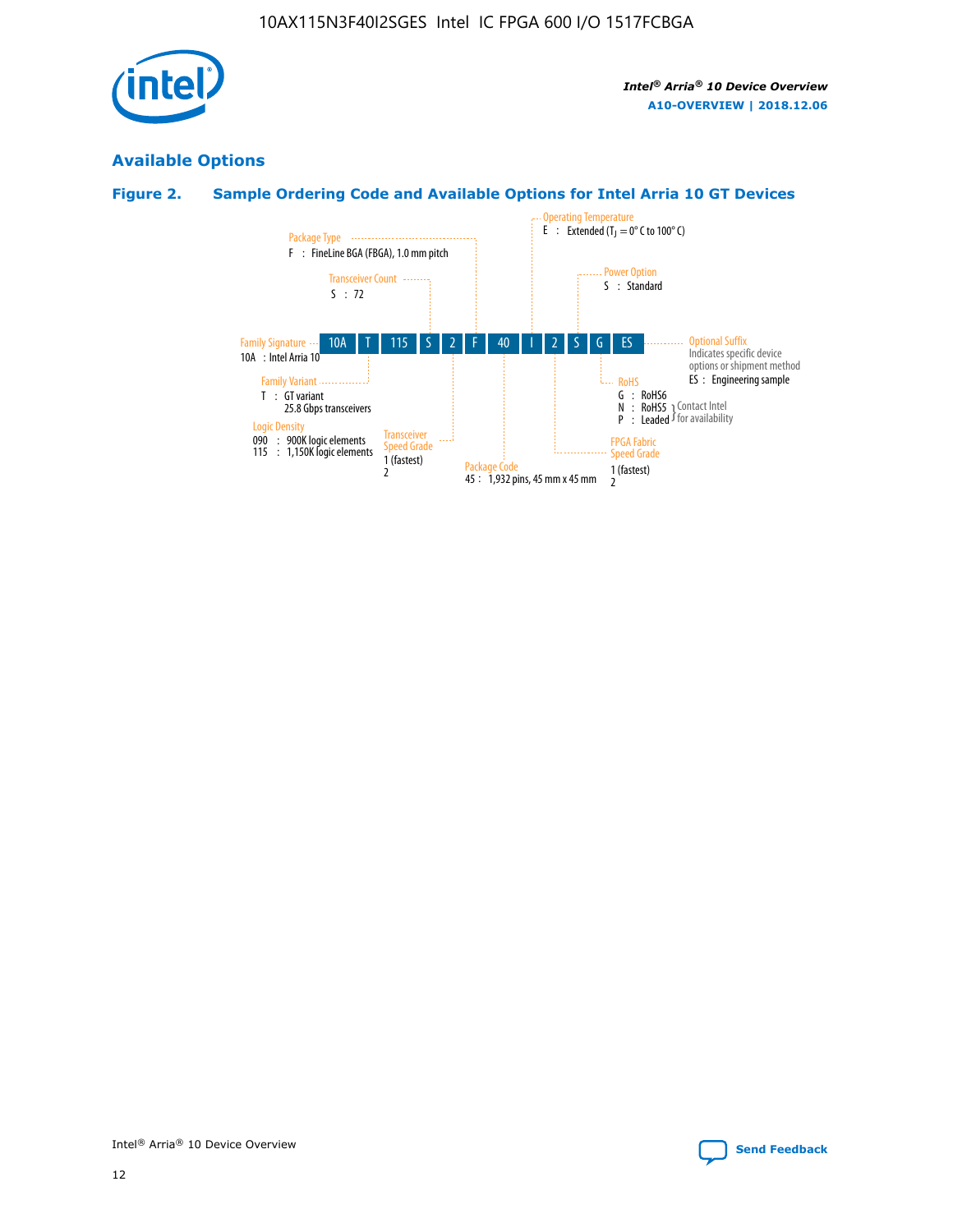

## **Maximum Resources**

#### **Table 10. Maximum Resource Counts for Intel Arria 10 GT Devices**

| <b>Resource</b>              |                      |                | <b>Product Line</b> |  |
|------------------------------|----------------------|----------------|---------------------|--|
|                              |                      | <b>GT 900</b>  | <b>GT 1150</b>      |  |
| Logic Elements (LE) (K)      |                      | 900            | 1,150               |  |
| <b>ALM</b>                   |                      | 339,620        | 427,200             |  |
| Register                     |                      | 1,358,480      | 1,708,800           |  |
| Memory (Kb)                  | M20K                 | 48,460         | 54,260              |  |
|                              | <b>MLAB</b>          | 9,386          | 12,984              |  |
| Variable-precision DSP Block |                      | 1,518          | 1,518               |  |
| 18 x 19 Multiplier           |                      | 3,036          | 3,036               |  |
| <b>PLL</b>                   | Fractional Synthesis | 32             | 32                  |  |
|                              | I/O                  | 16             | 16                  |  |
| Transceiver                  | 17.4 Gbps            | 72(5)          | 72(5)               |  |
|                              | 25.8 Gbps            | 6              | 6                   |  |
| GPIO <sup>(6)</sup>          |                      | 624            | 624                 |  |
| LVDS Pair $(7)$              |                      | 312            | 312                 |  |
| PCIe Hard IP Block           |                      | $\overline{4}$ | $\overline{4}$      |  |
| Hard Memory Controller       |                      | 16             | 16                  |  |

#### **Related Information**

#### [Intel Arria 10 GT Channel Usage](https://www.intel.com/content/www/us/en/programmable/documentation/nik1398707230472.html#nik1398707008178)

Configuring GT/GX channels in Intel Arria 10 GT devices.

## **Package Plan**

#### **Table 11. Package Plan for Intel Arria 10 GT Devices**

Refer to I/O and High Speed I/O in Intel Arria 10 Devices chapter for the number of 3 V I/O, LVDS I/O, and LVDS channels in each device package.

| <b>Product Line</b> | <b>SF45</b><br>(45 mm × 45 mm, 1932-pin FBGA) |                 |             |  |  |  |
|---------------------|-----------------------------------------------|-----------------|-------------|--|--|--|
|                     | 3 V I/O                                       | <b>LVDS I/O</b> | <b>XCVR</b> |  |  |  |
| GT 900              |                                               | 624             | 72          |  |  |  |
| GT 1150             |                                               | 624             | 72          |  |  |  |

<sup>(7)</sup> Each LVDS I/O pair can be used as differential input or output.



 $(5)$  If all 6 GT channels are in use, 12 of the GX channels are not usable.

<sup>(6)</sup> The number of GPIOs does not include transceiver I/Os. In the Intel Quartus Prime software, the number of user I/Os includes transceiver I/Os.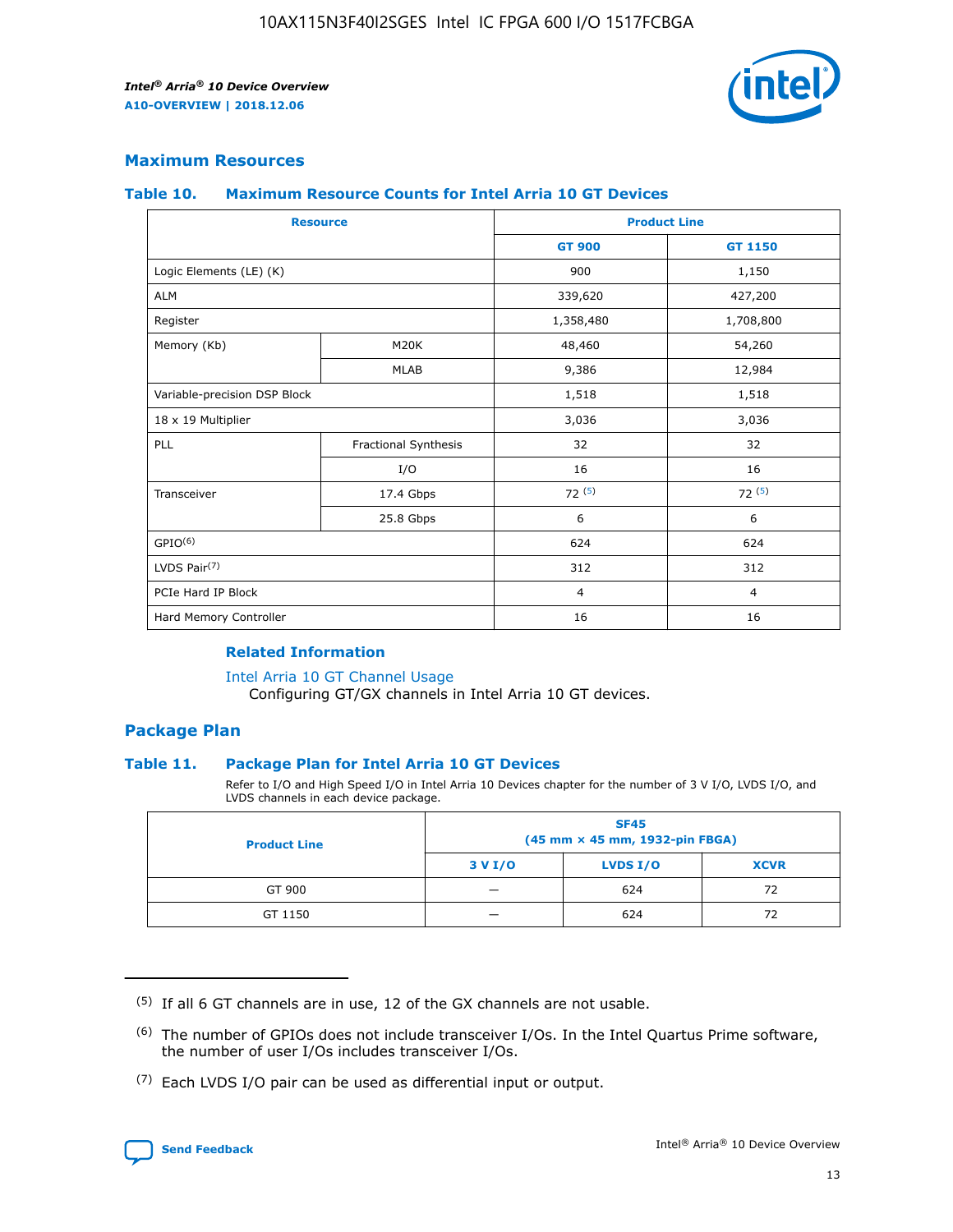

#### **Related Information**

[I/O and High-Speed Differential I/O Interfaces in Intel Arria 10 Devices chapter, Intel](https://www.intel.com/content/www/us/en/programmable/documentation/sam1403482614086.html#sam1403482030321) [Arria 10 Device Handbook](https://www.intel.com/content/www/us/en/programmable/documentation/sam1403482614086.html#sam1403482030321)

Provides the number of 3 V and LVDS I/Os, and LVDS channels for each Intel Arria 10 device package.

# **Intel Arria 10 SX**

This section provides the available options, maximum resource counts, and package plan for the Intel Arria 10 SX devices.

The information in this section is correct at the time of publication. For the latest information and to get more details, refer to the Intel FPGA Product Selector.

#### **Related Information**

[Intel FPGA Product Selector](http://www.altera.com/products/selector/psg-selector.html) Provides the latest information on Intel products.

## **Available Options**

#### **Figure 3. Sample Ordering Code and Available Options for Intel Arria 10 SX Devices**



#### **Related Information**

[Transceiver Performance for Intel Arria 10 GX/SX Devices](https://www.intel.com/content/www/us/en/programmable/documentation/mcn1413182292568.html#mcn1413213965502) Provides more information about the transceiver speed grade.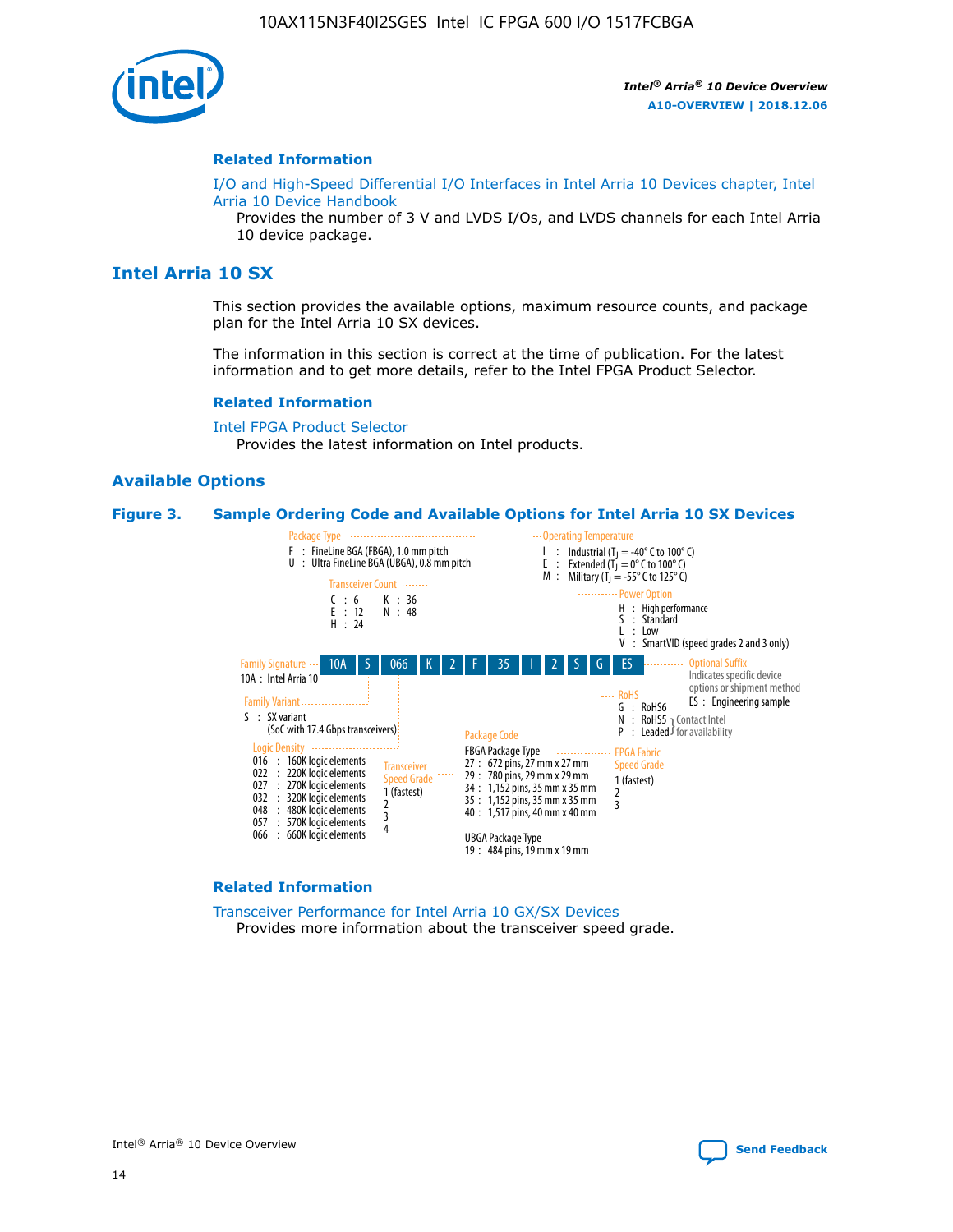

# **Maximum Resources**

#### **Table 12. Maximum Resource Counts for Intel Arria 10 SX Devices**

|                                   | <b>Resource</b>         | <b>Product Line</b> |               |                |                |                |                |                |  |  |  |
|-----------------------------------|-------------------------|---------------------|---------------|----------------|----------------|----------------|----------------|----------------|--|--|--|
|                                   |                         | <b>SX 160</b>       | <b>SX 220</b> | <b>SX 270</b>  | <b>SX 320</b>  | <b>SX 480</b>  | <b>SX 570</b>  | <b>SX 660</b>  |  |  |  |
| Logic Elements (LE) (K)           |                         | 160                 | 220           | 270            | 320            | 480            | 570            | 660            |  |  |  |
| <b>ALM</b>                        |                         | 61,510              | 80,330        | 101,620        | 119,900        | 183,590        | 217,080        | 251,680        |  |  |  |
| Register                          |                         | 246,040             | 321,320       | 406,480        | 479,600        | 734,360        | 868,320        | 1,006,720      |  |  |  |
| Memory (Kb)                       | M <sub>20</sub> K       | 8,800               | 11,740        | 15,000         | 17,820         | 28,620         | 36,000         | 42,620         |  |  |  |
|                                   | <b>MLAB</b>             | 1,050               | 1,690         | 2,452          | 2,727          | 4,164          | 5,096          | 5,788          |  |  |  |
| Variable-precision DSP Block      |                         | 156                 | 192           | 830            | 985            | 1,368          | 1,523          | 1,687          |  |  |  |
|                                   | 18 x 19 Multiplier      |                     | 384           | 1,660          | 1,970          | 2,736          | 3,046          | 3,374          |  |  |  |
| <b>PLL</b>                        | Fractional<br>Synthesis | 6                   | 6             | 8              | 8              | 12             | 16             | 16             |  |  |  |
|                                   | I/O                     | 6                   | 6             | 8              | 8              | 12             | 16             | 16             |  |  |  |
| 17.4 Gbps Transceiver             |                         | 12                  | 12            | 24             | 24             | 36             | 48             | 48             |  |  |  |
| GPIO <sup>(8)</sup>               |                         | 288                 | 288           | 384            | 384            | 492            | 696            | 696            |  |  |  |
| LVDS Pair $(9)$                   |                         | 120                 | 120           | 168            | 168            | 174            | 324            | 324            |  |  |  |
| PCIe Hard IP Block                |                         | $\mathbf{1}$        | $\mathbf{1}$  | $\overline{2}$ | $\overline{2}$ | $\overline{2}$ | $\overline{2}$ | $\overline{2}$ |  |  |  |
| Hard Memory Controller            |                         | 6                   | 6             | 8              | 8              | 12             | 16             | 16             |  |  |  |
| ARM Cortex-A9 MPCore<br>Processor |                         | Yes                 | Yes           | Yes            | Yes            | Yes            | Yes            | Yes            |  |  |  |

# **Package Plan**

#### **Table 13. Package Plan for Intel Arria 10 SX Devices (U19, F27, F29, and F34)**

Refer to I/O and High Speed I/O in Intel Arria 10 Devices chapter for the number of 3 V I/O, LVDS I/O, and LVDS channels in each device package.

| <b>Product Line</b> | <b>U19</b><br>$(19 \text{ mm} \times 19 \text{ mm})$<br>484-pin UBGA) |                    |             | <b>F27</b><br>$(27 \text{ mm} \times 27 \text{ mm})$<br>672-pin FBGA) |                    | <b>F29</b><br>$(29 \text{ mm} \times 29 \text{ mm})$<br>780-pin FBGA) |           |                    | <b>F34</b><br>$(35 \text{ mm} \times 35 \text{ mm})$<br><b>1152-pin FBGA)</b> |           |                    |             |
|---------------------|-----------------------------------------------------------------------|--------------------|-------------|-----------------------------------------------------------------------|--------------------|-----------------------------------------------------------------------|-----------|--------------------|-------------------------------------------------------------------------------|-----------|--------------------|-------------|
|                     | 3V<br>I/O                                                             | <b>LVDS</b><br>I/O | <b>XCVR</b> | 3V<br>I/O                                                             | <b>LVDS</b><br>I/O | <b>XCVR</b>                                                           | 3V<br>I/O | <b>LVDS</b><br>I/O | <b>XCVR</b>                                                                   | 3V<br>I/O | <b>LVDS</b><br>I/O | <b>XCVR</b> |
| SX 160              | 48                                                                    | 144                | 6           | 48                                                                    | 192                | 12                                                                    | 48        | 240                | 12                                                                            | -         |                    |             |
| SX 220              | 48                                                                    | 144                | 6           | 48                                                                    | 192                | 12                                                                    | 48        | 240                | 12                                                                            |           |                    |             |
| SX 270              |                                                                       |                    |             | 48                                                                    | 192                | 12                                                                    | 48        | 312                | 12                                                                            | 48        | 336                | 24          |
| SX 320              |                                                                       |                    |             | 48                                                                    | 192                | 12                                                                    | 48        | 312                | 12                                                                            | 48        | 336                | 24          |
|                     | continued                                                             |                    |             |                                                                       |                    |                                                                       |           |                    |                                                                               |           |                    |             |

 $(8)$  The number of GPIOs does not include transceiver I/Os. In the Intel Quartus Prime software, the number of user I/Os includes transceiver I/Os.

 $(9)$  Each LVDS I/O pair can be used as differential input or output.

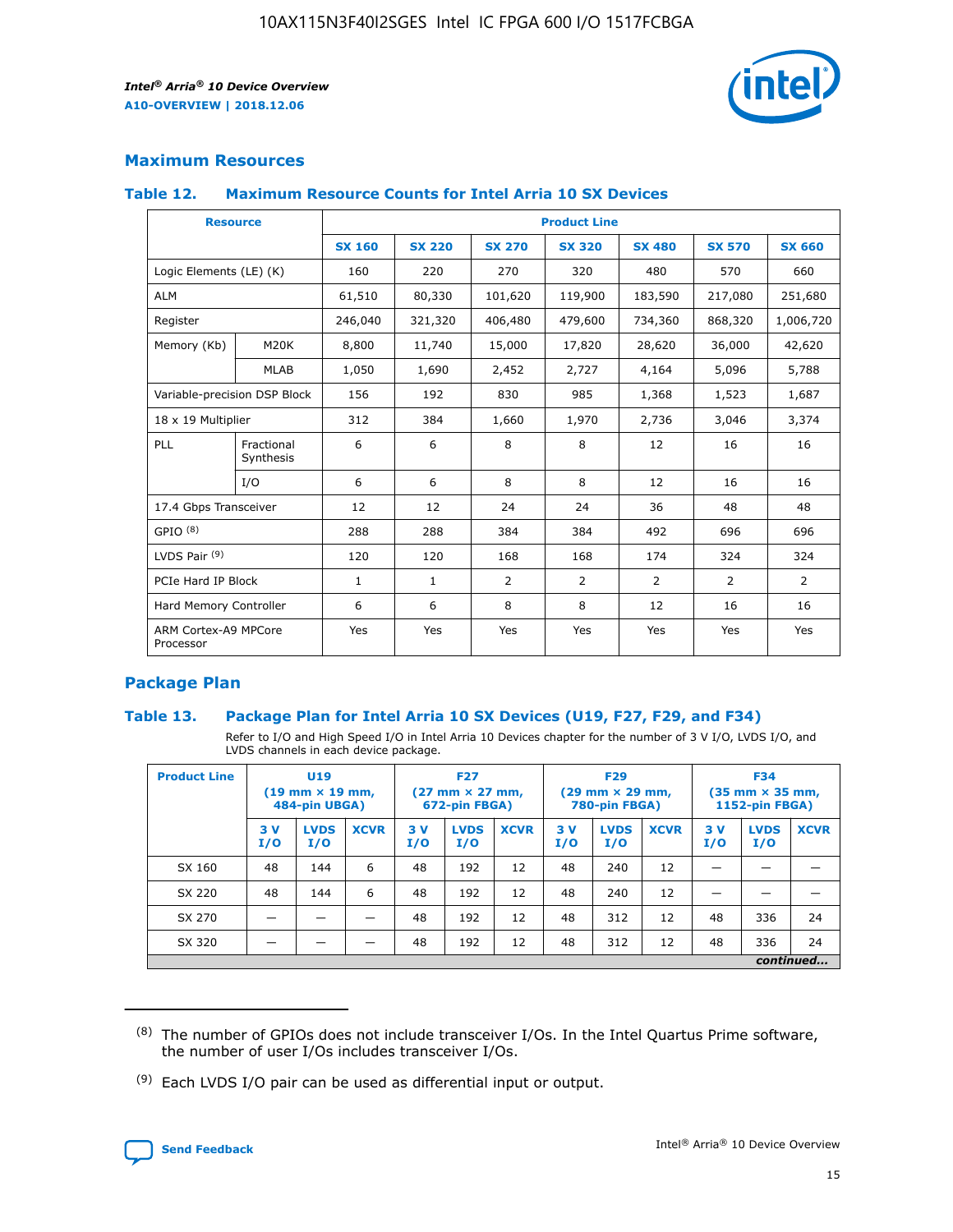

| <b>Product Line</b> | U <sub>19</sub><br>$(19 \text{ mm} \times 19 \text{ mm})$<br>484-pin UBGA) |                    | <b>F27</b><br>$(27 \text{ mm} \times 27 \text{ mm})$<br>672-pin FBGA) |           |                    | <b>F29</b><br>$(29 \text{ mm} \times 29 \text{ mm})$<br>780-pin FBGA) |           |                    | <b>F34</b><br>$(35$ mm $\times$ 35 mm,<br><b>1152-pin FBGA)</b> |           |                    |             |
|---------------------|----------------------------------------------------------------------------|--------------------|-----------------------------------------------------------------------|-----------|--------------------|-----------------------------------------------------------------------|-----------|--------------------|-----------------------------------------------------------------|-----------|--------------------|-------------|
|                     | 3V<br>I/O                                                                  | <b>LVDS</b><br>I/O | <b>XCVR</b>                                                           | 3V<br>I/O | <b>LVDS</b><br>I/O | <b>XCVR</b>                                                           | 3V<br>I/O | <b>LVDS</b><br>I/O | <b>XCVR</b>                                                     | 3V<br>I/O | <b>LVDS</b><br>I/O | <b>XCVR</b> |
| SX 480              |                                                                            |                    |                                                                       |           |                    |                                                                       | 48        | 312                | 12                                                              | 48        | 444                | 24          |
| SX 570              |                                                                            |                    |                                                                       |           |                    |                                                                       |           |                    |                                                                 | 48        | 444                | 24          |
| SX 660              |                                                                            |                    |                                                                       |           |                    |                                                                       |           |                    |                                                                 | 48        | 444                | 24          |

## **Table 14. Package Plan for Intel Arria 10 SX Devices (F35, KF40, and NF40)**

Refer to I/O and High Speed I/O in Intel Arria 10 Devices chapter for the number of 3 V I/O, LVDS I/O, and LVDS channels in each device package.

| <b>Product Line</b> | <b>F35</b><br>$(35 \text{ mm} \times 35 \text{ mm})$<br><b>1152-pin FBGA)</b> |          |             |                                           | <b>KF40</b><br>(40 mm × 40 mm,<br>1517-pin FBGA) |    | <b>NF40</b><br>$(40 \text{ mm} \times 40 \text{ mm})$<br>1517-pin FBGA) |          |             |  |
|---------------------|-------------------------------------------------------------------------------|----------|-------------|-------------------------------------------|--------------------------------------------------|----|-------------------------------------------------------------------------|----------|-------------|--|
|                     | 3 V I/O                                                                       | LVDS I/O | <b>XCVR</b> | <b>LVDS I/O</b><br><b>XCVR</b><br>3 V I/O |                                                  |    | 3 V I/O                                                                 | LVDS I/O | <b>XCVR</b> |  |
| SX 270              | 48                                                                            | 336      | 24          |                                           |                                                  |    |                                                                         |          |             |  |
| SX 320              | 48                                                                            | 336      | 24          |                                           |                                                  |    |                                                                         |          |             |  |
| SX 480              | 48                                                                            | 348      | 36          |                                           |                                                  |    |                                                                         |          |             |  |
| SX 570              | 48                                                                            | 348      | 36          | 96<br>36<br>600                           |                                                  |    | 48                                                                      | 540      | 48          |  |
| SX 660              | 48                                                                            | 348      | 36          | 96                                        | 600                                              | 36 | 48                                                                      | 540      | 48          |  |

# **Related Information**

[I/O and High-Speed Differential I/O Interfaces in Intel Arria 10 Devices chapter, Intel](https://www.intel.com/content/www/us/en/programmable/documentation/sam1403482614086.html#sam1403482030321) [Arria 10 Device Handbook](https://www.intel.com/content/www/us/en/programmable/documentation/sam1403482614086.html#sam1403482030321)

Provides the number of 3 V and LVDS I/Os, and LVDS channels for each Intel Arria 10 device package.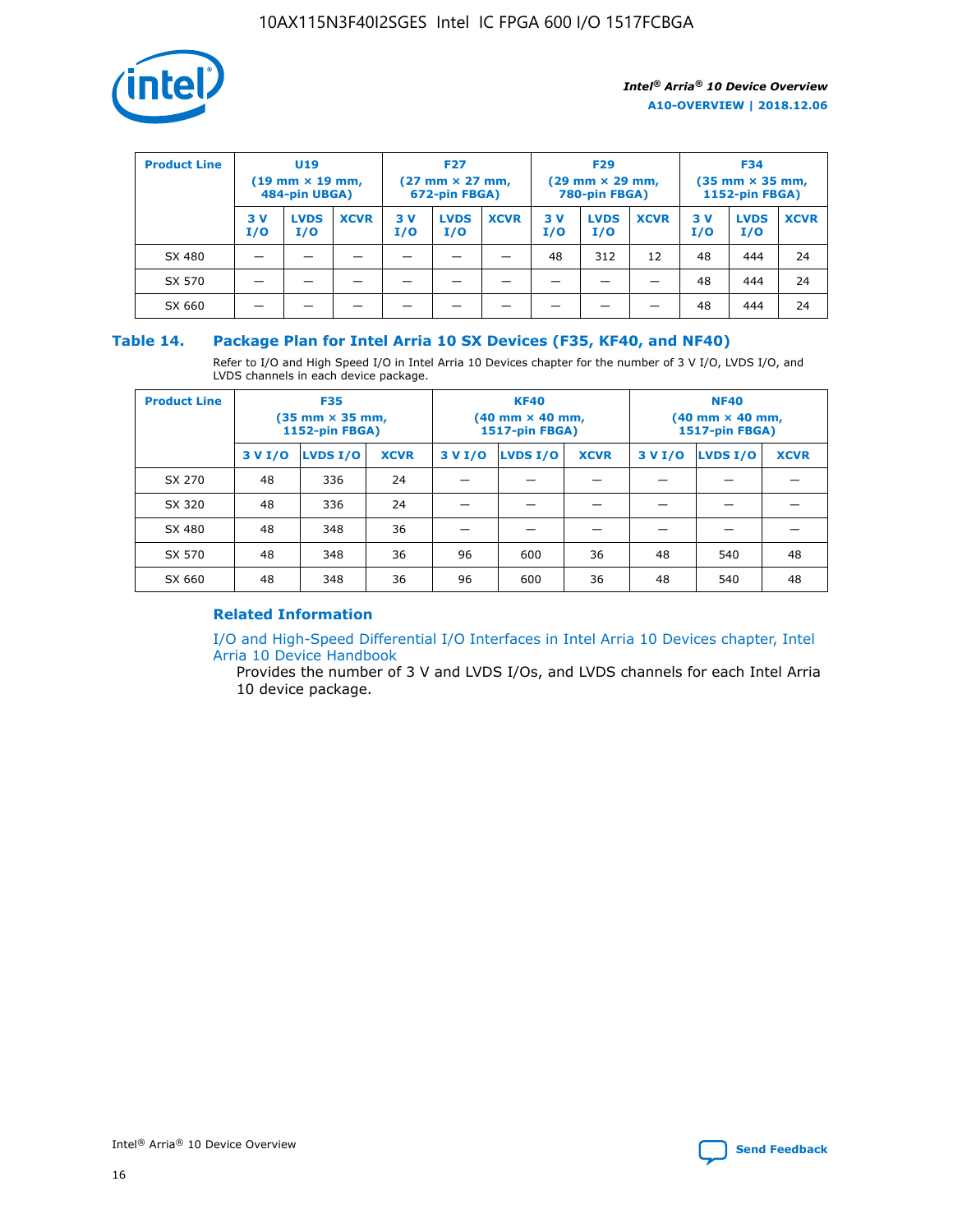

# **I/O Vertical Migration for Intel Arria 10 Devices**

#### **Figure 4. Migration Capability Across Intel Arria 10 Product Lines**

- The arrows indicate the migration paths. The devices included in each vertical migration path are shaded. Devices with fewer resources in the same path have lighter shades.
- To achieve the full I/O migration across product lines in the same migration path, restrict I/Os and transceivers usage to match the product line with the lowest I/O and transceiver counts.
- An LVDS I/O bank in the source device may be mapped to a 3 V I/O bank in the target device. To use memory interface clock frequency higher than 533 MHz, assign external memory interface pins only to banks that are LVDS I/O in both devices.
- There may be nominal 0.15 mm package height difference between some product lines in the same package type.
	- **Variant Product Line Package U19 F27 F29 F34 F35 KF40 NF40 RF40 NF45 SF45 UF45** Intel® Arria® 10 GX GX 160 GX 220 GX 270 GX 320 GX 480 GX 570 GX 660 GX 900 GX 1150 Intel Arria 10 GT GT 900 GT 1150 Intel Arria 10 SX SX 160 SX 220 SX 270 SX 320 SX 480 SX 570 SX 660
- Some migration paths are not shown in the Intel Quartus Prime software **Pin Migration View**.

*Note:* To verify the pin migration compatibility, use the **Pin Migration View** window in the Intel Quartus Prime software Pin Planner.

# **Adaptive Logic Module**

Intel Arria 10 devices use a 20 nm ALM as the basic building block of the logic fabric.

The ALM architecture is the same as the previous generation FPGAs, allowing for efficient implementation of logic functions and easy conversion of IP between the device generations.

The ALM, as shown in following figure, uses an 8-input fracturable look-up table (LUT) with four dedicated registers to help improve timing closure in register-rich designs and achieve an even higher design packing capability than the traditional two-register per LUT architecture.

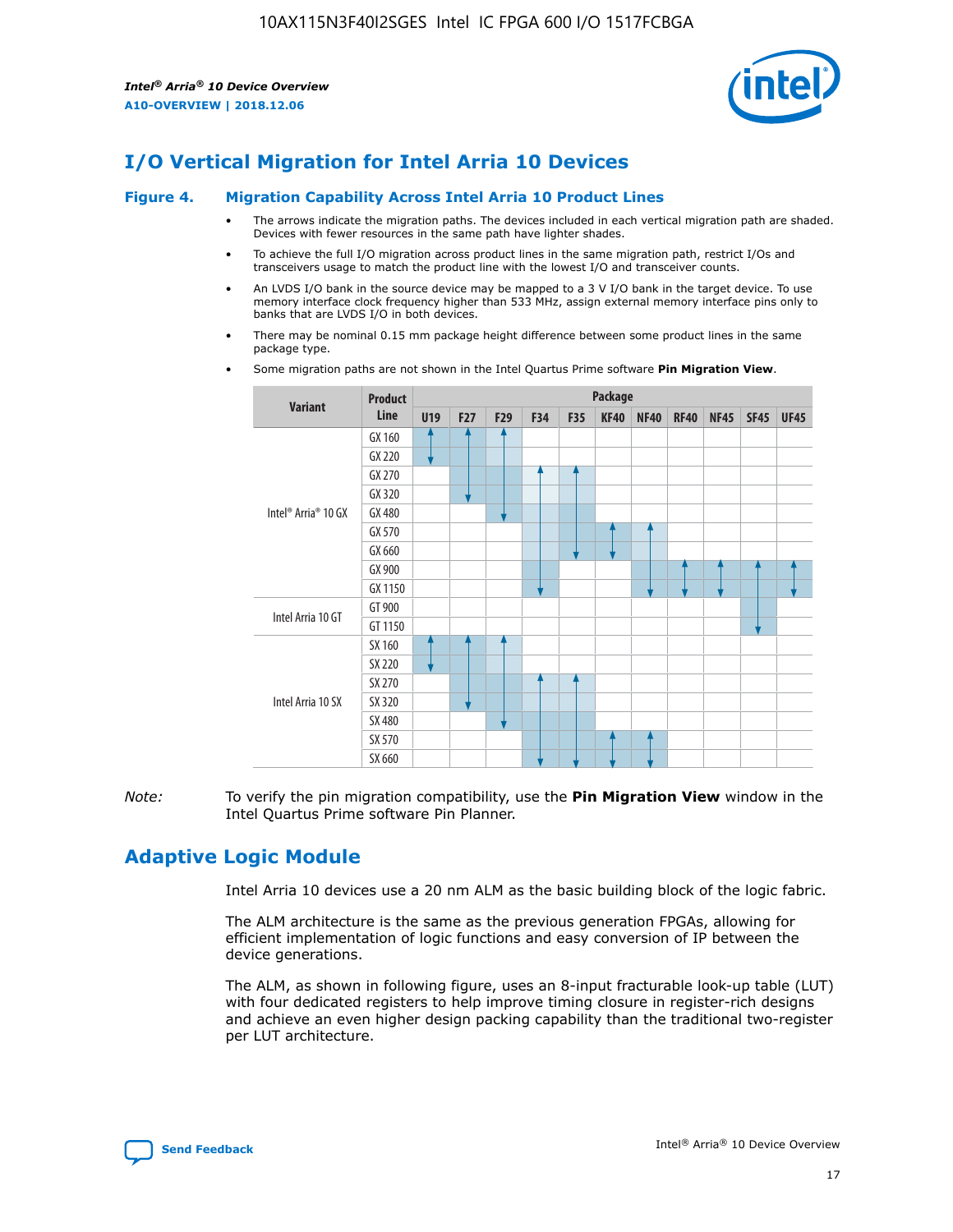

**Figure 5. ALM for Intel Arria 10 Devices**



The Intel Quartus Prime software optimizes your design according to the ALM logic structure and automatically maps legacy designs into the Intel Arria 10 ALM architecture.

# **Variable-Precision DSP Block**

The Intel Arria 10 variable precision DSP blocks support fixed-point arithmetic and floating-point arithmetic.

Features for fixed-point arithmetic:

- High-performance, power-optimized, and fully registered multiplication operations
- 18-bit and 27-bit word lengths
- Two 18 x 19 multipliers or one 27 x 27 multiplier per DSP block
- Built-in addition, subtraction, and 64-bit double accumulation register to combine multiplication results
- Cascading 19-bit or 27-bit when pre-adder is disabled and cascading 18-bit when pre-adder is used to form the tap-delay line for filtering applications
- Cascading 64-bit output bus to propagate output results from one block to the next block without external logic support
- Hard pre-adder supported in 19-bit and 27-bit modes for symmetric filters
- Internal coefficient register bank in both 18-bit and 27-bit modes for filter implementation
- 18-bit and 27-bit systolic finite impulse response (FIR) filters with distributed output adder
- Biased rounding support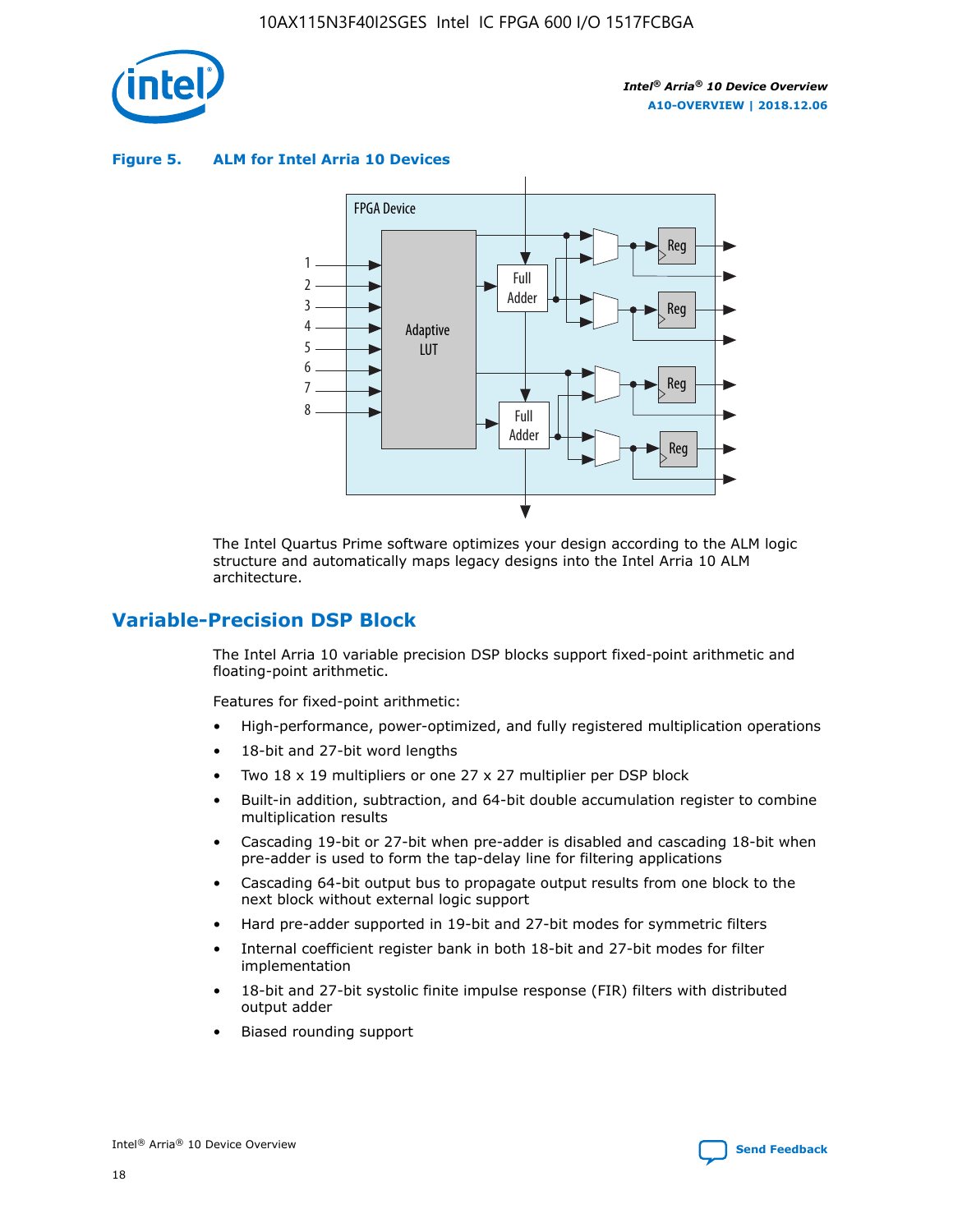

Features for floating-point arithmetic:

- A completely hardened architecture that supports multiplication, addition, subtraction, multiply-add, and multiply-subtract
- Multiplication with accumulation capability and a dynamic accumulator reset control
- Multiplication with cascade summation capability
- Multiplication with cascade subtraction capability
- Complex multiplication
- Direct vector dot product
- Systolic FIR filter

#### **Table 15. Variable-Precision DSP Block Configurations for Intel Arria 10 Devices**

| <b>Usage Example</b>                                       | <b>Multiplier Size (Bit)</b>    | <b>DSP Block Resources</b> |
|------------------------------------------------------------|---------------------------------|----------------------------|
| Medium precision fixed point                               | Two 18 x 19                     |                            |
| High precision fixed or Single precision<br>floating point | One 27 x 27                     |                            |
| Fixed point FFTs                                           | One 19 x 36 with external adder |                            |
| Very high precision fixed point                            | One 36 x 36 with external adder |                            |
| Double precision floating point                            | One 54 x 54 with external adder | 4                          |

#### **Table 16. Resources for Fixed-Point Arithmetic in Intel Arria 10 Devices**

The table lists the variable-precision DSP resources by bit precision for each Intel Arria 10 device.

| <b>Variant</b>  | <b>Product Line</b> | <b>Variable-</b><br>precision<br><b>DSP Block</b> | <b>Independent Input and Output</b><br><b>Multiplications Operator</b> |                                     | 18 x 19<br><b>Multiplier</b><br><b>Adder Sum</b> | $18 \times 18$<br><b>Multiplier</b><br><b>Adder</b> |
|-----------------|---------------------|---------------------------------------------------|------------------------------------------------------------------------|-------------------------------------|--------------------------------------------------|-----------------------------------------------------|
|                 |                     |                                                   | 18 x 19<br><b>Multiplier</b>                                           | $27 \times 27$<br><b>Multiplier</b> | <b>Mode</b>                                      | <b>Summed with</b><br>36 bit Input                  |
| AIntel Arria 10 | GX 160              | 156                                               | 312                                                                    | 156                                 | 156                                              | 156                                                 |
| GX              | GX 220              | 192                                               | 384                                                                    | 192                                 | 192                                              | 192                                                 |
|                 | GX 270              | 830                                               | 1,660                                                                  | 830                                 | 830                                              | 830                                                 |
|                 | GX 320              | 984                                               | 1,968                                                                  | 984                                 | 984                                              | 984                                                 |
|                 | GX 480              | 1,368                                             | 2,736                                                                  | 1,368                               | 1,368                                            | 1,368                                               |
|                 | GX 570              | 1,523                                             | 3,046                                                                  | 1,523                               | 1,523                                            | 1,523                                               |
|                 | GX 660              | 1,687                                             | 3,374                                                                  | 1,687                               | 1,687                                            | 1,687                                               |
|                 | GX 900              | 1,518                                             | 3,036                                                                  | 1,518                               | 1,518                                            | 1,518                                               |
|                 | GX 1150             | 1,518                                             | 3,036                                                                  | 1,518                               | 1,518                                            | 1,518                                               |
| Intel Arria 10  | GT 900              | 1,518                                             | 3,036                                                                  | 1,518                               | 1,518                                            | 1,518                                               |
| GT              | GT 1150             | 1,518                                             | 3,036                                                                  | 1,518                               | 1,518                                            | 1,518                                               |
| Intel Arria 10  | SX 160              | 156                                               | 312                                                                    | 156                                 | 156                                              | 156                                                 |
| <b>SX</b>       | SX 220              | 192                                               | 384                                                                    | 192                                 | 192                                              | 192                                                 |
|                 | SX 270              | 830                                               | 1,660                                                                  | 830                                 | 830                                              | 830                                                 |
|                 |                     |                                                   |                                                                        |                                     |                                                  | continued                                           |

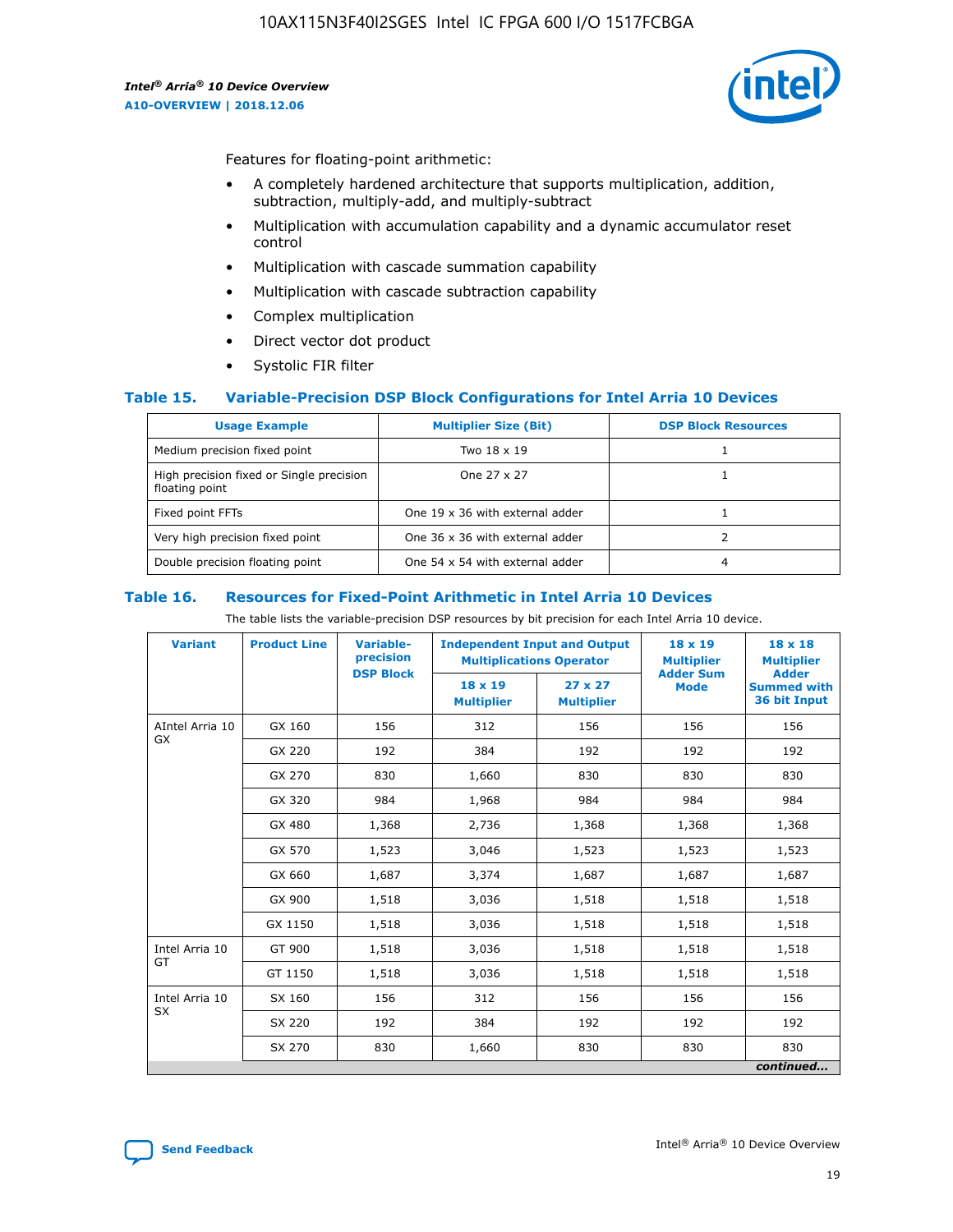

| <b>Variant</b> | <b>Product Line</b> | Variable-<br>precision | <b>Independent Input and Output</b><br><b>Multiplications Operator</b> |                                     | $18 \times 19$<br><b>Multiplier</b> | $18 \times 18$<br><b>Multiplier</b><br><b>Adder</b> |  |
|----------------|---------------------|------------------------|------------------------------------------------------------------------|-------------------------------------|-------------------------------------|-----------------------------------------------------|--|
|                |                     | <b>DSP Block</b>       | $18 \times 19$<br><b>Multiplier</b>                                    | $27 \times 27$<br><b>Multiplier</b> | <b>Adder Sum</b><br><b>Mode</b>     | <b>Summed with</b><br>36 bit Input                  |  |
|                | SX 320              | 984                    | 1,968                                                                  | 984                                 | 984                                 | 984                                                 |  |
|                | SX 480              | 1,368                  | 2,736                                                                  | 1,368                               | 1,368                               | 1,368                                               |  |
|                | SX 570              | 1,523                  | 3,046                                                                  | 1,523                               | 1,523                               | 1,523                                               |  |
|                | SX 660              | 1,687                  | 3,374                                                                  | 1,687                               | 1,687                               | 1,687                                               |  |

# **Table 17. Resources for Floating-Point Arithmetic in Intel Arria 10 Devices**

The table lists the variable-precision DSP resources by bit precision for each Intel Arria 10 device.

| <b>Variant</b> | <b>Product Line</b> | <b>Variable-</b><br>precision<br><b>DSP Block</b> | <b>Single</b><br><b>Precision</b><br><b>Floating-Point</b><br><b>Multiplication</b><br><b>Mode</b> | <b>Single-Precision</b><br><b>Floating-Point</b><br><b>Adder Mode</b> | Single-<br><b>Precision</b><br><b>Floating-Point</b><br><b>Multiply</b><br><b>Accumulate</b><br><b>Mode</b> | <b>Peak</b><br><b>Giga Floating-</b><br><b>Point</b><br><b>Operations</b><br>per Second<br>(GFLOPs) |
|----------------|---------------------|---------------------------------------------------|----------------------------------------------------------------------------------------------------|-----------------------------------------------------------------------|-------------------------------------------------------------------------------------------------------------|-----------------------------------------------------------------------------------------------------|
| Intel Arria 10 | GX 160              | 156                                               | 156                                                                                                | 156                                                                   | 156                                                                                                         | 140                                                                                                 |
| GX             | GX 220              | 192                                               | 192                                                                                                | 192                                                                   | 192                                                                                                         | 173                                                                                                 |
|                | GX 270              | 830                                               | 830                                                                                                | 830                                                                   | 830                                                                                                         | 747                                                                                                 |
|                | GX 320              | 984                                               | 984                                                                                                | 984                                                                   | 984                                                                                                         | 886                                                                                                 |
|                | GX 480              | 1,369                                             | 1,368                                                                                              | 1,368                                                                 | 1,368                                                                                                       | 1,231                                                                                               |
|                | GX 570              | 1,523                                             | 1,523                                                                                              | 1,523                                                                 | 1,523                                                                                                       | 1,371                                                                                               |
|                | GX 660              | 1,687                                             | 1,687                                                                                              | 1,687                                                                 | 1,687                                                                                                       | 1,518                                                                                               |
|                | GX 900              | 1,518                                             | 1,518                                                                                              | 1,518                                                                 | 1,518                                                                                                       | 1,366                                                                                               |
|                | GX 1150             | 1,518                                             | 1,518                                                                                              | 1,518                                                                 | 1,518                                                                                                       | 1,366                                                                                               |
| Intel Arria 10 | GT 900              | 1,518                                             | 1,518                                                                                              | 1,518                                                                 | 1,518                                                                                                       | 1,366                                                                                               |
| GT             | GT 1150             | 1,518                                             | 1,518                                                                                              | 1,518                                                                 | 1,518                                                                                                       | 1,366                                                                                               |
| Intel Arria 10 | SX 160              | 156                                               | 156                                                                                                | 156                                                                   | 156                                                                                                         | 140                                                                                                 |
| SX             | SX 220              | 192                                               | 192                                                                                                | 192                                                                   | 192                                                                                                         | 173                                                                                                 |
|                | SX 270              | 830                                               | 830                                                                                                | 830                                                                   | 830                                                                                                         | 747                                                                                                 |
|                | SX 320              | 984                                               | 984                                                                                                | 984                                                                   | 984                                                                                                         | 886                                                                                                 |
|                | SX 480              | 1,369                                             | 1,368                                                                                              | 1,368                                                                 | 1,368                                                                                                       | 1,231                                                                                               |
|                | SX 570              | 1,523                                             | 1,523                                                                                              | 1,523                                                                 | 1,523                                                                                                       | 1,371                                                                                               |
|                | SX 660              | 1,687                                             | 1,687                                                                                              | 1,687                                                                 | 1,687                                                                                                       | 1,518                                                                                               |

# **Embedded Memory Blocks**

The embedded memory blocks in the devices are flexible and designed to provide an optimal amount of small- and large-sized memory arrays to fit your design requirements.

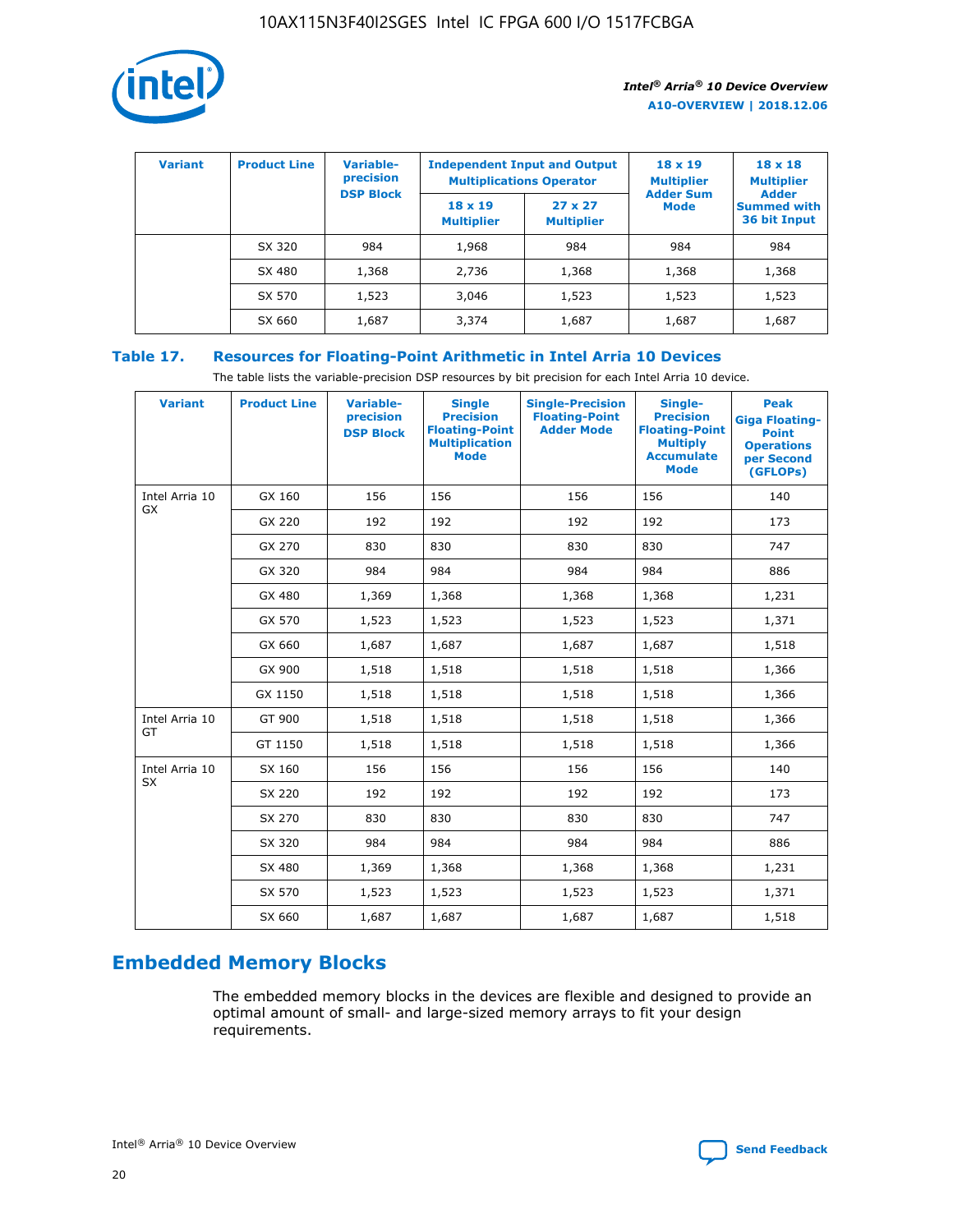

# **Types of Embedded Memory**

The Intel Arria 10 devices contain two types of memory blocks:

- 20 Kb M20K blocks—blocks of dedicated memory resources. The M20K blocks are ideal for larger memory arrays while still providing a large number of independent ports.
- 640 bit memory logic array blocks (MLABs)—enhanced memory blocks that are configured from dual-purpose logic array blocks (LABs). The MLABs are ideal for wide and shallow memory arrays. The MLABs are optimized for implementation of shift registers for digital signal processing (DSP) applications, wide and shallow FIFO buffers, and filter delay lines. Each MLAB is made up of ten adaptive logic modules (ALMs). In the Intel Arria 10 devices, you can configure these ALMs as ten 32 x 2 blocks, giving you one 32 x 20 simple dual-port SRAM block per MLAB.

# **Embedded Memory Capacity in Intel Arria 10 Devices**

|                   | <b>Product</b> |              | <b>M20K</b>         | <b>MLAB</b>  |                     | <b>Total RAM Bit</b> |
|-------------------|----------------|--------------|---------------------|--------------|---------------------|----------------------|
| <b>Variant</b>    | Line           | <b>Block</b> | <b>RAM Bit (Kb)</b> | <b>Block</b> | <b>RAM Bit (Kb)</b> | (Kb)                 |
| Intel Arria 10 GX | GX 160         | 440          | 8,800               | 1,680        | 1,050               | 9,850                |
|                   | GX 220         | 587          | 11,740              | 2,703        | 1,690               | 13,430               |
|                   | GX 270         | 750          | 15,000              | 3,922        | 2,452               | 17,452               |
|                   | GX 320         | 891          | 17,820              | 4,363        | 2,727               | 20,547               |
|                   | GX 480         | 1,431        | 28,620              | 6,662        | 4,164               | 32,784               |
|                   | GX 570         | 1,800        | 36,000              | 8,153        | 5,096               | 41,096               |
|                   | GX 660         | 2,131        | 42,620              | 9,260        | 5,788               | 48,408               |
|                   | GX 900         | 2,423        | 48,460              | 15,017       | 9,386               | 57,846               |
|                   | GX 1150        | 2,713        | 54,260              | 20,774       | 12,984              | 67,244               |
| Intel Arria 10 GT | GT 900         | 2,423        | 48,460              | 15,017       | 9,386               | 57,846               |
|                   | GT 1150        | 2,713        | 54,260              | 20,774       | 12,984              | 67,244               |
| Intel Arria 10 SX | SX 160         | 440          | 8,800               | 1,680        | 1,050               | 9,850                |
|                   | SX 220         | 587          | 11,740              | 2,703        | 1,690               | 13,430               |
|                   | SX 270         | 750          | 15,000              | 3,922        | 2,452               | 17,452               |
|                   | SX 320         | 891          | 17,820              | 4,363        | 2,727               | 20,547               |
|                   | SX 480         | 1,431        | 28,620              | 6,662        | 4,164               | 32,784               |
|                   | SX 570         | 1,800        | 36,000              | 8,153        | 5,096               | 41,096               |
|                   | SX 660         | 2,131        | 42,620              | 9,260        | 5,788               | 48,408               |

#### **Table 18. Embedded Memory Capacity and Distribution in Intel Arria 10 Devices**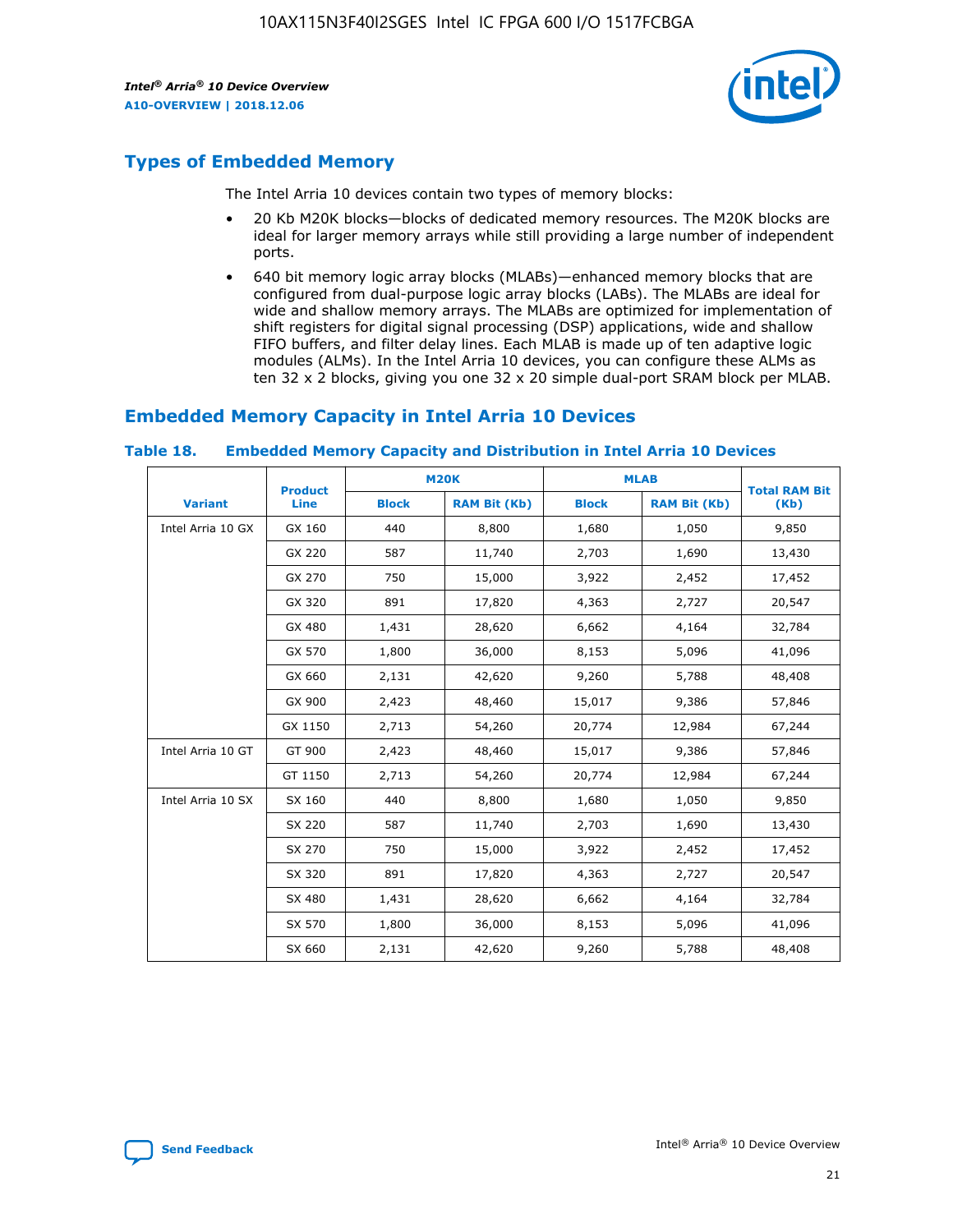

# **Embedded Memory Configurations for Single-port Mode**

#### **Table 19. Single-port Embedded Memory Configurations for Intel Arria 10 Devices**

This table lists the maximum configurations supported for single-port RAM and ROM modes.

| <b>Memory Block</b> | Depth (bits) | <b>Programmable Width</b> |
|---------------------|--------------|---------------------------|
| MLAB                | 32           | x16, x18, or x20          |
|                     | 64(10)       | x8, x9, x10               |
| M20K                | 512          | x40, x32                  |
|                     | 1K           | x20, x16                  |
|                     | 2K           | x10, x8                   |
|                     | 4K           | x5, x4                    |
|                     | 8K           | x2                        |
|                     | 16K          | x1                        |

# **Clock Networks and PLL Clock Sources**

The clock network architecture is based on Intel's global, regional, and peripheral clock structure. This clock structure is supported by dedicated clock input pins, fractional clock synthesis PLLs, and integer I/O PLLs.

# **Clock Networks**

The Intel Arria 10 core clock networks are capable of up to 800 MHz fabric operation across the full industrial temperature range. For the external memory interface, the clock network supports the hard memory controller with speeds up to 2,400 Mbps in a quarter-rate transfer.

To reduce power consumption, the Intel Quartus Prime software identifies all unused sections of the clock network and powers them down.

# **Fractional Synthesis and I/O PLLs**

Intel Arria 10 devices contain up to 32 fractional synthesis PLLs and up to 16 I/O PLLs that are available for both specific and general purpose uses in the core:

- Fractional synthesis PLLs—located in the column adjacent to the transceiver blocks
- I/O PLLs—located in each bank of the 48 I/Os

#### **Fractional Synthesis PLLs**

You can use the fractional synthesis PLLs to:

- Reduce the number of oscillators that are required on your board
- Reduce the number of clock pins that are used in the device by synthesizing multiple clock frequencies from a single reference clock source

<sup>(10)</sup> Supported through software emulation and consumes additional MLAB blocks.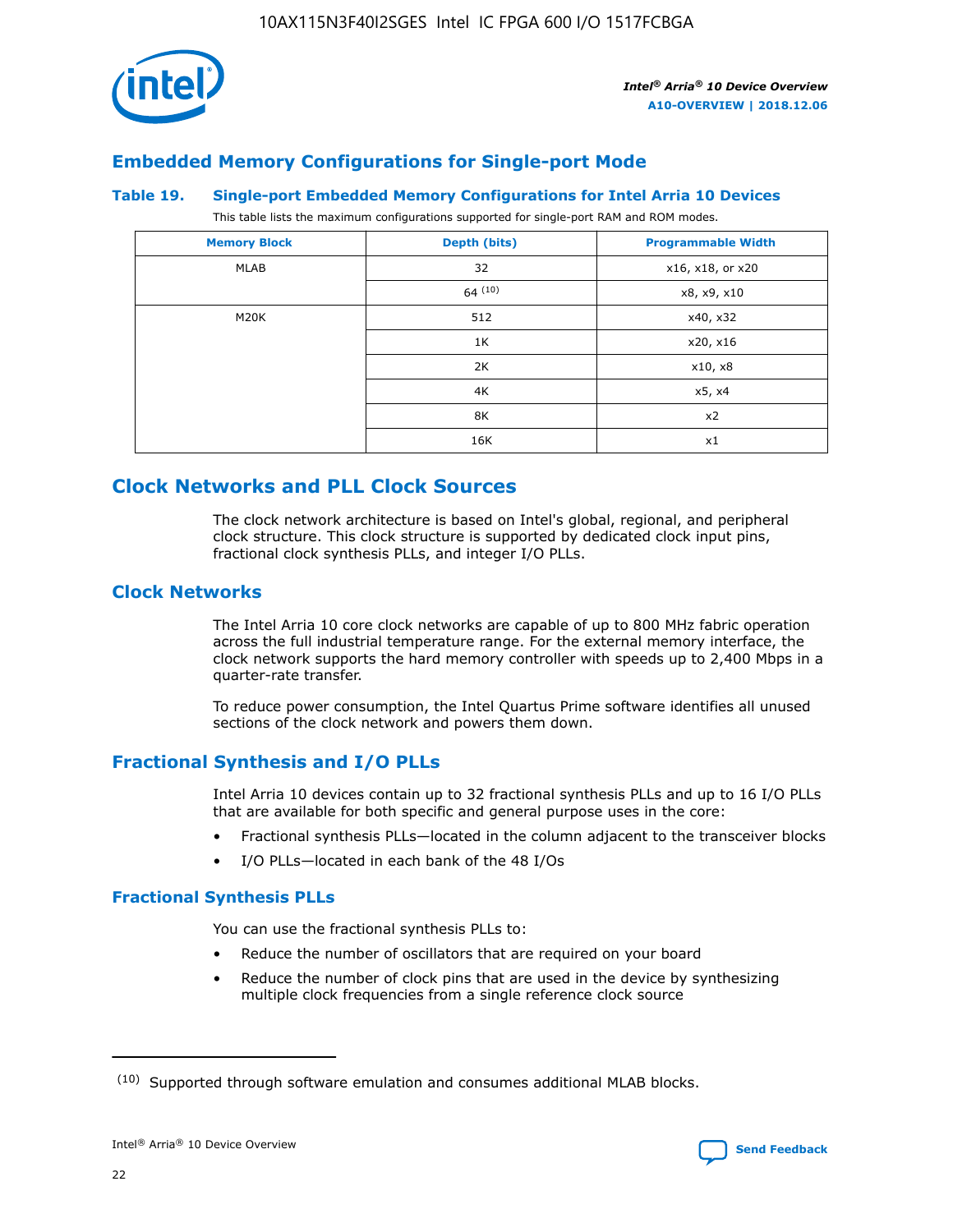

The fractional synthesis PLLs support the following features:

- Reference clock frequency synthesis for transceiver CMU and Advanced Transmit (ATX) PLLs
- Clock network delay compensation
- Zero-delay buffering
- Direct transmit clocking for transceivers
- Independently configurable into two modes:
	- Conventional integer mode equivalent to the general purpose PLL
	- Enhanced fractional mode with third order delta-sigma modulation
- PLL cascading

# **I/O PLLs**

The integer mode I/O PLLs are located in each bank of 48 I/Os. You can use the I/O PLLs to simplify the design of external memory and high-speed LVDS interfaces.

In each I/O bank, the I/O PLLs are adjacent to the hard memory controllers and LVDS SERDES. Because these PLLs are tightly coupled with the I/Os that need to use them, it makes it easier to close timing.

You can use the I/O PLLs for general purpose applications in the core such as clock network delay compensation and zero-delay buffering.

Intel Arria 10 devices support PLL-to-PLL cascading.

# **FPGA General Purpose I/O**

Intel Arria 10 devices offer highly configurable GPIOs. Each I/O bank contains 48 general purpose I/Os and a high-efficiency hard memory controller.

The following list describes the features of the GPIOs:

- Consist of 3 V I/Os for high-voltage application and LVDS I/Os for differential signaling
	- Up to two 3 V I/O banks, available in some devices, that support up to 3 V I/O standards
	- LVDS I/O banks that support up to 1.8 V I/O standards
- Support a wide range of single-ended and differential I/O interfaces
- LVDS speeds up to 1.6 Gbps
- Each LVDS pair of pins has differential input and output buffers, allowing you to configure the LVDS direction for each pair.
- Programmable bus hold and weak pull-up
- Programmable differential output voltage  $(V_{OD})$  and programmable pre-emphasis

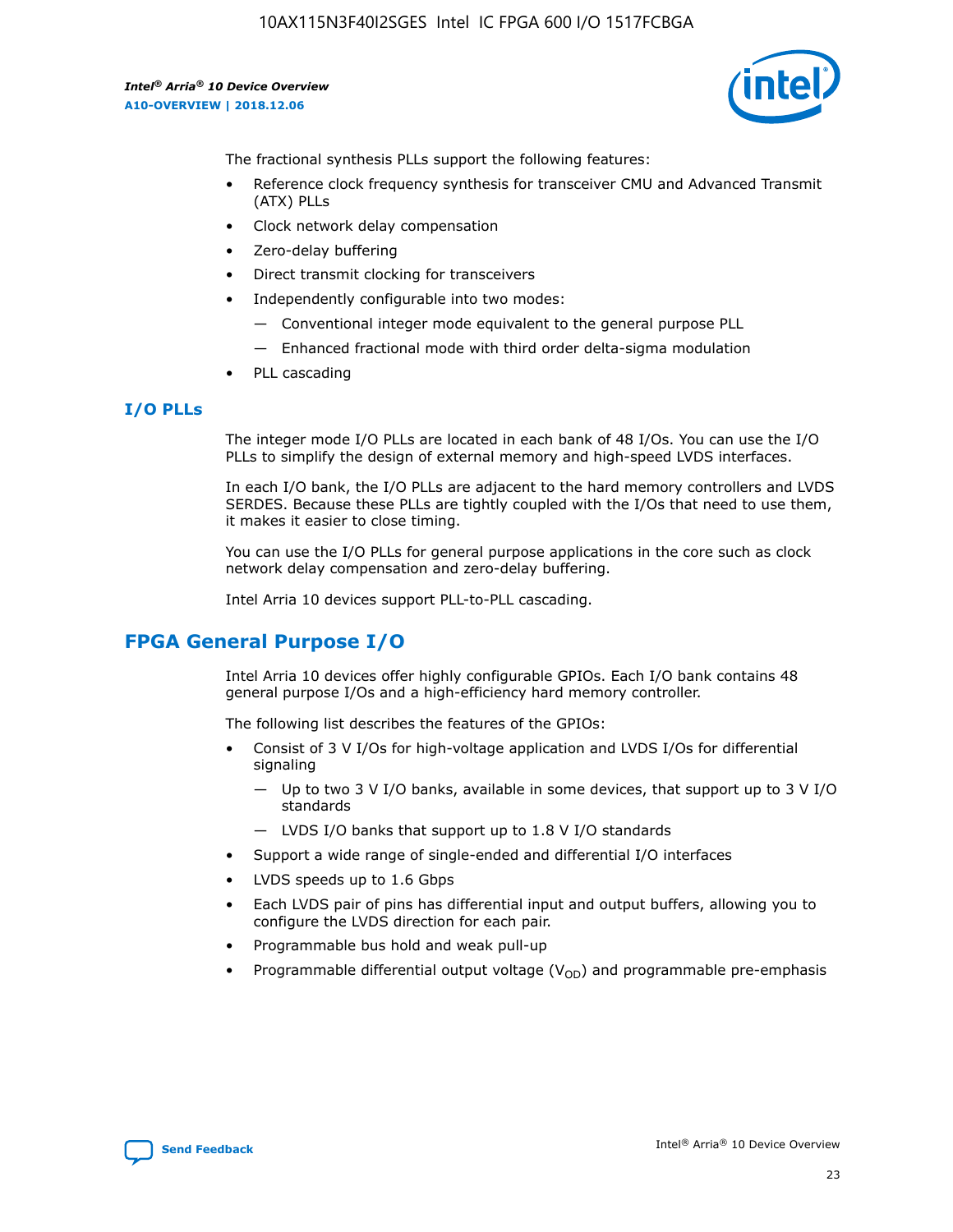

- Series (R<sub>S</sub>) and parallel (R<sub>T</sub>) on-chip termination (OCT) for all I/O banks with OCT calibration to limit the termination impedance variation
- On-chip dynamic termination that has the ability to swap between series and parallel termination, depending on whether there is read or write on a common bus for signal integrity
- Easy timing closure support using the hard read FIFO in the input register path, and delay-locked loop (DLL) delay chain with fine and coarse architecture

# **External Memory Interface**

Intel Arria 10 devices offer massive external memory bandwidth, with up to seven 32 bit DDR4 memory interfaces running at up to 2,400 Mbps. This bandwidth provides additional ease of design, lower power, and resource efficiencies of hardened highperformance memory controllers.

The memory interface within Intel Arria 10 FPGAs and SoCs delivers the highest performance and ease of use. You can configure up to a maximum width of 144 bits when using the hard or soft memory controllers. If required, you can bypass the hard memory controller and use a soft controller implemented in the user logic.

Each I/O contains a hardened DDR read/write path (PHY) capable of performing key memory interface functionality such as read/write leveling, FIFO buffering to lower latency and improve margin, timing calibration, and on-chip termination.

The timing calibration is aided by the inclusion of hard microcontrollers based on Intel's Nios® II technology, specifically tailored to control the calibration of multiple memory interfaces. This calibration allows the Intel Arria 10 device to compensate for any changes in process, voltage, or temperature either within the Intel Arria 10 device itself, or within the external memory device. The advanced calibration algorithms ensure maximum bandwidth and robust timing margin across all operating conditions.

In addition to parallel memory interfaces, Intel Arria 10 devices support serial memory technologies such as the Hybrid Memory Cube (HMC). The HMC is supported by the Intel Arria 10 high-speed serial transceivers which connect up to four HMC links, with each link running at data rates up to 15 Gbps.

#### **Related Information**

#### [External Memory Interface Spec Estimator](http://www.altera.com/technology/memory/estimator/mem-emif-index.html)

Provides a parametric tool that allows you to find and compare the performance of the supported external memory interfaces in IntelFPGAs.

# **Memory Standards Supported by Intel Arria 10 Devices**

The I/Os are designed to provide high performance support for existing and emerging external memory standards.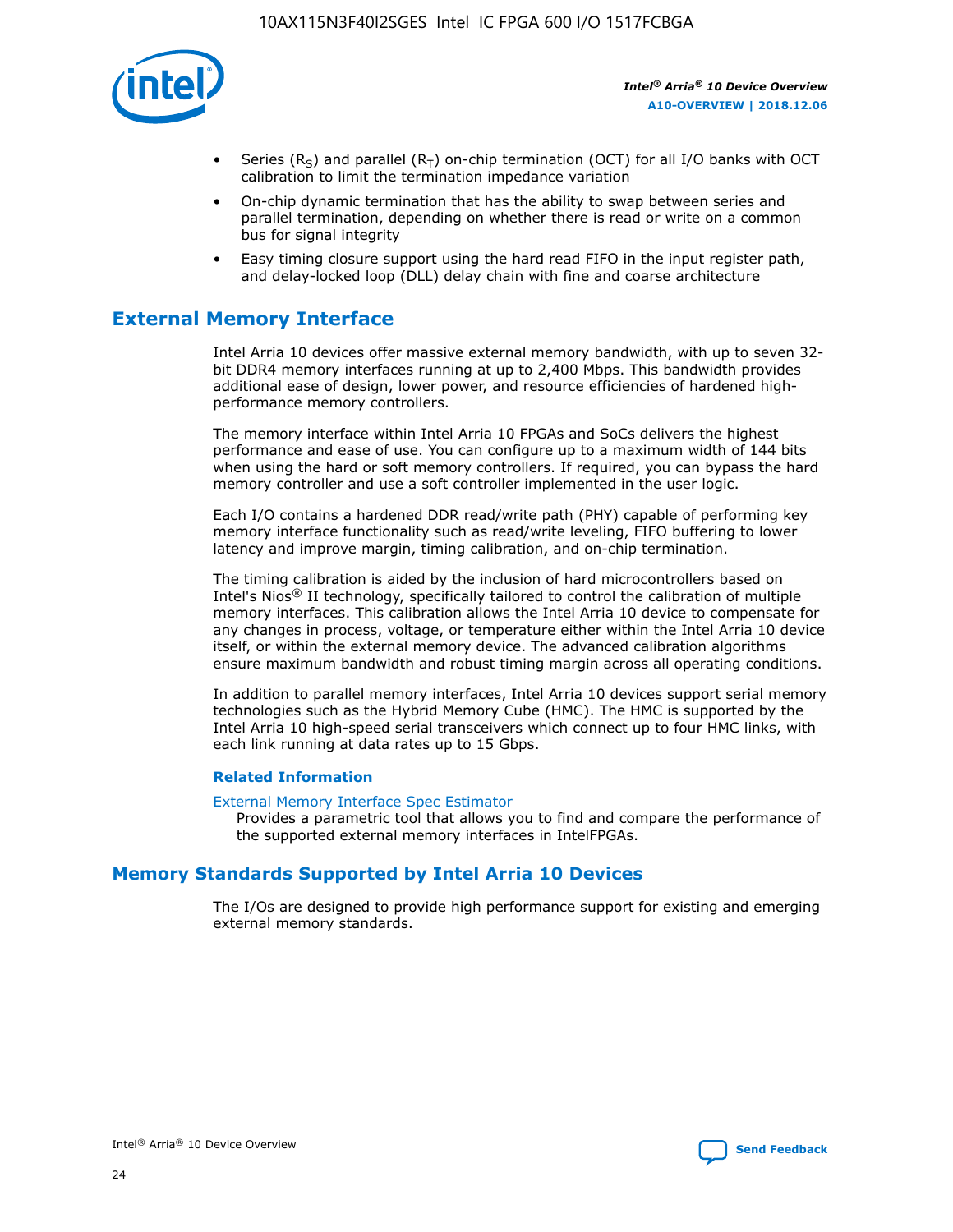

#### **Table 20. Memory Standards Supported by the Hard Memory Controller**

This table lists the overall capability of the hard memory controller. For specific details, refer to the External Memory Interface Spec Estimator and Intel Arria 10 Device Datasheet.

| <b>Memory Standard</b> | <b>Rate Support</b> | <b>Ping Pong PHY Support</b> | <b>Maximum Frequency</b><br>(MHz) |
|------------------------|---------------------|------------------------------|-----------------------------------|
| <b>DDR4 SDRAM</b>      | Quarter rate        | Yes                          | 1,067                             |
|                        |                     |                              | 1,200                             |
| DDR3 SDRAM             | Half rate           | Yes                          | 533                               |
|                        |                     |                              | 667                               |
|                        | Quarter rate        | Yes                          | 1,067                             |
|                        |                     |                              | 1,067                             |
| <b>DDR3L SDRAM</b>     | Half rate           | Yes                          | 533                               |
|                        |                     |                              | 667                               |
|                        | Quarter rate        | Yes                          | 933                               |
|                        |                     |                              | 933                               |
| LPDDR3 SDRAM           | Half rate           |                              | 533                               |
|                        | Quarter rate        |                              | 800                               |

#### **Table 21. Memory Standards Supported by the Soft Memory Controller**

| <b>Memory Standard</b>      | <b>Rate Support</b> | <b>Maximum Frequency</b><br>(MHz) |
|-----------------------------|---------------------|-----------------------------------|
| <b>RLDRAM 3 (11)</b>        | Quarter rate        | 1,200                             |
| ODR IV SRAM <sup>(11)</sup> | Quarter rate        | 1,067                             |
| <b>ODR II SRAM</b>          | Full rate           | 333                               |
|                             | Half rate           | 633                               |
| <b>ODR II+ SRAM</b>         | Full rate           | 333                               |
|                             | Half rate           | 633                               |
| <b>ODR II+ Xtreme SRAM</b>  | Full rate           | 333                               |
|                             | Half rate           | 633                               |

#### **Table 22. Memory Standards Supported by the HPS Hard Memory Controller**

The hard processor system (HPS) is available in Intel Arria 10 SoC devices only.

| <b>Memory Standard</b> | <b>Rate Support</b> | <b>Maximum Frequency</b><br>(MHz) |
|------------------------|---------------------|-----------------------------------|
| <b>DDR4 SDRAM</b>      | Half rate           | 1,200                             |
| <b>DDR3 SDRAM</b>      | Half rate           | 1,067                             |
| <b>DDR3L SDRAM</b>     | Half rate           | 933                               |

<sup>(11)</sup> Intel Arria 10 devices support this external memory interface using hard PHY with soft memory controller.

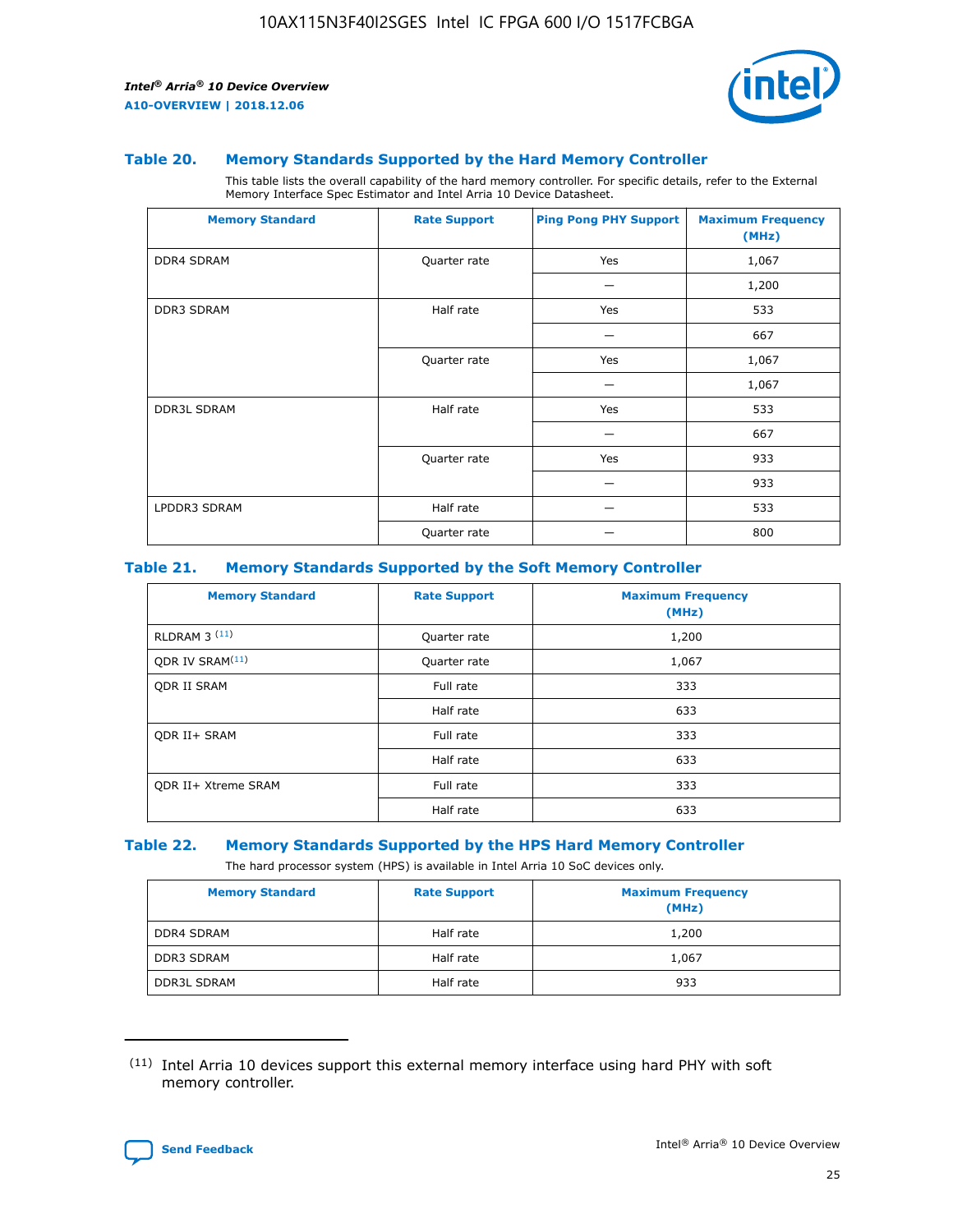

#### **Related Information**

#### [Intel Arria 10 Device Datasheet](https://www.intel.com/content/www/us/en/programmable/documentation/mcn1413182292568.html#mcn1413182153340)

Lists the memory interface performance according to memory interface standards, rank or chip select configurations, and Intel Arria 10 device speed grades.

# **PCIe Gen1, Gen2, and Gen3 Hard IP**

Intel Arria 10 devices contain PCIe hard IP that is designed for performance and ease-of-use:

- Includes all layers of the PCIe stack—transaction, data link and physical layers.
- Supports PCIe Gen3, Gen2, and Gen1 Endpoint and Root Port in x1, x2, x4, or x8 lane configuration.
- Operates independently from the core logic—optional configuration via protocol (CvP) allows the PCIe link to power up and complete link training in less than 100 ms while the Intel Arria 10 device completes loading the programming file for the rest of the FPGA.
- Provides added functionality that makes it easier to support emerging features such as Single Root I/O Virtualization (SR-IOV) and optional protocol extensions.
- Provides improved end-to-end datapath protection using ECC.
- Supports FPGA configuration via protocol (CvP) using PCIe at Gen3, Gen2, or Gen1 speed.

#### **Related Information**

PCS Features on page 30

# **Enhanced PCS Hard IP for Interlaken and 10 Gbps Ethernet**

# **Interlaken Support**

The Intel Arria 10 enhanced PCS hard IP provides integrated Interlaken PCS supporting rates up to 25.8 Gbps per lane.

The Interlaken PCS is based on the proven functionality of the PCS developed for Intel's previous generation FPGAs, which demonstrated interoperability with Interlaken ASSP vendors and third-party IP suppliers. The Interlaken PCS is present in every transceiver channel in Intel Arria 10 devices.

#### **Related Information**

PCS Features on page 30

# **10 Gbps Ethernet Support**

The Intel Arria 10 enhanced PCS hard IP supports 10GBASE-R PCS compliant with IEEE 802.3 10 Gbps Ethernet (10GbE). The integrated hard IP support for 10GbE and the 10 Gbps transceivers save external PHY cost, board space, and system power.

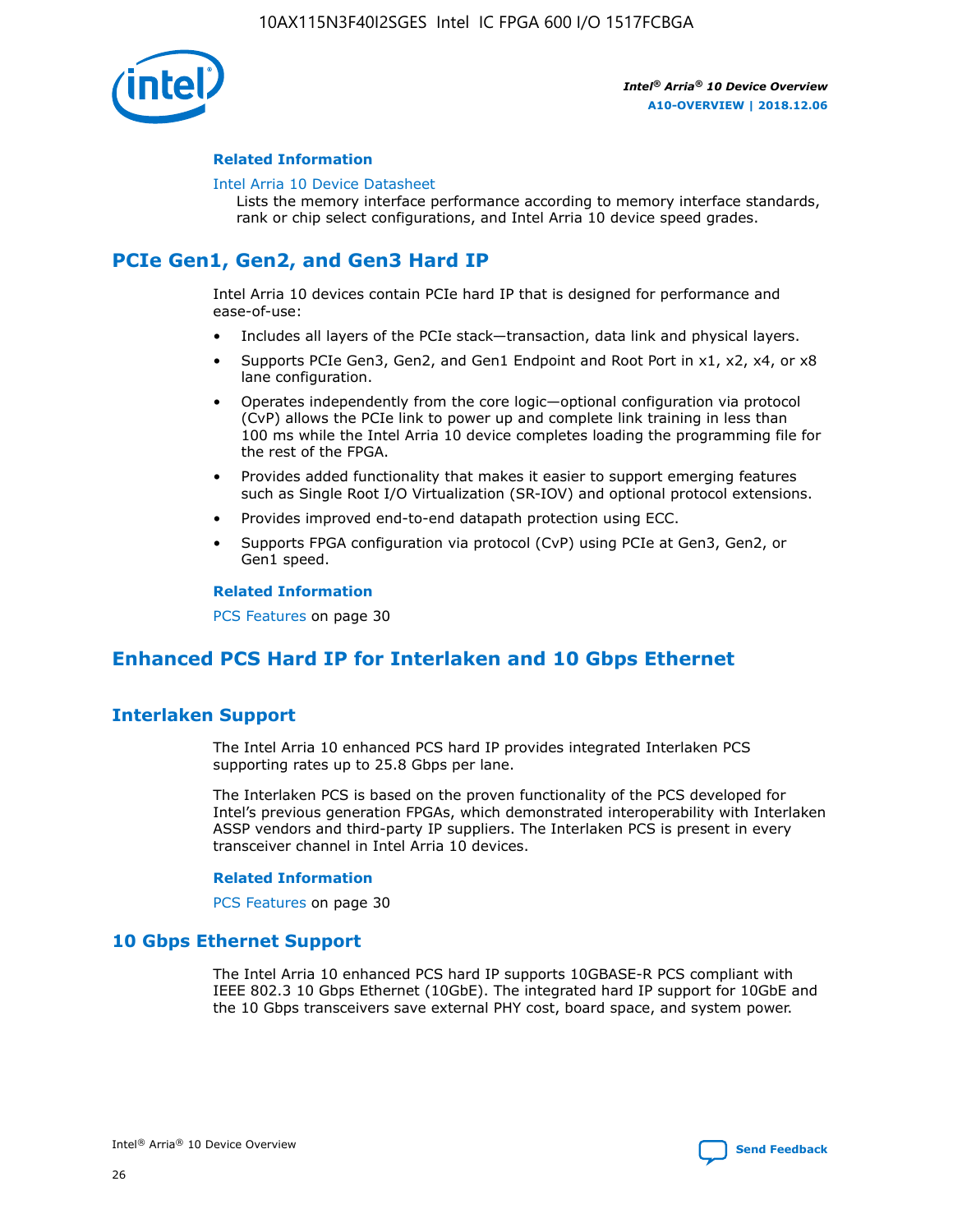

The scalable hard IP supports multiple independent 10GbE ports while using a single PLL for all the 10GBASE-R PCS instantiations, which saves on core logic resources and clock networks:

- Simplifies multiport 10GbE systems compared to XAUI interfaces that require an external XAUI-to-10G PHY.
- Incorporates Electronic Dispersion Compensation (EDC), which enables direct connection to standard 10 Gbps XFP and SFP+ pluggable optical modules.
- Supports backplane Ethernet applications and includes a hard 10GBASE-KR Forward Error Correction (FEC) circuit that you can use for 10 Gbps and 40 Gbps applications.

The 10 Gbps Ethernet PCS hard IP and 10GBASE-KR FEC are present in every transceiver channel.

#### **Related Information**

PCS Features on page 30

# **Low Power Serial Transceivers**

Intel Arria 10 FPGAs and SoCs include lowest power transceivers that deliver high bandwidth, throughput and low latency.

Intel Arria 10 devices deliver the industry's lowest power consumption per transceiver channel:

- 12.5 Gbps transceivers at as low as 242 mW
- 10 Gbps transceivers at as low as 168 mW
- 6 Gbps transceivers at as low as 117 mW

Intel Arria 10 transceivers support various data rates according to application:

- Chip-to-chip and chip-to-module applications—from 1 Gbps up to 25.8 Gbps
- Long reach and backplane applications—from 1 Gbps up to 12.5 with advanced adaptive equalization
- Critical power sensitive applications—from 1 Gbps up to 11.3 Gbps using lower power modes

The combination of 20 nm process technology and architectural advances provide the following benefits:

- Significant reduction in die area and power consumption
- Increase of up to two times in transceiver I/O density compared to previous generation devices while maintaining optimal signal integrity
- Up to 72 total transceiver channels—you can configure up to 6 of these channels to run as fast as 25.8 Gbps
- All channels feature continuous data rate support up to the maximum rated speed

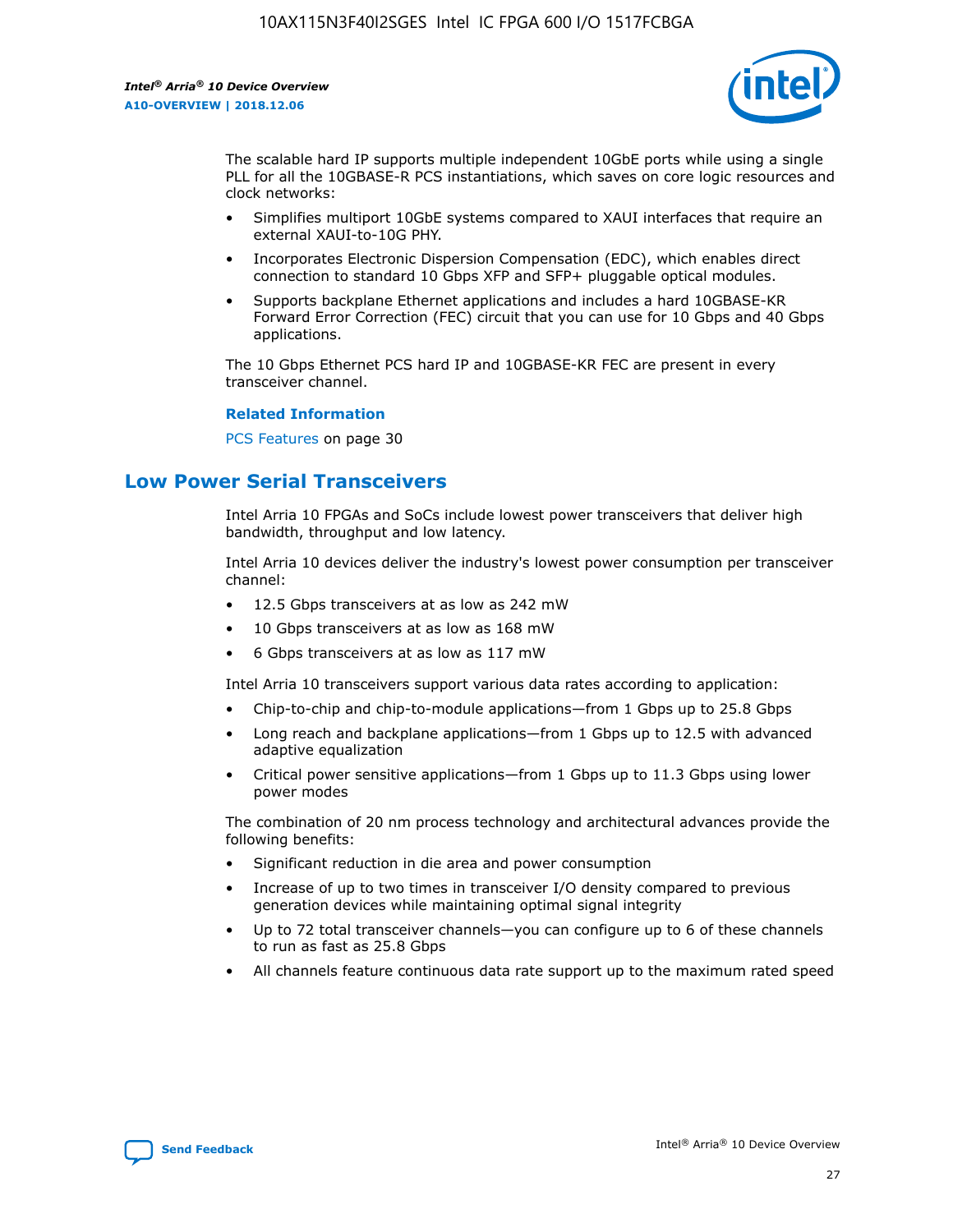

#### Transceiver PMA TX/RX PCS ATX PLL Transceiver PMA TX/RX PCS fPLL Network Flexible Clock Distribution Network PCS Transceiver PMA TX/RX FPGA **Clock Distribution** Fabric PCS Transceiver PMA TX/RX ATX Flexible PLL PCS Transceiver PMA TX/RX ▲ fPLL Transceiver PMA TX/RX PCS

## **Figure 6. Intel Arria 10 Transceiver Block Architecture**

# **Transceiver Channels**

All transceiver channels feature a dedicated Physical Medium Attachment (PMA) and a hardened Physical Coding Sublayer (PCS).

4

- The PMA provides primary interfacing capabilities to physical channels.
- The PCS typically handles encoding/decoding, word alignment, and other preprocessing functions before transferring data to the FPGA core fabric.

A transceiver channel consists of a PMA and a PCS block. Most transceiver banks have 6 channels. There are some transceiver banks that contain only 3 channels.

A wide variety of bonded and non-bonded data rate configurations is possible using a highly configurable clock distribution network. Up to 80 independent transceiver data rates can be configured.

The following figures are graphical representations of top views of the silicon die, which correspond to reverse views for flip chip packages. Different Intel Arria 10 devices may have different floorplans than the ones shown in the figures.

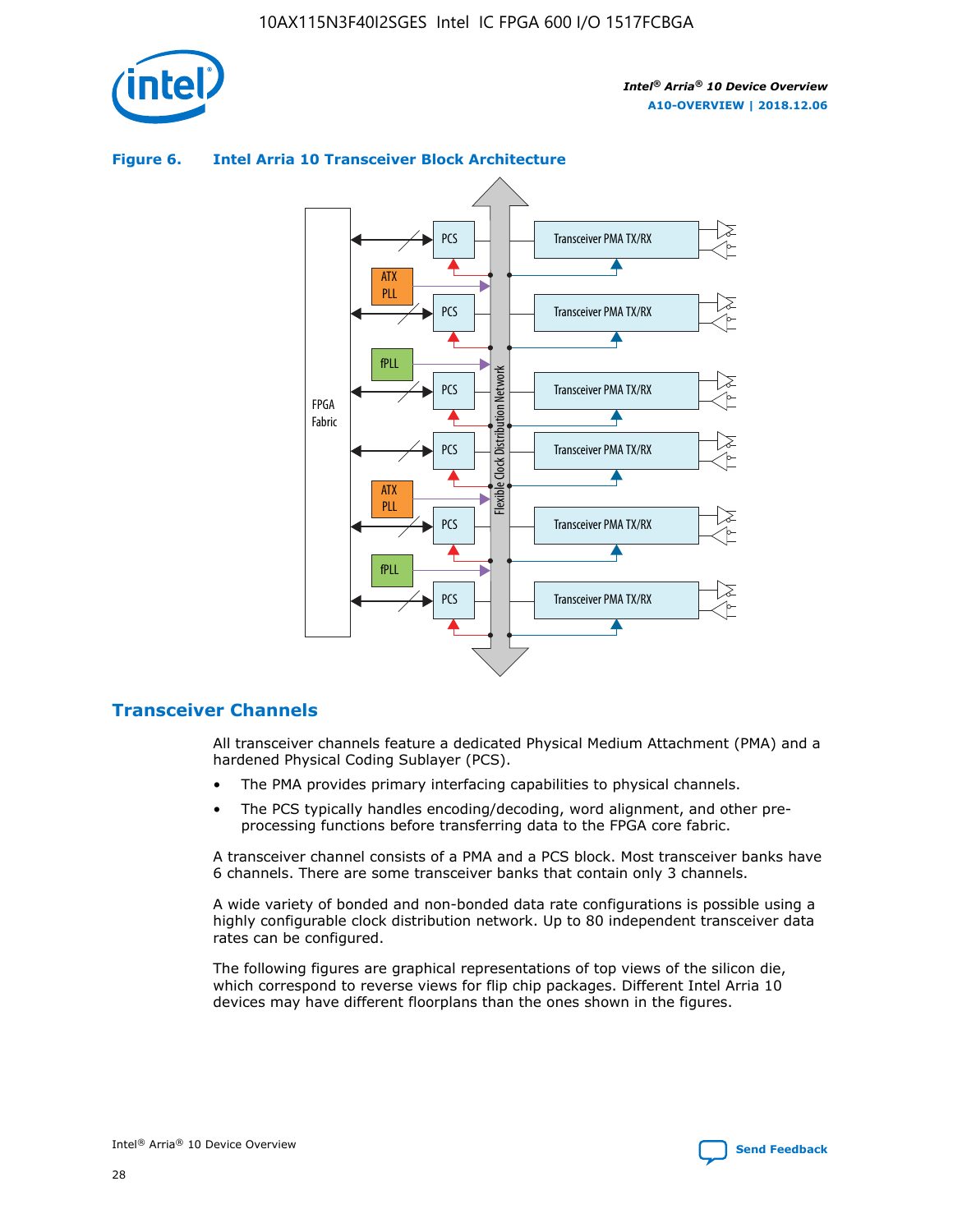

## **Figure 7. Device Chip Overview for Intel Arria 10 GX and GT Devices**





# **PMA Features**

Intel Arria 10 transceivers provide exceptional signal integrity at data rates up to 25.8 Gbps. Clocking options include ultra-low jitter ATX PLLs (LC tank based), clock multiplier unit (CMU) PLLs, and fractional PLLs.

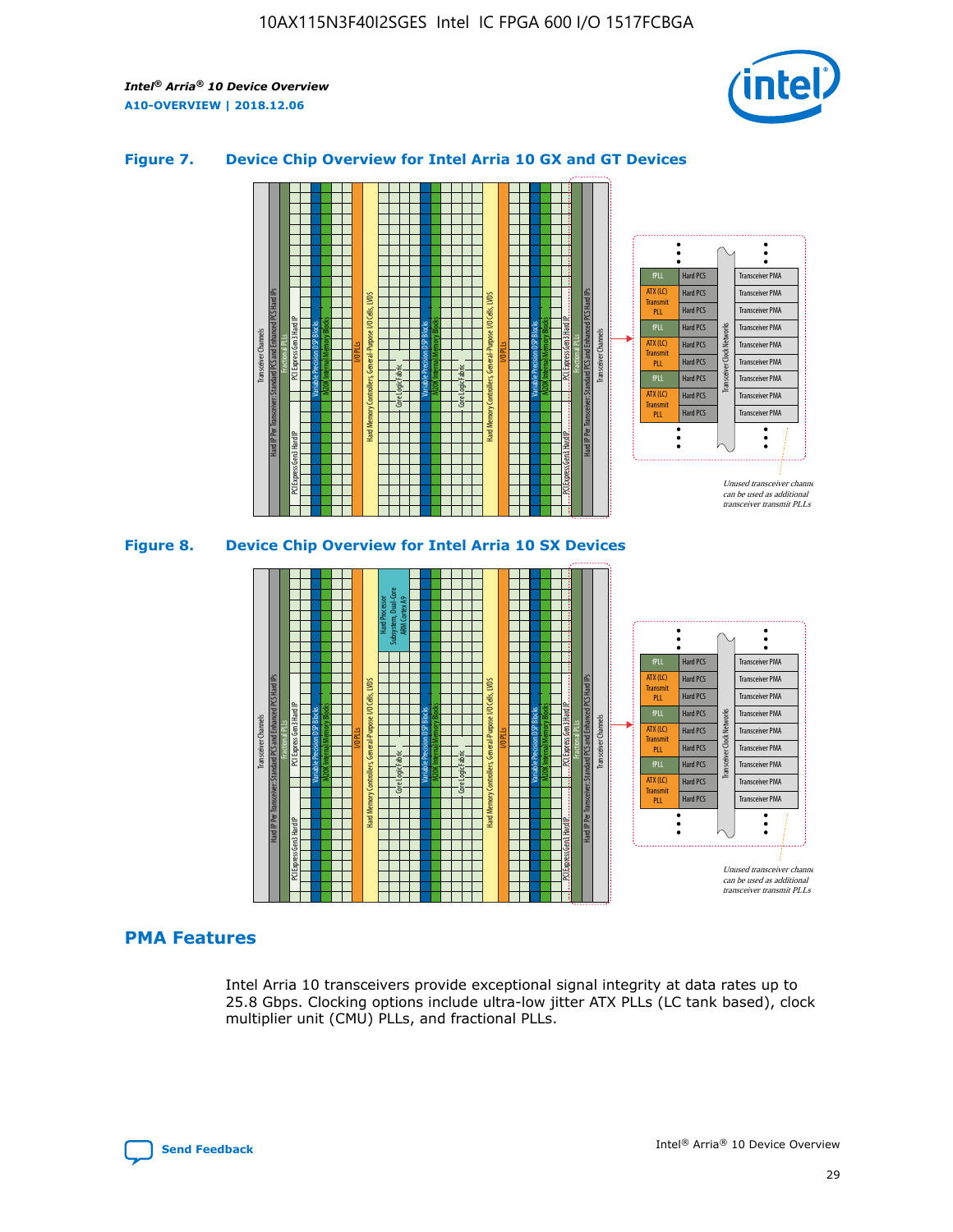

Each transceiver channel contains a channel PLL that can be used as the CMU PLL or clock data recovery (CDR) PLL. In CDR mode, the channel PLL recovers the receiver clock and data in the transceiver channel. Up to 80 independent data rates can be configured on a single Intel Arria 10 device.

## **Table 23. PMA Features of the Transceivers in Intel Arria 10 Devices**

| <b>Feature</b>                                             | <b>Capability</b>                                                                                                                                                                                                             |
|------------------------------------------------------------|-------------------------------------------------------------------------------------------------------------------------------------------------------------------------------------------------------------------------------|
| Chip-to-Chip Data Rates                                    | 1 Gbps to 17.4 Gbps (Intel Arria 10 GX devices)<br>1 Gbps to 25.8 Gbps (Intel Arria 10 GT devices)                                                                                                                            |
| Backplane Support                                          | Drive backplanes at data rates up to 12.5 Gbps                                                                                                                                                                                |
| <b>Optical Module Support</b>                              | SFP+/SFP, XFP, CXP, QSFP/QSFP28, CFP/CFP2/CFP4                                                                                                                                                                                |
| Cable Driving Support                                      | SFP+ Direct Attach, PCI Express over cable, eSATA                                                                                                                                                                             |
| Transmit Pre-Emphasis                                      | 4-tap transmit pre-emphasis and de-emphasis to compensate for system channel loss                                                                                                                                             |
| Continuous Time Linear<br>Equalizer (CTLE)                 | Dual mode, high-gain, and high-data rate, linear receive equalization to compensate for<br>system channel loss                                                                                                                |
| Decision Feedback Equalizer<br>(DFE)                       | 7-fixed and 4-floating tap DFE to equalize backplane channel loss in the presence of<br>crosstalk and noisy environments                                                                                                      |
| Variable Gain Amplifier                                    | Optimizes the signal amplitude prior to the CDR sampling and operates in fixed and<br>adaptive modes                                                                                                                          |
| Altera Digital Adaptive<br>Parametric Tuning (ADAPT)       | Fully digital adaptation engine to automatically adjust all link equalization parameters-<br>including CTLE, DFE, and variable gain amplifier blocks—that provide optimal link margin<br>without intervention from user logic |
| Precision Signal Integrity<br>Calibration Engine (PreSICE) | Hardened calibration controller to quickly calibrate all transceiver control parameters on<br>power-up, which provides the optimal signal integrity and jitter performance                                                    |
| Advanced Transmit (ATX)<br><b>PLL</b>                      | Low jitter ATX (LC tank based) PLLs with continuous tuning range to cover a wide range of<br>standard and proprietary protocols                                                                                               |
| <b>Fractional PLLs</b>                                     | On-chip fractional frequency synthesizers to replace on-board crystal oscillators and reduce<br>system cost                                                                                                                   |
| Digitally Assisted Analog<br><b>CDR</b>                    | Superior jitter tolerance with fast lock time                                                                                                                                                                                 |
| Dynamic Partial<br>Reconfiguration                         | Allows independent control of the Avalon memory-mapped interface of each transceiver<br>channel for the highest transceiver flexibility                                                                                       |
| Multiple PCS-PMA and PCS-<br>PLD interface widths          | 8-, 10-, 16-, 20-, 32-, 40-, or 64-bit interface widths for flexibility of deserialization width,<br>encoding, and reduced latency                                                                                            |

# **PCS Features**

This table summarizes the Intel Arria 10 transceiver PCS features. You can use the transceiver PCS to support a wide range of protocols ranging from 1 Gbps to 25.8 Gbps.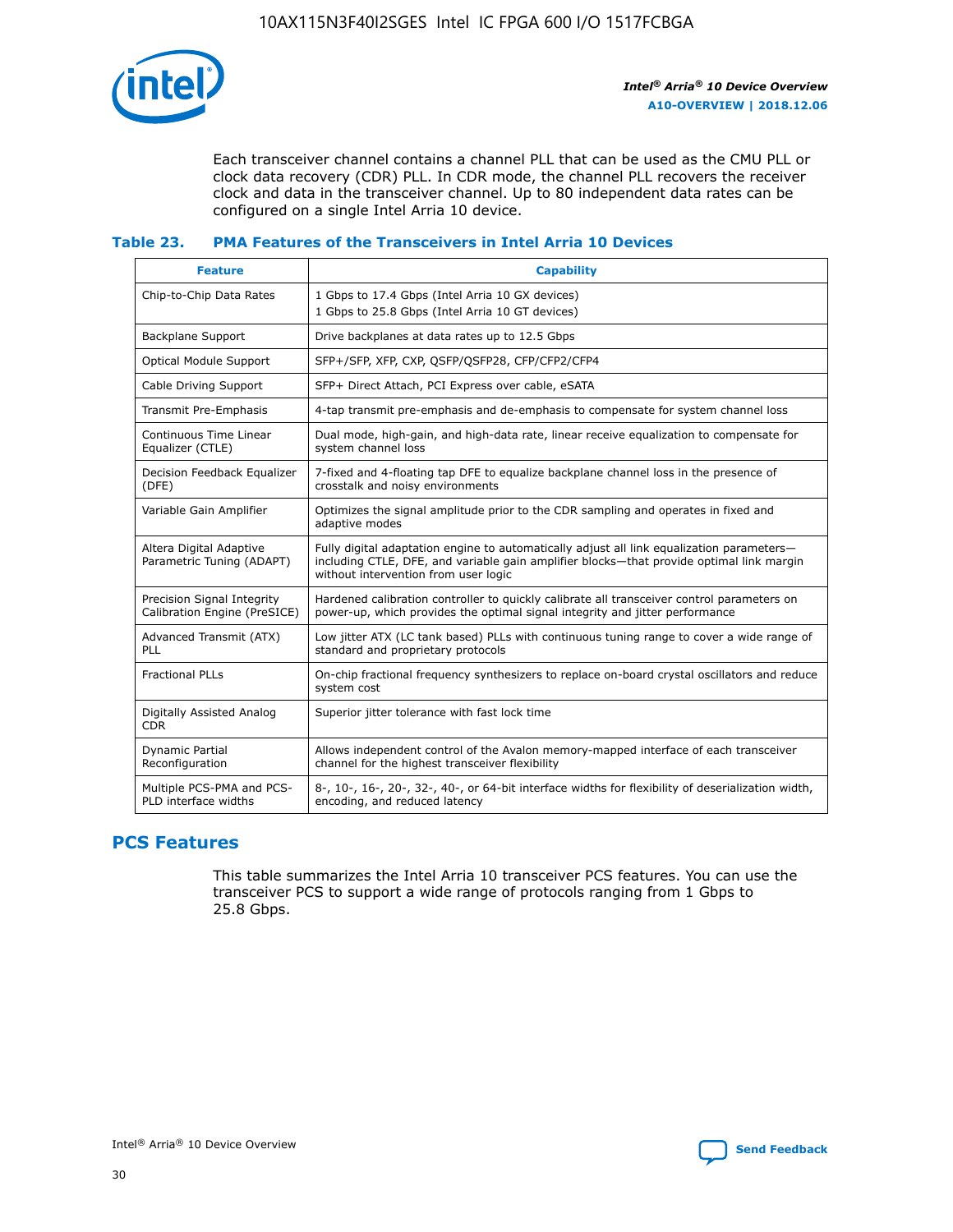

| <b>PCS</b>    | <b>Description</b>                                                                                                                                                                                                                                                                                                                                                                                             |
|---------------|----------------------------------------------------------------------------------------------------------------------------------------------------------------------------------------------------------------------------------------------------------------------------------------------------------------------------------------------------------------------------------------------------------------|
| Standard PCS  | Operates at a data rate up to 12 Gbps<br>Supports protocols such as PCI-Express, CPRI 4.2+, GigE, IEEE 1588 in Hard PCS<br>Implements other protocols using Basic/Custom (Standard PCS) transceiver<br>configuration rules.                                                                                                                                                                                    |
| Enhanced PCS  | Performs functions common to most serial data industry standards, such as word<br>alignment, encoding/decoding, and framing, before data is sent or received off-chip<br>through the PMA<br>• Handles data transfer to and from the FPGA fabric<br>Handles data transfer internally to and from the PMA<br>Provides frequency compensation<br>Performs channel bonding for multi-channel low skew applications |
| PCIe Gen3 PCS | Supports the seamless switching of Data and Clock between the Gen1, Gen2, and Gen3<br>data rates<br>Provides support for PIPE 3.0 features<br>Supports the PIPE interface with the Hard IP enabled, as well as with the Hard IP<br>bypassed                                                                                                                                                                    |

#### **Related Information**

- PCIe Gen1, Gen2, and Gen3 Hard IP on page 26
- Interlaken Support on page 26
- 10 Gbps Ethernet Support on page 26

# **PCS Protocol Support**

This table lists some of the protocols supported by the Intel Arria 10 transceiver PCS. For more information about the blocks in the transmitter and receiver data paths, refer to the related information.

| <b>Protocol</b>                                 | <b>Data Rate</b><br>(Gbps) | <b>Transceiver IP</b>       | <b>PCS Support</b>                      |
|-------------------------------------------------|----------------------------|-----------------------------|-----------------------------------------|
| PCIe Gen3 x1, x2, x4, x8                        | 8.0                        | Native PHY (PIPE)           | Standard PCS and PCIe<br>Gen3 PCS       |
| PCIe Gen2 x1, x2, x4, x8                        | 5.0                        | Native PHY (PIPE)           | <b>Standard PCS</b>                     |
| PCIe Gen1 x1, x2, x4, x8                        | 2.5                        | Native PHY (PIPE)           | Standard PCS                            |
| 1000BASE-X Gigabit Ethernet                     | 1.25                       | Native PHY                  | <b>Standard PCS</b>                     |
| 1000BASE-X Gigabit Ethernet with<br>IEEE 1588v2 | 1.25                       | Native PHY                  | Standard PCS                            |
| 10GBASE-R                                       | 10.3125                    | Native PHY                  | Enhanced PCS                            |
| 10GBASE-R with IEEE 1588v2                      | 10.3125                    | Native PHY                  | <b>Enhanced PCS</b>                     |
| 10GBASE-R with KR FEC                           | 10.3125                    | Native PHY                  | Enhanced PCS                            |
| 10GBASE-KR and 1000BASE-X                       | 10.3125                    | 1G/10GbE and 10GBASE-KR PHY | Standard PCS and<br><b>Enhanced PCS</b> |
| Interlaken (CEI-6G/11G)                         | 3.125 to 17.4              | Native PHY                  | <b>Enhanced PCS</b>                     |
| SFI-S/SFI-5.2                                   | 11.2                       | Native PHY                  | <b>Enhanced PCS</b>                     |
| 10G SDI                                         | 10.692                     | Native PHY                  | Enhanced PCS                            |
|                                                 |                            |                             | continued                               |

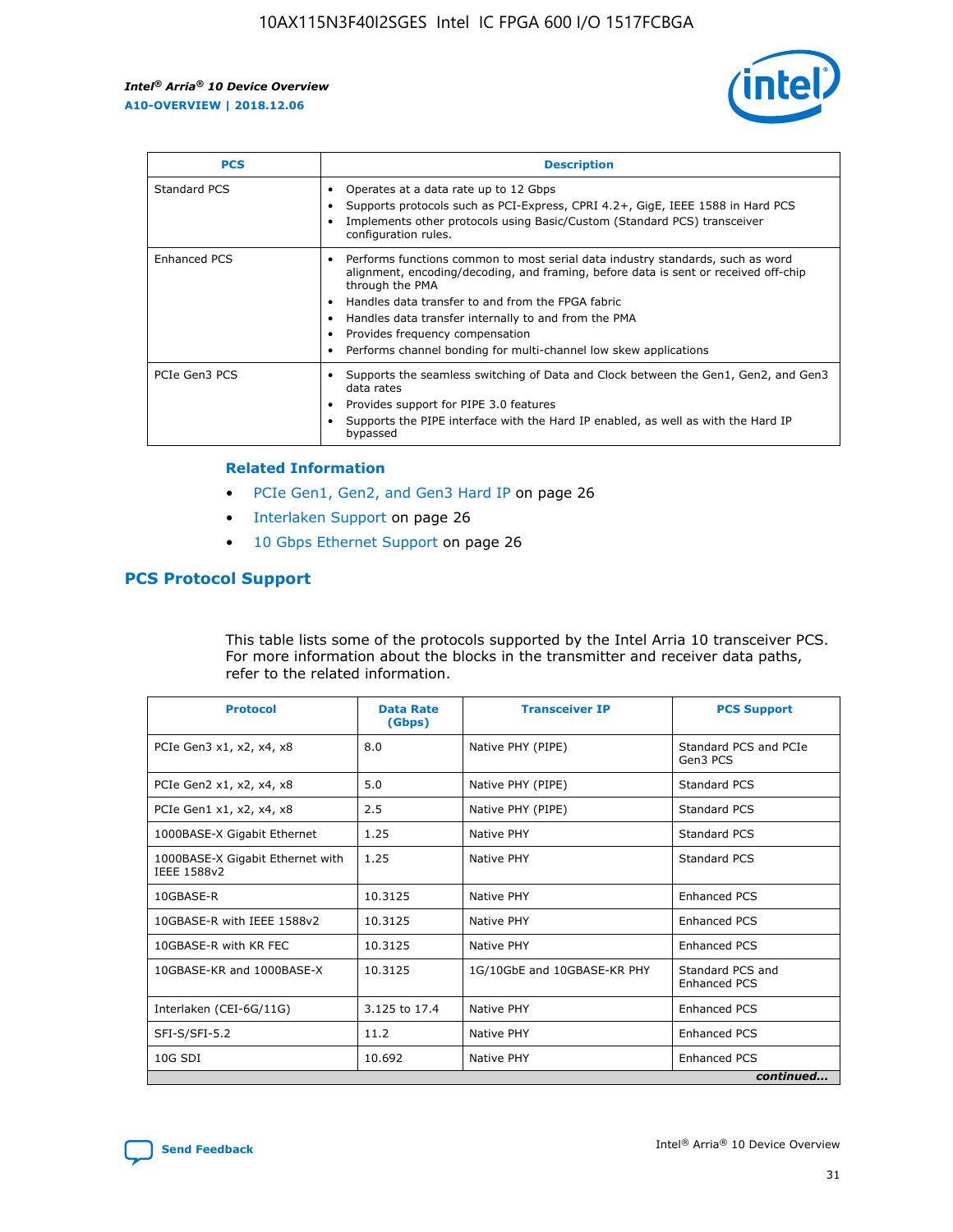

| <b>Protocol</b>      | <b>Data Rate</b><br>(Gbps) | <b>Transceiver IP</b> | <b>PCS Support</b> |
|----------------------|----------------------------|-----------------------|--------------------|
| CPRI 6.0 (64B/66B)   | 0.6144 to<br>10.1376       | Native PHY            | Enhanced PCS       |
| CPRI 4.2 (8B/10B)    | 0.6144 to<br>9.8304        | Native PHY            | Standard PCS       |
| OBSAI RP3 v4.2       | 0.6144 to 6.144            | Native PHY            | Standard PCS       |
| SD-SDI/HD-SDI/3G-SDI | $0.143(12)$ to<br>2.97     | Native PHY            | Standard PCS       |

# **Related Information**

#### [Intel Arria 10 Transceiver PHY User Guide](https://www.intel.com/content/www/us/en/programmable/documentation/nik1398707230472.html#nik1398707091164)

Provides more information about the supported transceiver protocols and PHY IP, the PMA architecture, and the standard, enhanced, and PCIe Gen3 PCS architecture.

# **SoC with Hard Processor System**

Each SoC device combines an FPGA fabric and a hard processor system (HPS) in a single device. This combination delivers the flexibility of programmable logic with the power and cost savings of hard IP in these ways:

- Reduces board space, system power, and bill of materials cost by eliminating a discrete embedded processor
- Allows you to differentiate the end product in both hardware and software, and to support virtually any interface standard
- Extends the product life and revenue through in-field hardware and software updates

 $(12)$  The 0.143 Gbps data rate is supported using oversampling of user logic that you must implement in the FPGA fabric.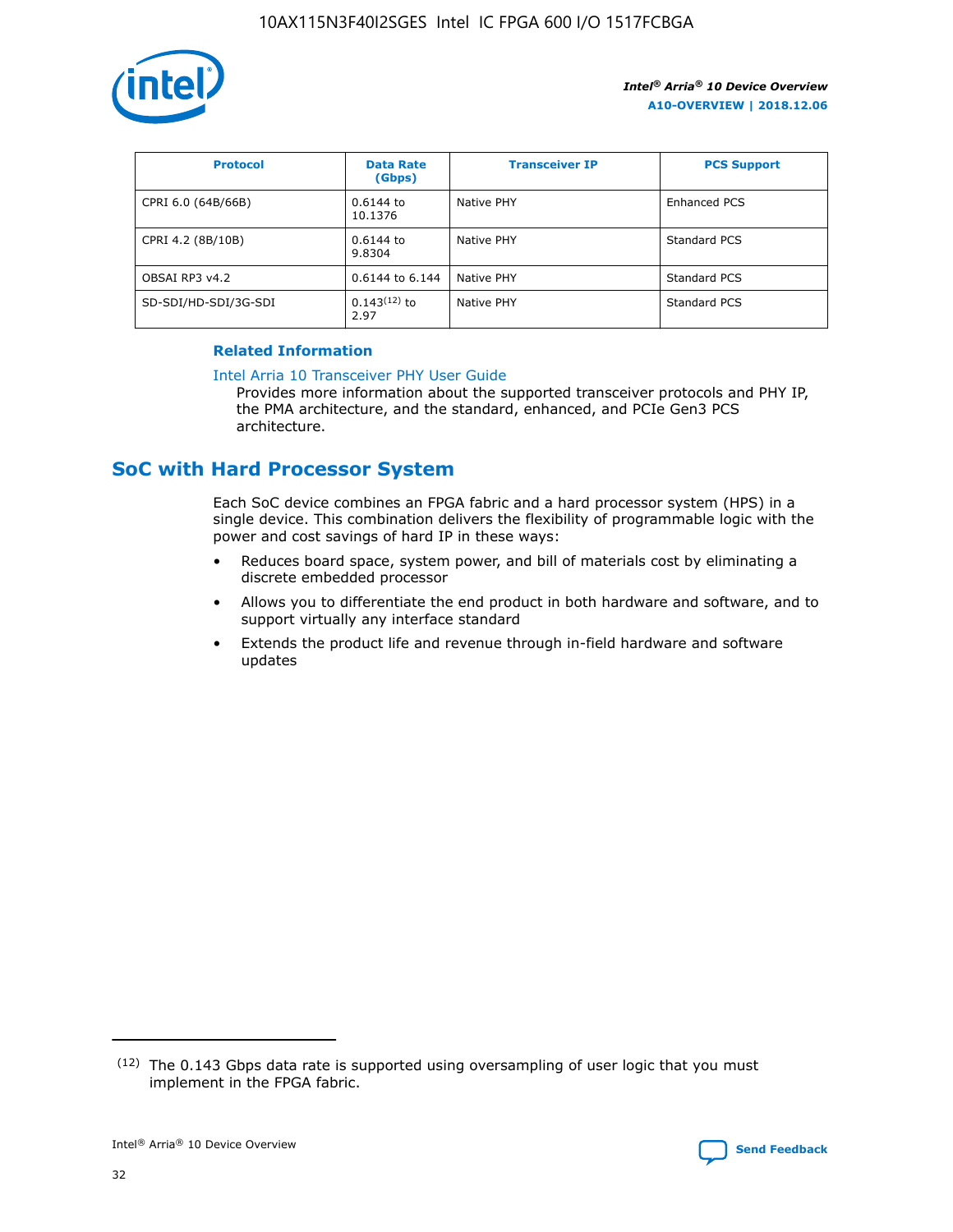

#### **Figure 9. HPS Block Diagram**

This figure shows a block diagram of the HPS with the dual ARM Cortex-A9 MPCore processor.



# **Key Advantages of 20-nm HPS**

The 20-nm HPS strikes a balance between enabling maximum software compatibility with 28-nm SoCs while still improving upon the 28-nm HPS architecture. These improvements address the requirements of the next generation target markets such as wireless and wireline communications, compute and storage equipment, broadcast and military in terms of performance, memory bandwidth, connectivity via backplane and security.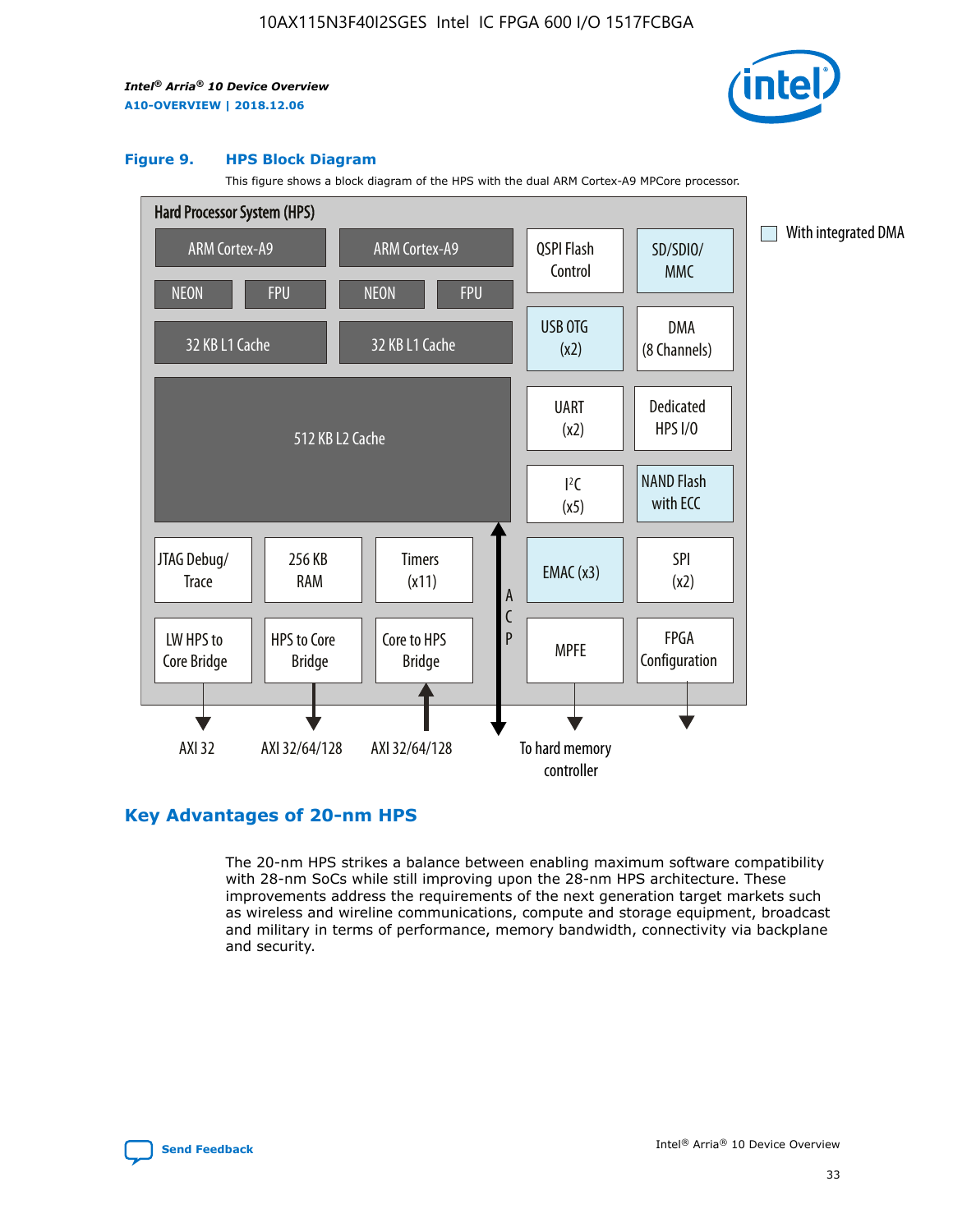

## **Table 24. Improvements in 20 nm HPS**

This table lists the key improvements of the 20 nm HPS compared to the 28 nm HPS.

| Advantages/<br><b>Improvements</b>                          | <b>Description</b>                                                                                                                                                                                                                                                                                                                                                                                                                                                                                                                                                                                                                                                                                                                                                                                                                   |
|-------------------------------------------------------------|--------------------------------------------------------------------------------------------------------------------------------------------------------------------------------------------------------------------------------------------------------------------------------------------------------------------------------------------------------------------------------------------------------------------------------------------------------------------------------------------------------------------------------------------------------------------------------------------------------------------------------------------------------------------------------------------------------------------------------------------------------------------------------------------------------------------------------------|
| Increased performance and<br>overdrive capability           | While the nominal processor frequency is 1.2 GHz, the 20 nm HPS offers an "overdrive"<br>feature which enables a higher processor operating frequency. This requires a higher supply<br>voltage value that is unique to the HPS and may require a separate regulator.                                                                                                                                                                                                                                                                                                                                                                                                                                                                                                                                                                |
| Increased processor memory<br>bandwidth and DDR4<br>support | Up to 64-bit DDR4 memory at 2,400 Mbps support is available for the processor. The hard<br>memory controller for the HPS comprises a multi-port front end that manages connections<br>to a single port memory controller. The multi-port front end allows logic core and the HPS<br>to share ports and thereby the available bandwidth of the memory controller.                                                                                                                                                                                                                                                                                                                                                                                                                                                                     |
| Flexible I/O sharing                                        | An advanced I/O pin muxing scheme allows improved sharing of I/O between the HPS and<br>the core logic. The following types of I/O are available for SoC:<br>17 dedicated I/Os-physically located inside the HPS block and are not accessible to<br>logic within the core. The 17 dedicated I/Os are used for HPS clock, resets, and<br>interfacing with boot devices, QSPI, and SD/MMC.<br>48 direct shared I/O-located closest to the HPS block and are ideal for high speed HPS<br>peripherals such as EMAC, USB, and others. There is one bank of 48 I/Os that supports<br>direct sharing where the 48 I/Os can be shared 12 I/Os at a time.<br>Standard (shared) I/O-all standard I/Os can be shared by the HPS peripherals and any<br>logic within the core. For designs where more than 48 I/Os are reguired to fully use all |
| <b>EMAC</b> core                                            | the peripherals in the HPS, these I/Os can be connected through the core logic.<br>Three EMAC cores are available in the HPS. The EMAC cores enable an application to<br>support two redundant Ethernet connections; for example, backplane, or two EMAC cores<br>for managing IEEE 1588 time stamp information while allowing a third EMAC core for debug<br>and configuration. All three EMACs can potentially share the same time stamps, simplifying<br>the 1588 time stamping implementation. A new serial time stamp interface allows core<br>logic to access and read the time stamp values. The integrated EMAC controllers can be<br>connected to external Ethernet PHY through the provided MDIO or I <sup>2</sup> C interface.                                                                                            |
| On-chip memory                                              | The on-chip memory is updated to 256 KB support and can support larger data sets and<br>real time algorithms.                                                                                                                                                                                                                                                                                                                                                                                                                                                                                                                                                                                                                                                                                                                        |
| ECC enhancements                                            | Improvements in L2 Cache ECC management allow identification of errors down to the<br>address level. ECC enhancements also enable improved error injection and status reporting<br>via the introduction of new memory mapped access to syndrome and data signals.                                                                                                                                                                                                                                                                                                                                                                                                                                                                                                                                                                    |
| HPS to FPGA Interconnect<br>Backbone                        | Although the HPS and the Logic Core can operate independently, they are tightly coupled<br>via a high-bandwidth system interconnect built from high-performance ARM AMBA AXI bus<br>bridges. IP bus masters in the FPGA fabric have access to HPS bus slaves via the FPGA-to-<br>HPS interconnect. Similarly, HPS bus masters have access to bus slaves in the core fabric<br>via the HPS-to-FPGA bridge. Both bridges are AMBA AXI-3 compliant and support<br>simultaneous read and write transactions. Up to three masters within the core fabric can<br>share the HPS SDRAM controller with the processor. Additionally, the processor can be used<br>to configure the core fabric under program control via a dedicated 32-bit configuration port.                                                                               |
| FPGA configuration and HPS<br>booting                       | The FPGA fabric and HPS in the SoCs are powered independently. You can reduce the clock<br>frequencies or gate the clocks to reduce dynamic power.<br>You can configure the FPGA fabric and boot the HPS independently, in any order, providing<br>you with more design flexibility.                                                                                                                                                                                                                                                                                                                                                                                                                                                                                                                                                 |
| Security                                                    | New security features have been introduced for anti-tamper management, secure boot,<br>encryption (AES), and authentication (SHA).                                                                                                                                                                                                                                                                                                                                                                                                                                                                                                                                                                                                                                                                                                   |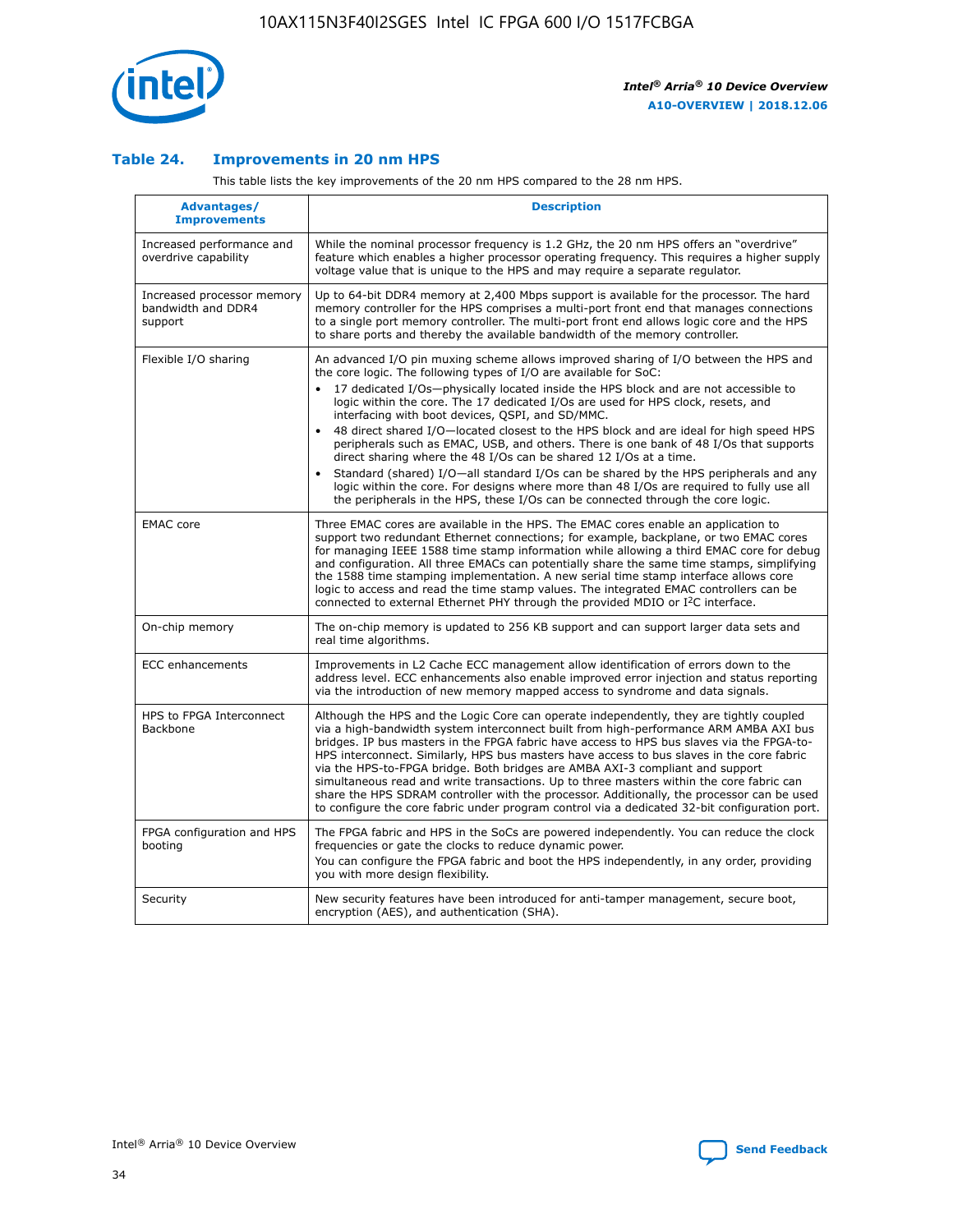

# **Features of the HPS**

The HPS has the following features:

- 1.2-GHz, dual-core ARM Cortex-A9 MPCore processor with up to 1.5-GHz via overdrive
	- ARMv7-A architecture that runs 32-bit ARM instructions, 16-bit and 32-bit Thumb instructions, and 8-bit Java byte codes in Jazelle style
	- Superscalar, variable length, out-of-order pipeline with dynamic branch prediction
	- Instruction Efficiency 2.5 MIPS/MHz, which provides total performance of 7500 MIPS at 1.5 GHz
- Each processor core includes:
	- 32 KB of L1 instruction cache, 32 KB of L1 data cache
	- Single- and double-precision floating-point unit and NEON media engine
	- CoreSight debug and trace technology
	- Snoop Control Unit (SCU) and Acceleration Coherency Port (ACP)
- 512 KB of shared L2 cache
- 256 KB of scratch RAM
- Hard memory controller with support for DDR3, DDR4 and optional error correction code (ECC) support
- Multiport Front End (MPFE) Scheduler interface to the hard memory controller
- 8-channel direct memory access (DMA) controller
- QSPI flash controller with SIO, DIO, QIO SPI Flash support
- NAND flash controller (ONFI 1.0 or later) with DMA and ECC support, updated to support 8 and 16-bit Flash devices and new command DMA to offload CPU for fast power down recovery
- Updated SD/SDIO/MMC controller to eMMC 4.5 with DMA with CE-ATA digital command support
- 3 10/100/1000 Ethernet media access control (MAC) with DMA
- 2 USB On-the-Go (OTG) controllers with DMA
- $\bullet$  5 I<sup>2</sup>C controllers (3 can be used by EMAC for MIO to external PHY)
- 2 UART 16550 Compatible controllers
- 4 serial peripheral interfaces (SPI) (2 Master, 2 Slaves)
- 62 programmable general-purpose I/Os, which includes 48 direct share I/Os that allows the HPS peripherals to connect directly to the FPGA I/Os
- 7 general-purpose timers
- 4 watchdog timers
- Anti-tamper, Secure Boot, Encryption (AES) and Authentication (SHA)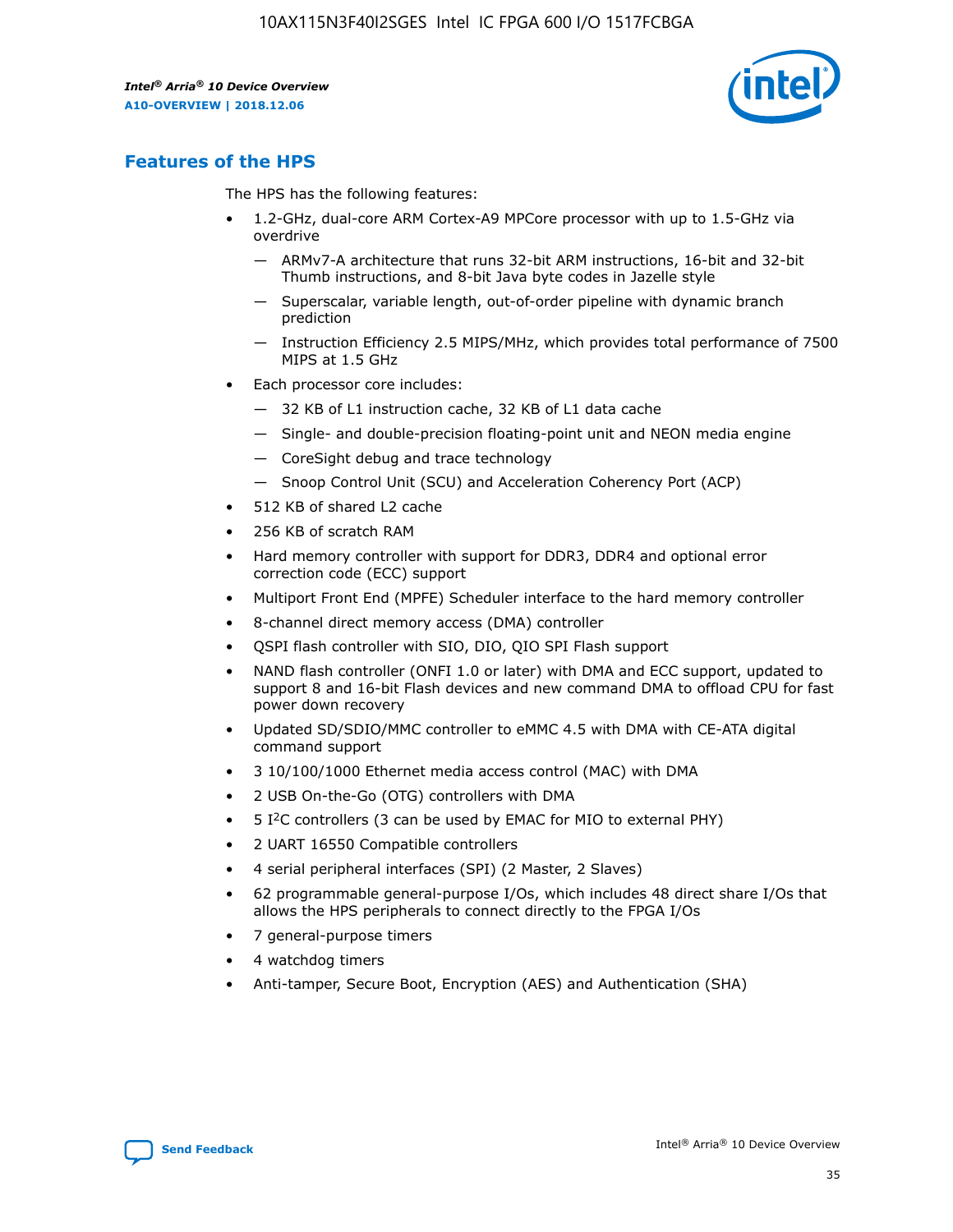

# **System Peripherals and Debug Access Port**

Each Ethernet MAC, USB OTG, NAND flash controller, and SD/MMC controller module has an integrated DMA controller. For modules without an integrated DMA controller, an additional DMA controller module provides up to eight channels of high-bandwidth data transfers. Peripherals that communicate off-chip are multiplexed with other peripherals at the HPS pin level. This allows you to choose which peripherals interface with other devices on your PCB.

The debug access port provides interfaces to industry standard JTAG debug probes and supports ARM CoreSight debug and core traces to facilitate software development.

## **HPS–FPGA AXI Bridges**

The HPS–FPGA bridges, which support the Advanced Microcontroller Bus Architecture (AMBA) Advanced eXtensible Interface (AXI™) specifications, consist of the following bridges:

- FPGA-to-HPS AMBA AXI bridge—a high-performance bus supporting 32, 64, and 128 bit data widths that allows the FPGA fabric to issue transactions to slaves in the HPS.
- HPS-to-FPGA Avalon/AMBA AXI bridge—a high-performance bus supporting 32, 64, and 128 bit data widths that allows the HPS to issue transactions to slaves in the FPGA fabric.
- Lightweight HPS-to-FPGA AXI bridge—a lower latency 32 bit width bus that allows the HPS to issue transactions to soft peripherals in the FPGA fabric. This bridge is primarily used for control and status register (CSR) accesses to peripherals in the FPGA fabric.

The HPS–FPGA AXI bridges allow masters in the FPGA fabric to communicate with slaves in the HPS logic, and vice versa. For example, the HPS-to-FPGA AXI bridge allows you to share memories instantiated in the FPGA fabric with one or both microprocessors in the HPS, while the FPGA-to-HPS AXI bridge allows logic in the FPGA fabric to access the memory and peripherals in the HPS.

Each HPS–FPGA bridge also provides asynchronous clock crossing for data transferred between the FPGA fabric and the HPS.

#### **HPS SDRAM Controller Subsystem**

The HPS SDRAM controller subsystem contains a multiport SDRAM controller and DDR PHY that are shared between the FPGA fabric (through the FPGA-to-HPS SDRAM interface), the level 2 (L2) cache, and the level 3 (L3) system interconnect. The FPGA-to-HPS SDRAM interface supports AMBA AXI and Avalon® Memory-Mapped (Avalon-MM) interface standards, and provides up to six individual ports for access by masters implemented in the FPGA fabric.

The HPS SDRAM controller supports up to 3 masters (command ports), 3x 64-bit read data ports and 3x 64-bit write data ports.

To maximize memory performance, the SDRAM controller subsystem supports command and data reordering, deficit round-robin arbitration with aging, and high-priority bypass features.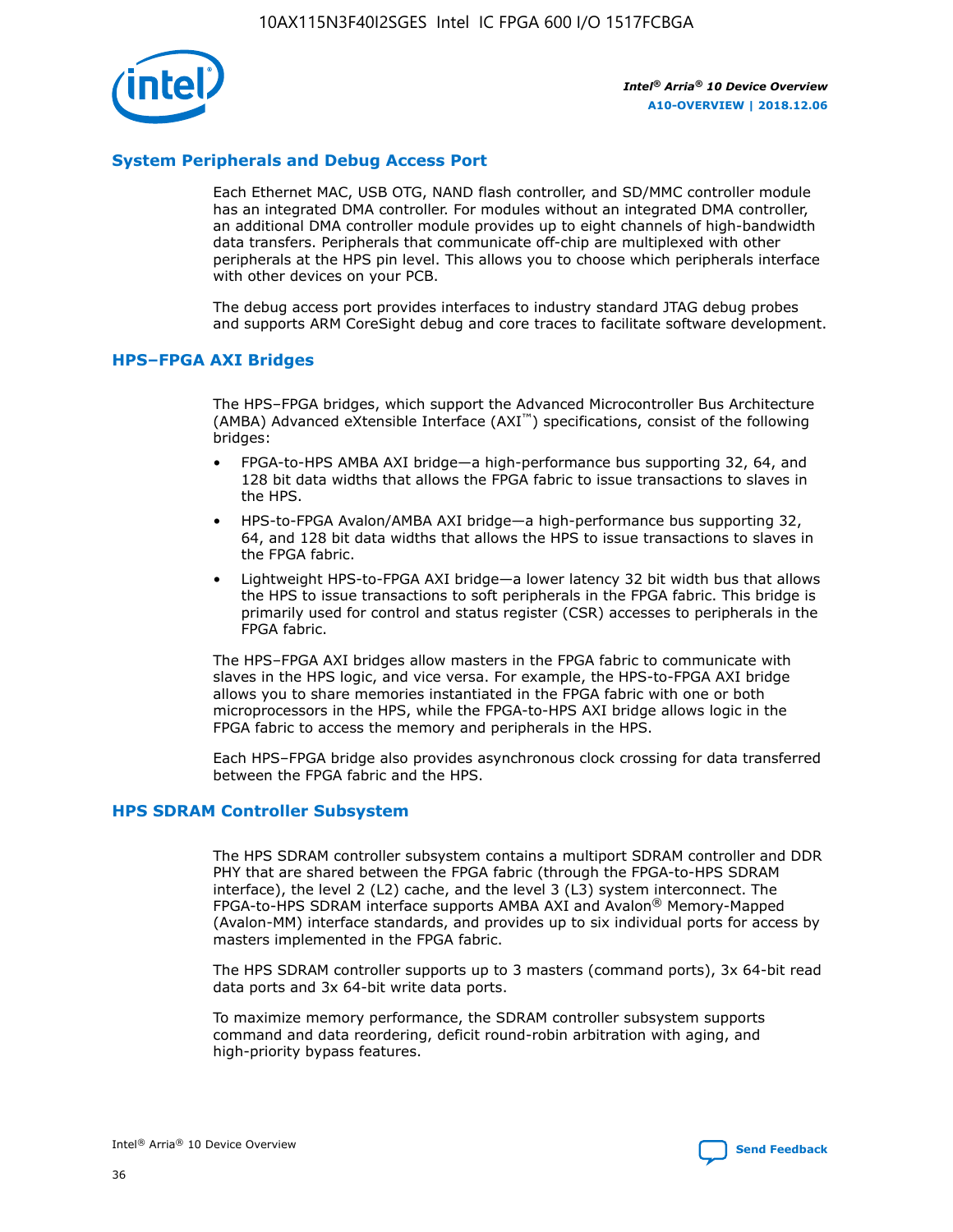

# **FPGA Configuration and HPS Booting**

The FPGA fabric and HPS in the SoC FPGA must be powered at the same time. You can reduce the clock frequencies or gate the clocks to reduce dynamic power.

Once powered, the FPGA fabric and HPS can be configured independently thus providing you with more design flexibility:

- You can boot the HPS independently. After the HPS is running, the HPS can fully or partially reconfigure the FPGA fabric at any time under software control. The HPS can also configure other FPGAs on the board through the FPGA configuration controller.
- Configure the FPGA fabric first, and then boot the HPS from memory accessible to the FPGA fabric.

## **Hardware and Software Development**

For hardware development, you can configure the HPS and connect your soft logic in the FPGA fabric to the HPS interfaces using the Platform Designer system integration tool in the Intel Quartus Prime software.

For software development, the ARM-based SoC FPGA devices inherit the rich software development ecosystem available for the ARM Cortex-A9 MPCore processor. The software development process for Intel SoC FPGAs follows the same steps as those for other SoC devices from other manufacturers. Support for Linux\*, VxWorks\*, and other operating systems are available for the SoC FPGAs. For more information on the operating systems support availability, contact the Intel FPGA sales team.

You can begin device-specific firmware and software development on the Intel SoC FPGA Virtual Target. The Virtual Target is a fast PC-based functional simulation of a target development system—a model of a complete development board. The Virtual Target enables the development of device-specific production software that can run unmodified on actual hardware.

# **Dynamic and Partial Reconfiguration**

The Intel Arria 10 devices support dynamic and partial reconfiguration. You can use dynamic and partial reconfiguration simultaneously to enable seamless reconfiguration of both the device core and transceivers.

# **Dynamic Reconfiguration**

You can reconfigure the PMA and PCS blocks while the device continues to operate. This feature allows you to change the data rates, protocol, and analog settings of a channel in a transceiver bank without affecting on-going data transfer in other transceiver banks. This feature is ideal for applications that require dynamic multiprotocol or multirate support.

# **Partial Reconfiguration**

Using partial reconfiguration, you can reconfigure some parts of the device while keeping the device in operation.

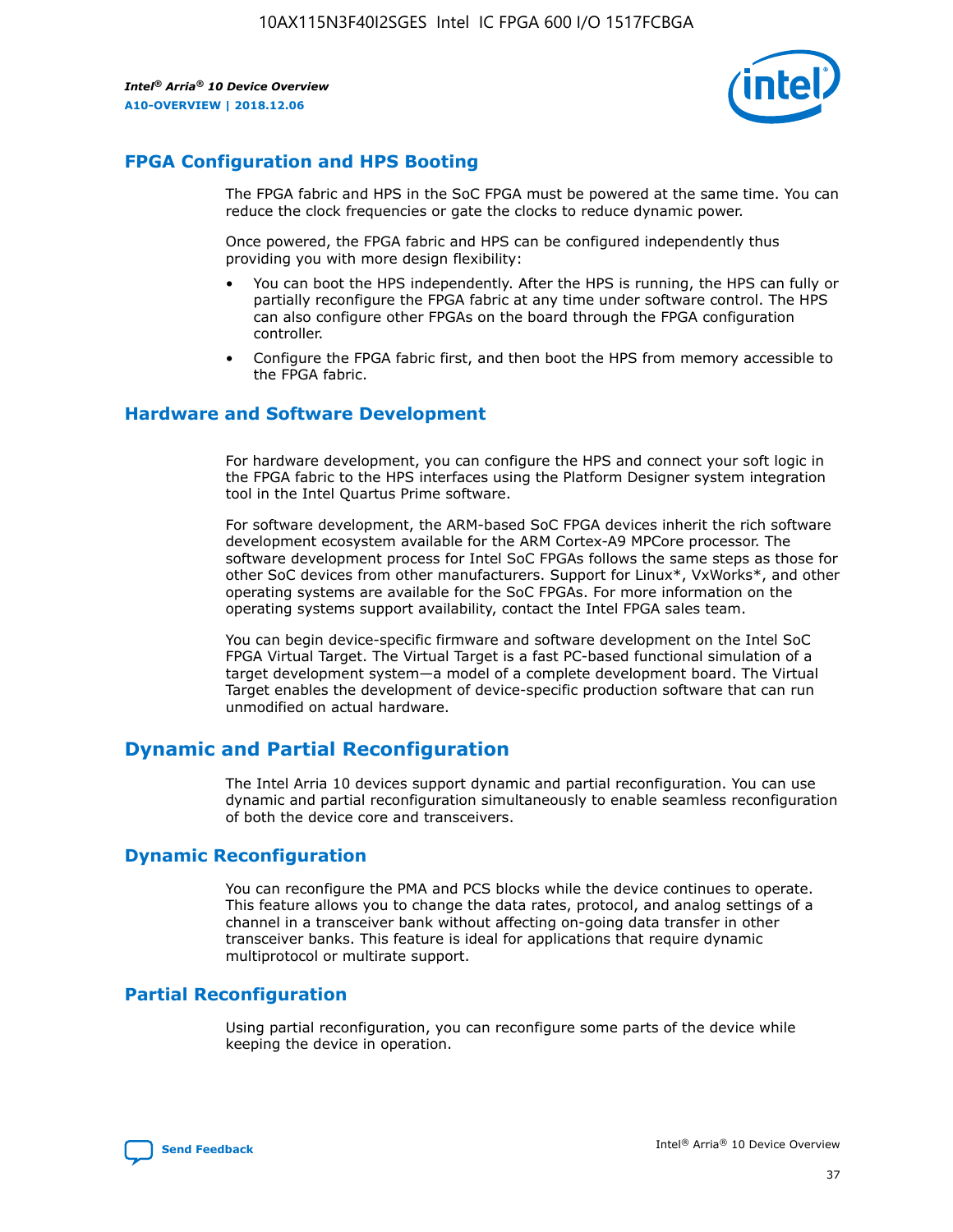

Instead of placing all device functions in the FPGA fabric, you can store some functions that do not run simultaneously in external memory and load them only when required. This capability increases the effective logic density of the device, and lowers cost and power consumption.

In the Intel solution, you do not have to worry about intricate device architecture to perform a partial reconfiguration. The partial reconfiguration capability is built into the Intel Quartus Prime design software, making such time-intensive task simple.

Intel Arria 10 devices support partial reconfiguration in the following configuration options:

- Using an internal host:
	- All supported configuration modes where the FPGA has access to external memory devices such as serial and parallel flash memory.
	- Configuration via Protocol [CvP (PCIe)]
- Using an external host—passive serial (PS), fast passive parallel (FPP) x8, FPP x16, and FPP x32 I/O interface.

# **Enhanced Configuration and Configuration via Protocol**

# **Table 25. Configuration Schemes and Features of Intel Arria 10 Devices**

Intel Arria 10 devices support 1.8 V programming voltage and several configuration schemes.

| <b>Scheme</b>                                                          | <b>Data</b><br><b>Width</b> | <b>Max Clock</b><br>Rate<br>(MHz) | <b>Max Data</b><br>Rate<br>(Mbps)<br>(13) | <b>Decompression</b> | <b>Design</b><br>Security <sup>(1</sup><br>4) | <b>Partial</b><br><b>Reconfiguration</b><br>(15) | <b>Remote</b><br><b>System</b><br><b>Update</b> |
|------------------------------------------------------------------------|-----------------------------|-----------------------------------|-------------------------------------------|----------------------|-----------------------------------------------|--------------------------------------------------|-------------------------------------------------|
| <b>JTAG</b>                                                            | 1 bit                       | 33                                | 33                                        |                      |                                               | Yes(16)                                          |                                                 |
| Active Serial (AS)<br>through the<br>EPCO-L<br>configuration<br>device | 1 bit,<br>4 bits            | 100                               | 400                                       | Yes                  | Yes                                           | $Y_{PS}(16)$                                     | Yes                                             |
| Passive serial (PS)<br>through CPLD or<br>external<br>microcontroller  | 1 bit                       | 100                               | 100                                       | Yes                  | Yes                                           | Yes(16)                                          | Parallel<br>Flash<br>Loader<br>(PFL) IP<br>core |
|                                                                        | continued                   |                                   |                                           |                      |                                               |                                                  |                                                 |

<sup>(13)</sup> Enabling either compression or design security features affects the maximum data rate. Refer to the Intel Arria 10 Device Datasheet for more information.

<sup>(14)</sup> Encryption and compression cannot be used simultaneously.

 $<sup>(15)</sup>$  Partial reconfiguration is an advanced feature of the device family. If you are interested in</sup> using partial reconfiguration, contact Intel for support.

 $(16)$  Partial configuration can be performed only when it is configured as internal host.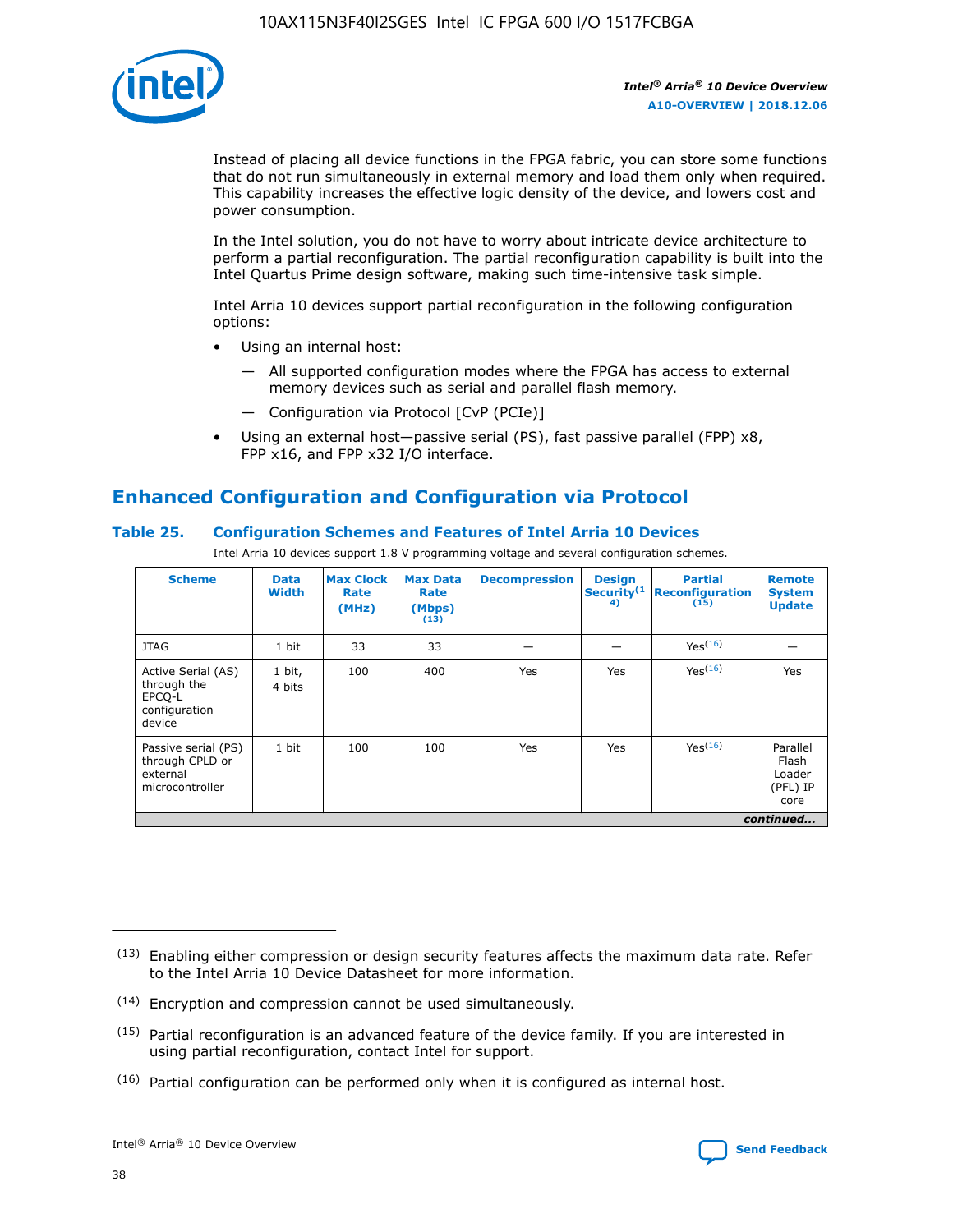

| <b>Scheme</b>                                    | <b>Data</b><br><b>Width</b> | <b>Max Clock</b><br>Rate<br>(MHz) | <b>Max Data</b><br>Rate<br>(Mbps)<br>(13) | <b>Decompression</b> | <b>Design</b><br>Security <sup>(1</sup><br>4) | <b>Partial</b><br><b>Reconfiguration</b><br>(15) | <b>Remote</b><br><b>System</b><br><b>Update</b> |
|--------------------------------------------------|-----------------------------|-----------------------------------|-------------------------------------------|----------------------|-----------------------------------------------|--------------------------------------------------|-------------------------------------------------|
| Fast passive                                     | 8 bits                      | 100                               | 3200                                      | Yes                  | Yes                                           | Yes(17)                                          | PFL IP                                          |
| parallel (FPP)<br>through CPLD or                | 16 bits                     |                                   |                                           | Yes                  | Yes                                           |                                                  | core                                            |
| external<br>microcontroller                      | 32 bits                     |                                   |                                           | Yes                  | Yes                                           |                                                  |                                                 |
| Configuration via                                | 16 bits                     | 100                               | 3200                                      | Yes                  | Yes                                           | Yes <sup>(17)</sup>                              |                                                 |
| <b>HPS</b>                                       | 32 bits                     |                                   |                                           | Yes                  | Yes                                           |                                                  |                                                 |
| Configuration via<br>Protocol [CvP<br>$(PCIe^*)$ | x1, x2,<br>x4, x8<br>lanes  |                                   | 8000                                      | Yes                  | Yes                                           | Yes <sup>(16)</sup>                              |                                                 |

You can configure Intel Arria 10 devices through PCIe using Configuration via Protocol (CvP). The Intel Arria 10 CvP implementation conforms to the PCIe 100 ms power-up-to-active time requirement.

#### **Related Information**

[Configuration via Protocol \(CvP\) Implementation in Intel FPGAs User Guide](https://www.intel.com/content/www/us/en/programmable/documentation/dsu1441819344145.html#dsu1442269728522) Provides more information about the CvP configuration scheme.

# **SEU Error Detection and Correction**

Intel Arria 10 devices offer robust and easy-to-use single-event upset (SEU) error detection and correction circuitry.

The detection and correction circuitry includes protection for Configuration RAM (CRAM) programming bits and user memories. The CRAM is protected by a continuously running CRC error detection circuit with integrated ECC that automatically corrects one or two errors and detects higher order multi-bit errors. When more than two errors occur, correction is available through reloading of the core programming file, providing a complete design refresh while the FPGA continues to operate.

The physical layout of the Intel Arria 10 CRAM array is optimized to make the majority of multi-bit upsets appear as independent single-bit or double-bit errors which are automatically corrected by the integrated CRAM ECC circuitry. In addition to the CRAM protection, the M20K memory blocks also include integrated ECC circuitry and are layout-optimized for error detection and correction. The MLAB does not have ECC.

(14) Encryption and compression cannot be used simultaneously.

<sup>(17)</sup> Supported at a maximum clock rate of 100 MHz.



 $(13)$  Enabling either compression or design security features affects the maximum data rate. Refer to the Intel Arria 10 Device Datasheet for more information.

 $(15)$  Partial reconfiguration is an advanced feature of the device family. If you are interested in using partial reconfiguration, contact Intel for support.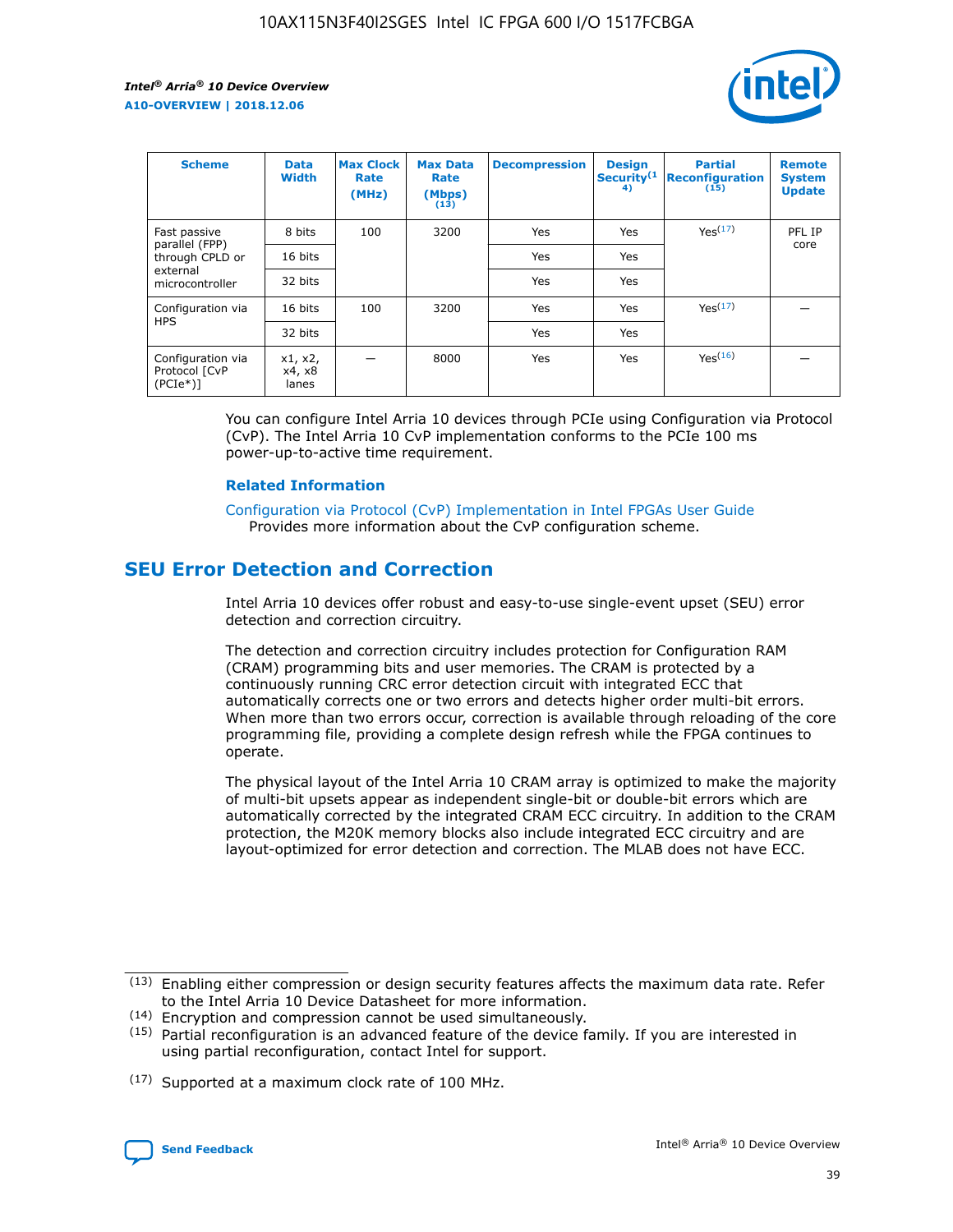

# **Power Management**

Intel Arria 10 devices leverage the advanced 20 nm process technology, a low 0.9 V core power supply, an enhanced core architecture, and several optional power reduction techniques to reduce total power consumption by as much as 40% compared to Arria V devices and as much as 60% compared to Stratix V devices.

The optional power reduction techniques in Intel Arria 10 devices include:

- **SmartVID**—a code is programmed into each device during manufacturing that allows a smart regulator to operate the device at lower core  $V_{CC}$  while maintaining performance
- **Programmable Power Technology**—non-critical timing paths are identified by the Intel Quartus Prime software and the logic in these paths is biased for low power instead of high performance
- **Low Static Power Options**—devices are available with either standard static power or low static power while maintaining performance

Furthermore, Intel Arria 10 devices feature Intel's industry-leading low power transceivers and include a number of hard IP blocks that not only reduce logic resources but also deliver substantial power savings compared to soft implementations. In general, hard IP blocks consume up to 90% less power than the equivalent soft logic implementations.

# **Incremental Compilation**

The Intel Quartus Prime software incremental compilation feature reduces compilation time and helps preserve performance to ease timing closure. The incremental compilation feature enables the partial reconfiguration flow for Intel Arria 10 devices.

Incremental compilation supports top-down, bottom-up, and team-based design flows. This feature facilitates modular, hierarchical, and team-based design flows where different designers compile their respective design sections in parallel. Furthermore, different designers or IP providers can develop and optimize different blocks of the design independently. These blocks can then be imported into the top level project.

# **Document Revision History for Intel Arria 10 Device Overview**

| <b>Document</b><br><b>Version</b> | <b>Changes</b>                                                                                                                                                                                                                                                              |
|-----------------------------------|-----------------------------------------------------------------------------------------------------------------------------------------------------------------------------------------------------------------------------------------------------------------------------|
| 2018.12.06                        | Added links to Intel Arria 10 device errata documents.<br>Removed automotive temperature option from the Intel Arria 10 GX devices.<br>Removed -3 fabric speed grade from the Intel Arria 10 GT devices.<br>Updated power options for the Intel Arria 10 GX and GT devices. |
| 2018.04.09                        | Updated the lowest $V_{CC}$ from 0.83 V to 0.82 V in the topic listing a summary of the device features.                                                                                                                                                                    |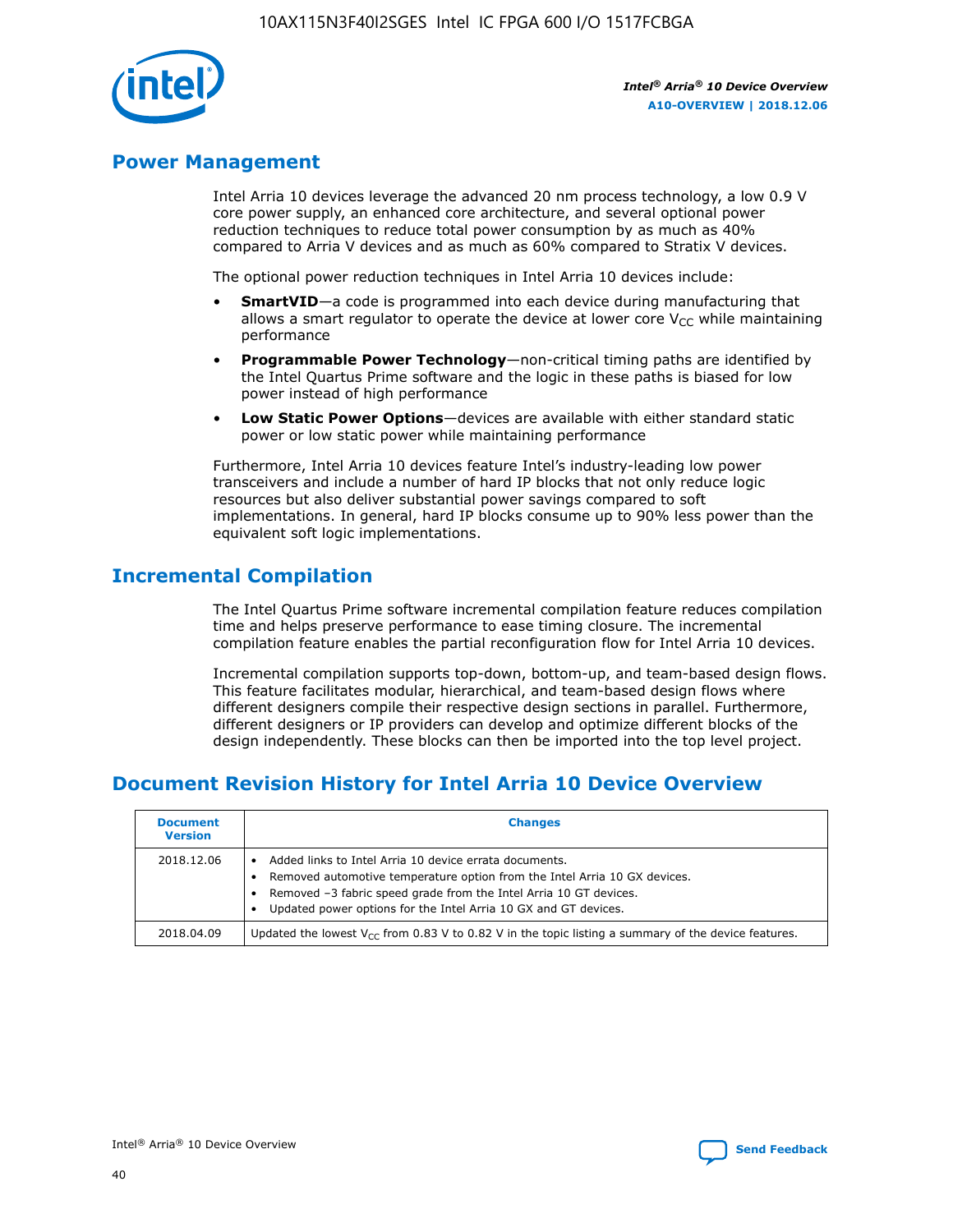

| <b>Date</b>    | <b>Version</b> | <b>Changes</b>                                                                                                                                                                                                                                                                                                                                                                                                                                                                                                                                                                                                                                                                                                                                                                                                                                                                                                                                               |
|----------------|----------------|--------------------------------------------------------------------------------------------------------------------------------------------------------------------------------------------------------------------------------------------------------------------------------------------------------------------------------------------------------------------------------------------------------------------------------------------------------------------------------------------------------------------------------------------------------------------------------------------------------------------------------------------------------------------------------------------------------------------------------------------------------------------------------------------------------------------------------------------------------------------------------------------------------------------------------------------------------------|
| January 2018   | 2018.01.17     | Updated the maximum data rate for HPS (Intel Arria 10 SX devices<br>external memory interface DDR3 controller from 2,166 Mbps to 2,133<br>Mbps.<br>Updated maximum frequency supported for half rate QDRII and QDRII<br>+ SRAM to 633 MHz in Memory Standards Supported by the Soft<br>Memory Controller table.<br>Updated transceiver backplane capability to 12.5 Gbps.<br>Removed transceiver speed grade 5 in Sample Ordering Core and<br>Available Options for Intel Arria 10 GX Devices figure.<br>Removed package code 40, low static power, SmartVID, industrial, and<br>military operating temperature support from Sample Ordering Core and<br>Available Options for Intel Arria 10 GT Devices figure.<br>Updated short reach transceiver rate for Intel Arria 10 GT devices to<br>25.8 Gbps.<br>Removed On-Die Instrumentation - EyeQ and Jitter Margin Tool<br>support from PMA Features of the Transceivers in Intel Arria 10 Devices<br>table. |
| September 2017 | 2017.09.20     | Updated the maximum speed of the DDR4 external memory interface from<br>1,333 MHz/2,666 Mbps to 1,200 MHz/2,400 Mbps.                                                                                                                                                                                                                                                                                                                                                                                                                                                                                                                                                                                                                                                                                                                                                                                                                                        |
| July 2017      | 2017.07.13     | Corrected the automotive temperature range in the figure showing the<br>available options for the Intel Arria 10 GX devices from "-40°C to 100°C"<br>to "-40°C to 125°C".                                                                                                                                                                                                                                                                                                                                                                                                                                                                                                                                                                                                                                                                                                                                                                                    |
| July 2017      | 2017.07.06     | Added automotive temperature option to Intel Arria 10 GX device family.                                                                                                                                                                                                                                                                                                                                                                                                                                                                                                                                                                                                                                                                                                                                                                                                                                                                                      |
| May 2017       | 2017.05.08     | Corrected protocol names with "1588" to "IEEE 1588v2".<br>$\bullet$<br>Updated the vertical migration table to remove vertical migration<br>$\bullet$<br>between Intel Arria 10 GX and Intel Arria 10 SX device variants.<br>Removed all "Preliminary" marks.<br>$\bullet$                                                                                                                                                                                                                                                                                                                                                                                                                                                                                                                                                                                                                                                                                   |
| March 2017     | 2017.03.15     | Removed the topic about migration from Intel Arria 10 to Intel Stratix<br>$\bullet$<br>10 devices.<br>Rebranded as Intel.<br>$\bullet$                                                                                                                                                                                                                                                                                                                                                                                                                                                                                                                                                                                                                                                                                                                                                                                                                       |
| October 2016   | 2016.10.31     | Removed package F36 from Intel Arria 10 GX devices.<br>Updated Intel Arria 10 GT sample ordering code and maximum GX<br>$\bullet$<br>transceiver count. Intel Arria 10 GT devices are available only in the<br>SF45 package option with a maximum of 72 transceivers.                                                                                                                                                                                                                                                                                                                                                                                                                                                                                                                                                                                                                                                                                        |
| May 2016       | 2016.05.02     | Updated the FPGA Configuration and HPS Booting topic.<br>$\bullet$<br>Remove V <sub>CC</sub> PowerManager from the Summary of Features, Power<br>Management and Arria 10 Device Variants and packages topics. This<br>feature is no longer supported in Arria 10 devices.<br>Removed LPDDR3 from the Memory Standards Supported by the HPS<br>Hard Memory Controller table in the Memory Standards Supported by<br>Intel Arria 10 Devices topic. This standard is only supported by the<br><b>FPGA</b><br>Removed transceiver speed grade 5 from the Device Variants and<br>Packages topic for Arria 10 GX and SX devices.                                                                                                                                                                                                                                                                                                                                   |
| February 2016  | 2016.02.11     | Changed the maximum Arria 10 GT datarate to 25.8 Gbps and the<br>$\bullet$<br>minimum datarate to 1 Gbps globally.<br>Revised the state for Core clock networks in the Summary of Features<br>$\bullet$<br>topic.<br>Changed the transceiver parameters in the "Summary of Features for<br>$\bullet$<br>Arria 10 Devices" table.<br>Changed the transceiver parameters in the "Maximum Resource Counts<br>for Arria 10 GT Devices" table.<br>Changed the package availability for GT devices in the "Package Plan<br>for Arria 10 GT Devices" table.<br>Changed the package configurations for GT devices in the "Migration"<br>Capability Across Arria 10 Product Lines" figure.<br>continued                                                                                                                                                                                                                                                               |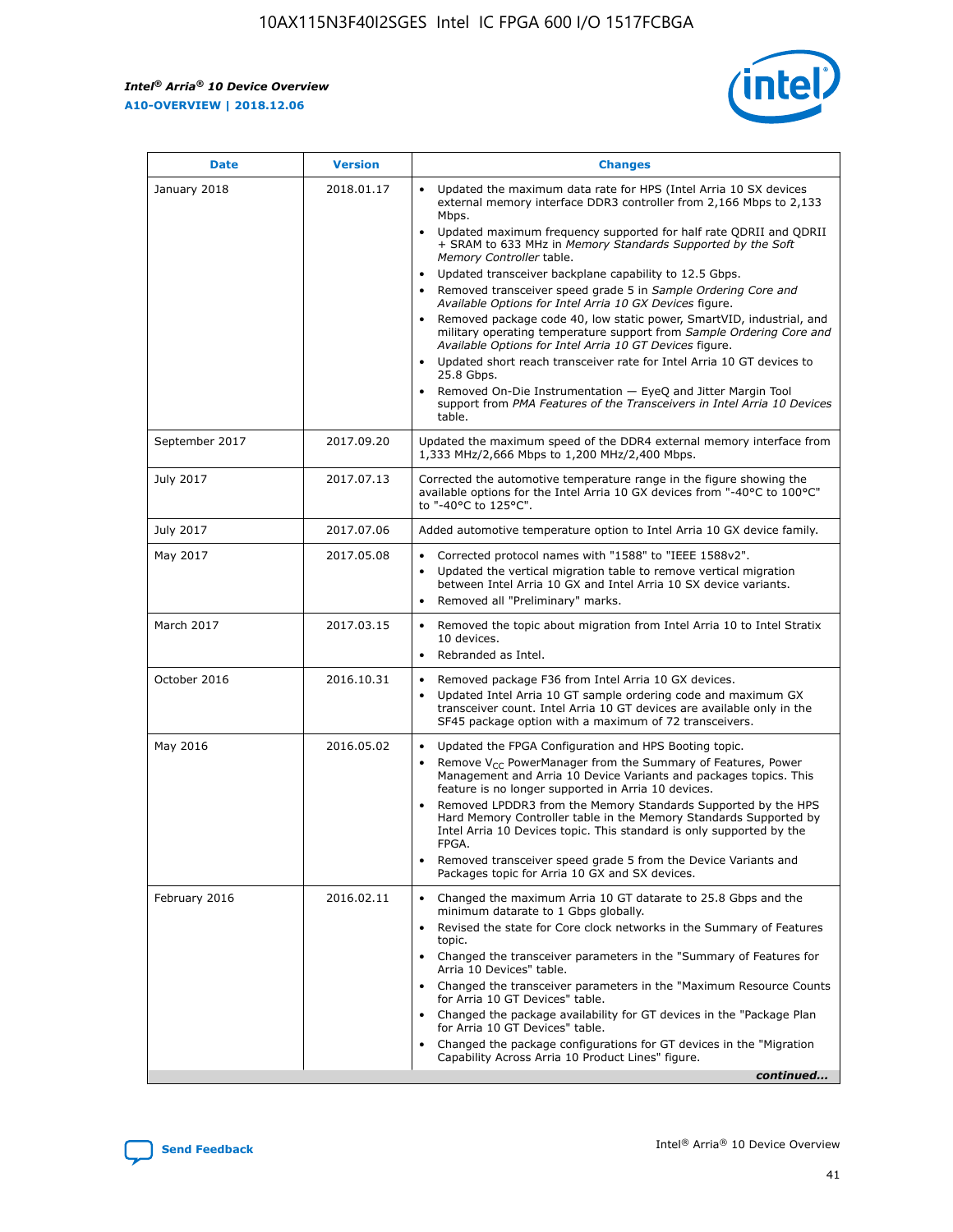

| <b>Date</b>   | <b>Version</b> | <b>Changes</b>                                                                                                                                                               |
|---------------|----------------|------------------------------------------------------------------------------------------------------------------------------------------------------------------------------|
|               |                | • Changed transceiver parameters in the "Low Power Serial Transceivers"<br>section.                                                                                          |
|               |                | • Changed the transceiver descriptions in the "Device Variants for the<br>Arria 10 Device Family" table.                                                                     |
|               |                | Changed the "Sample Ordering Code and Available Options for Arria 10<br>$\bullet$<br>GT Devices" figure.                                                                     |
|               |                | Changed the datarates for GT devices in the "PMA Features" section.                                                                                                          |
|               |                | Changed the datarates for GT devices in the "PCS Features" section.<br>$\bullet$                                                                                             |
| December 2015 | 2015.12.14     | Updated the number of M20K memory blocks for Arria 10 GX 660 from<br>2133 to 2131 and corrected the total RAM bit from 48,448 Kb to<br>48,408 Kb.                            |
|               |                | Corrected the number of DSP blocks for Arria 10 GX 660 from 1688 to<br>1687 in the table listing floating-point arithmetic resources.                                        |
| November 2015 | 2015.11.02     | Updated the maximum resources for Arria 10 GX 220, GX 320, GX 480,<br>$\bullet$<br>GX 660, SX 220, SX 320, SX 480, and SX 660.                                               |
|               |                | • Updated resource count for Arria 10 GX 320, GX 480, GX 660, SX 320,<br>SX 480, a SX 660 devices in Number of Multipliers in Intel Arria 10<br><b>Devices</b> table.        |
|               |                | Updated the available options for Arria 10 GX, GT, and SX.                                                                                                                   |
|               |                | Changed instances of Quartus II to Quartus Prime.<br>$\bullet$                                                                                                               |
| June 2015     | 2015.06.15     | Corrected label for Intel Arria 10 GT product lines in the vertical migration<br>figure.                                                                                     |
| May 2015      | 2015.05.15     | Corrected the DDR3 half rate and quarter rate maximum frequencies in the<br>table that lists the memory standards supported by the Intel Arria 10 hard<br>memory controller. |
| May 2015      | 2015.05.04     | • Added support for 13.5G JESD204b in the Summary of Features table.                                                                                                         |
|               |                | • Added a link to Arria 10 GT Channel Usage in the Arria 10 GT Package<br>Plan topic.                                                                                        |
|               |                | • Added a note to the table, Maximum Resource Counts for Arria 10 GT<br>devices.                                                                                             |
|               |                | • Updated the power requirements of the transceivers in the Low Power<br>Serial Transceivers topic.                                                                          |
| January 2015  | 2015.01.23     | • Added floating point arithmetic features in the Summary of Features<br>table.                                                                                              |
|               |                | • Updated the total embedded memory from 38.38 megabits (Mb) to<br>65.6 Mb.                                                                                                  |
|               |                | • Updated the table that lists the memory standards supported by Intel<br>Arria 10 devices.                                                                                  |
|               |                | Removed support for DDR3U, LPDDR3 SDRAM, RLDRAM 2, and DDR2.                                                                                                                 |
|               |                | Moved RLDRAM 3 support from hard memory controller to soft memory<br>controller. RLDRAM 3 support uses hard PHY with soft memory<br>controller.                              |
|               |                | Added soft memory controller support for QDR IV.<br>٠                                                                                                                        |
|               |                | Updated the maximum resource count table to include the number of<br>hard memory controllers available in each device variant.                                               |
|               |                | Updated the transceiver PCS data rate from 12.5 Gbps to 12 Gbps.<br>$\bullet$                                                                                                |
|               |                | Updated the max clock rate of PS, FPP x8, FPP x16, and Configuration<br>via HPS from 125 MHz to 100 MHz.                                                                     |
|               |                | Added a feature for fractional synthesis PLLs: PLL cascading.                                                                                                                |
|               |                | Updated the HPS programmable general-purpose I/Os from 54 to 62.<br>$\bullet$                                                                                                |
|               |                | continued                                                                                                                                                                    |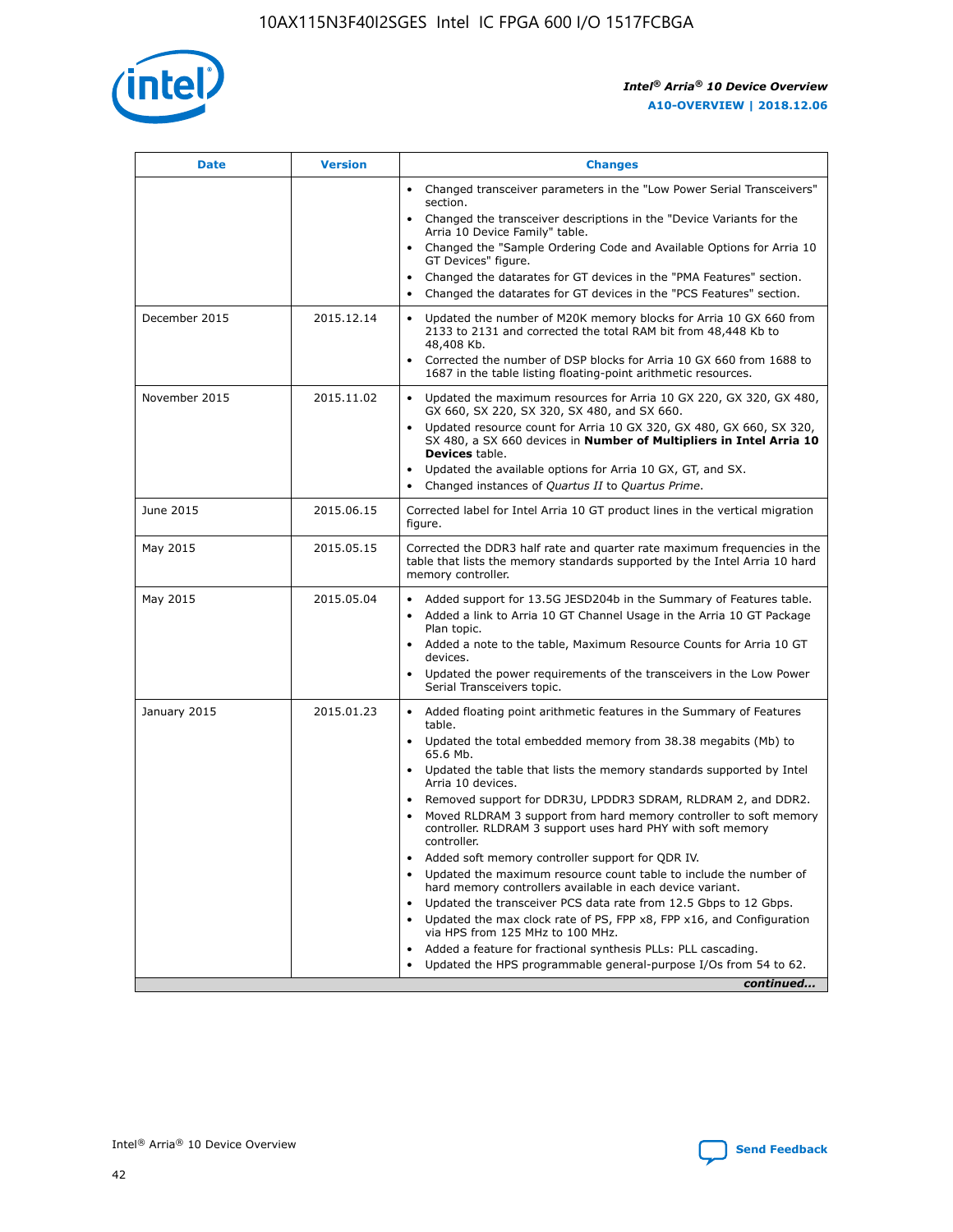r



| <b>Date</b>    | <b>Version</b> | <b>Changes</b>                                                                                                                                                                                                                                                                                                                                                                                                                                                                                                                                      |
|----------------|----------------|-----------------------------------------------------------------------------------------------------------------------------------------------------------------------------------------------------------------------------------------------------------------------------------------------------------------------------------------------------------------------------------------------------------------------------------------------------------------------------------------------------------------------------------------------------|
| September 2014 | 2014.09.30     | Corrected the 3 V I/O and LVDS I/O counts for F35 and F36 packages<br>$\bullet$<br>of Arria 10 GX.<br>Corrected the 3 V I/O, LVDS I/O, and transceiver counts for the NF40<br>$\bullet$<br>package of the Arria GX 570 and 660.<br>Removed 3 V I/O, LVDS I/O, and transceiver counts for the NF40<br>package of the Arria GX 900 and 1150. The NF40 package is not<br>available for Arria 10 GX 900 and 1150.                                                                                                                                       |
| August 2014    | 2014.08.18     | Updated Memory (Kb) M20K maximum resources for Arria 10 GX 660<br>devices from 42,660 to 42,620.<br>Added GPIO columns consisting of LVDS I/O Bank and 3V I/O Bank in<br>$\bullet$<br>the Package Plan table.<br>Added how to use memory interface clock frequency higher than 533<br>$\bullet$<br>MHz in the I/O vertical migration.<br>Added information to clarify that RLDRAM3 support uses hard PHY with<br>$\bullet$<br>soft memory controller.<br>Added variable precision DSP blocks support for floating-point<br>$\bullet$<br>arithmetic. |
| June 2014      | 2014.06.19     | Updated number of dedicated I/Os in the HPS block to 17.                                                                                                                                                                                                                                                                                                                                                                                                                                                                                            |
| February 2014  | 2014.02.21     | Updated transceiver speed grade options for GT devices in Figure 2.                                                                                                                                                                                                                                                                                                                                                                                                                                                                                 |
| February 2014  | 2014.02.06     | Updated data rate for Arria 10 GT devices from 28.1 Gbps to 28.3 Gbps.                                                                                                                                                                                                                                                                                                                                                                                                                                                                              |
| December 2013  | 2013.12.10     | Updated the HPS memory standards support from LPDDR2 to LPDDR3.<br>Updated HPS block diagram to include dedicated HPS I/O and FPGA<br>$\bullet$<br>Configuration blocks as well as repositioned SD/SDIO/MMC, DMA, SPI<br>and NAND Flash with ECC blocks.                                                                                                                                                                                                                                                                                            |
| December 2013  | 2013.12.02     | Initial release.                                                                                                                                                                                                                                                                                                                                                                                                                                                                                                                                    |